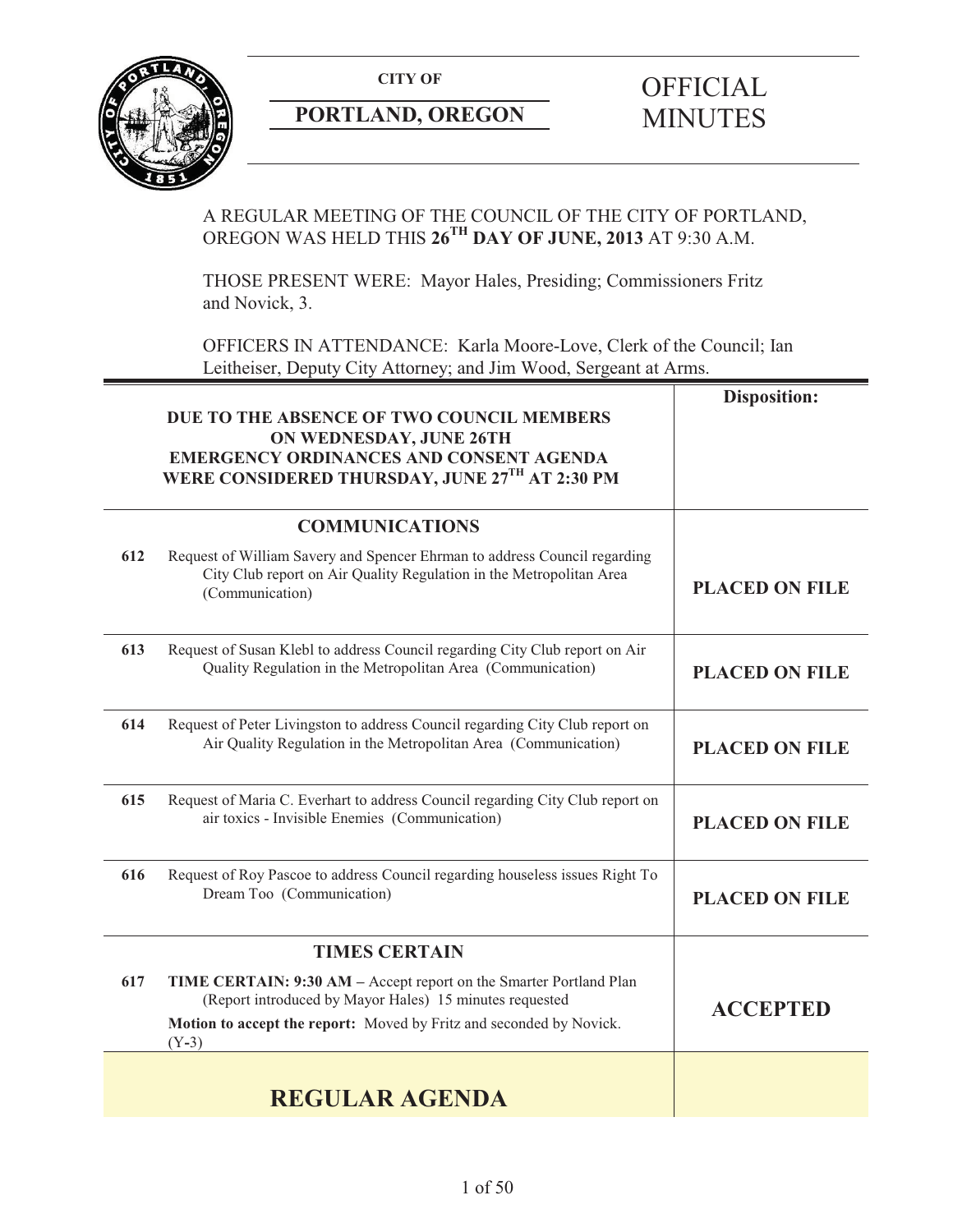|     | June 26, 2013                                                                                                                                                                                          |                                                                                             |
|-----|--------------------------------------------------------------------------------------------------------------------------------------------------------------------------------------------------------|---------------------------------------------------------------------------------------------|
| 618 | <b>Mayor Charlie Hales</b><br><b>Office of Management and Finance</b><br>Amend City of Portland Accounting Administrative Rule ARC-FIN-6.04 -<br>Accounts Receivable (Resolution) 10 minutes requested | <b>REFERRED TO</b><br><b>COMMISSIONER OF</b><br><b>FINANCE AND</b><br><b>ADMINISTRATION</b> |
|     | <b>Commissioner Dan Saltzman</b>                                                                                                                                                                       |                                                                                             |
|     | <b>Position No. 3</b>                                                                                                                                                                                  |                                                                                             |
|     | <b>Portland Fire &amp; Rescue</b>                                                                                                                                                                      |                                                                                             |
| 619 | Accept the report on FY 2012-13 Budget Note Training Facility (Report)<br>Motion to accept the report: Moved by Novick and seconded by Fritz.<br>$(Y-3)$                                               | <b>ACCEPTED</b>                                                                             |
|     | <b>Commissioner Steve Novick</b>                                                                                                                                                                       |                                                                                             |
|     | <b>Position No. 4</b>                                                                                                                                                                                  |                                                                                             |
|     | <b>Bureau of Emergency Management</b>                                                                                                                                                                  |                                                                                             |
| 620 | Accept report on Utility Outage Reporting (Report)                                                                                                                                                     |                                                                                             |
|     | Motion to accept the report: Moved by Novick and seconded by Fritz.<br>$(Y-3)$                                                                                                                         | <b>ACCEPTED</b>                                                                             |
|     | <b>Bureau of Transportation</b>                                                                                                                                                                        |                                                                                             |
| 621 | Set a hearing date, 9:30 a.m. Wednesday, August 7, 2013, to vacate portions of<br>SE Sherrett St and SE Umatilla St west of SE Grand Ave (Report; VAC-<br>10080)                                       | <b>ACCEPTED</b>                                                                             |
|     | Motion to accept the report: Moved by Novick and seconded by Fritz.<br>$(Y-3)$                                                                                                                         |                                                                                             |

At 11:05 a.m., Council recessed.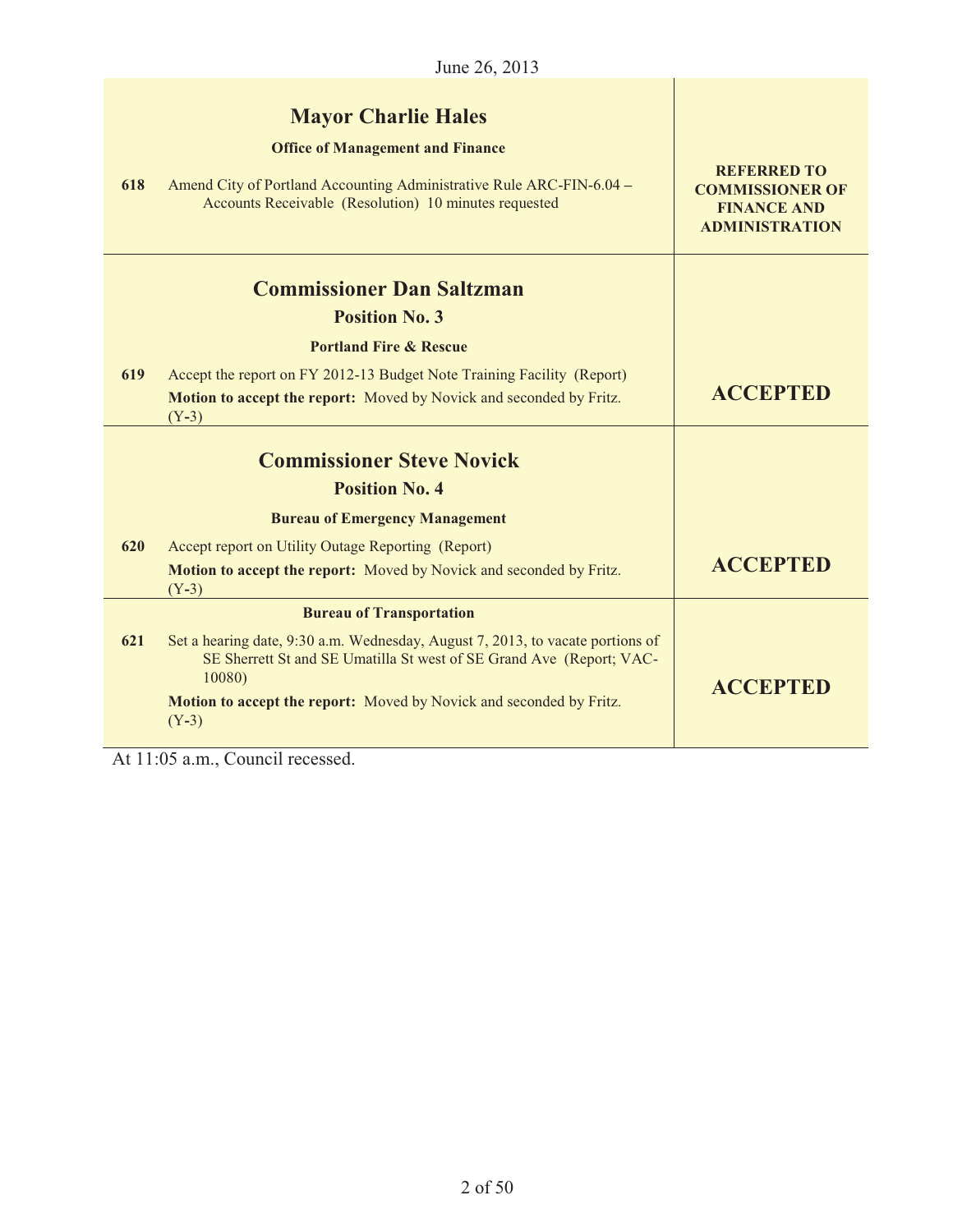# **WEDNESDAY, 2:00 PM, JUNE 26, 2013**

**DUE TO LACK OF AN AGENDA THERE WAS NO MEETING**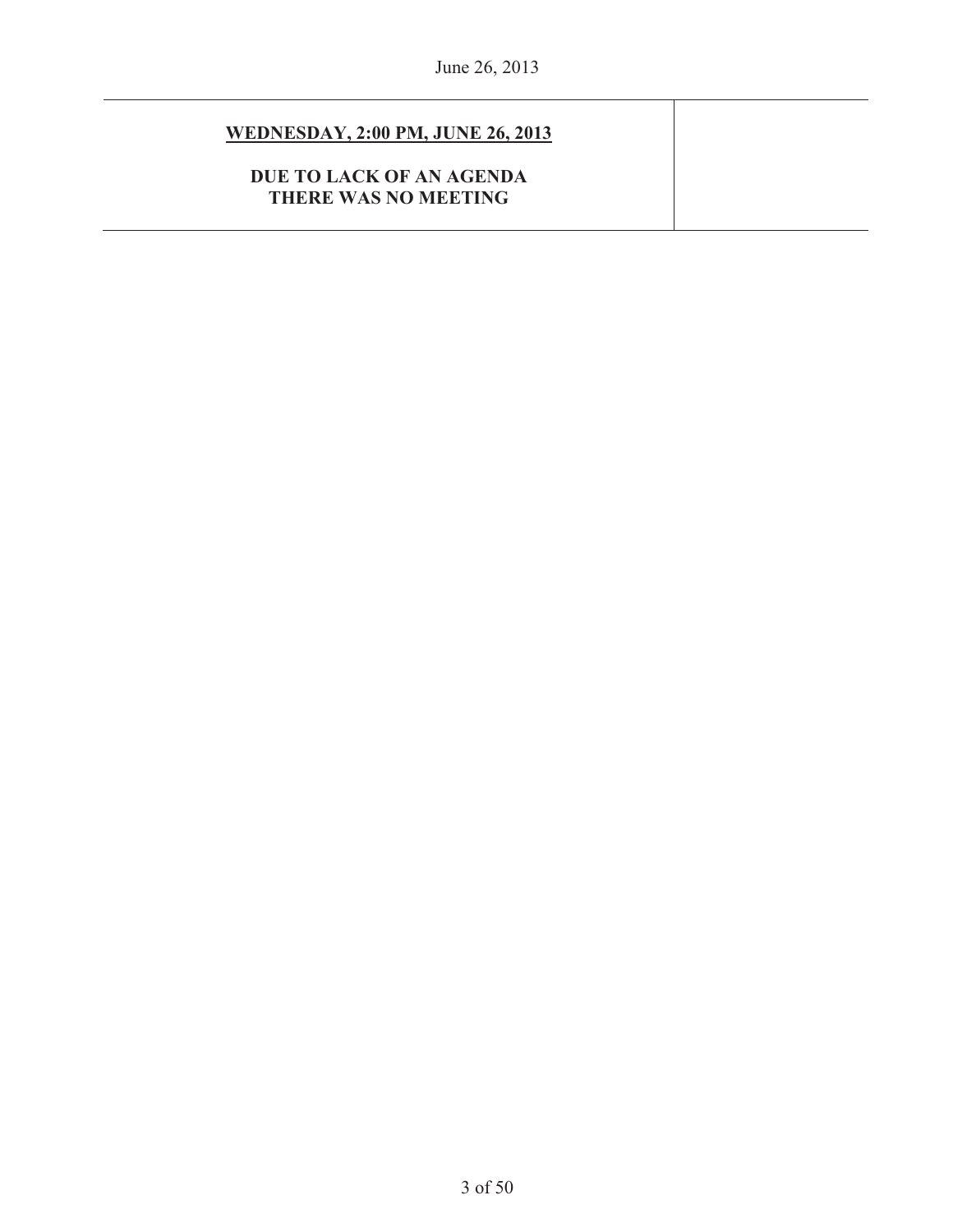# A RECESSED MEETING OF THE COUNCIL OF THE CITY OF PORTLAND, OREGON WAS HELD THIS **27TH DAY OF JUNE, 2013** AT 2:30 P.M.

THOSE PRESENT WERE: Mayor Hales, Presiding; Commissioners Fritz, Novick and Saltzman, 4.

Due to the absence of Commissioner Fish and the late arrival of Mayor Hales and Commissioner Novick, the 2:00 p.m. meeting was rescheduled to 2:30 p.m.

OFFICERS IN ATTENDANCE: Karla Moore-Love, Clerk of the Council; Ian Leitheiser, Deputy City Attorney at 2:30 p.m. and 4:02 p.m.; Kathryn Beaumont, Chief Deputy City Attorney at 2:41 p.m.; and Ron Willis, Sergeant at Arms.

Τ

Item No. 643 was pulled for discussion and on a Y-5 roll call, the balance of the Consent Agenda was adopted.

|     |                                                                                                                                                                                                                                                                                                                                                                                                                                                                                                                                                                                             | Disposition:                                                                                                                                                             |
|-----|---------------------------------------------------------------------------------------------------------------------------------------------------------------------------------------------------------------------------------------------------------------------------------------------------------------------------------------------------------------------------------------------------------------------------------------------------------------------------------------------------------------------------------------------------------------------------------------------|--------------------------------------------------------------------------------------------------------------------------------------------------------------------------|
| 622 | TIME CERTAIN: 2:00 RESCHEDULED TO 2:30 PM – Consider the<br>proposal of Back Bridge Lofts LLC and the recommendation from the<br>Hearings Officer for approval with conditions, to change the<br>Comprehensive Plan Map designation from Medium-Density Multi-<br>Dwelling to Central Residential and the Zoning Map designation from R1,<br>Multi-Dwelling Residential to RX Central Residential with a design<br>overlay at the southeast corner of N. Williams Ave and NE Fremont St<br>(Hearing; Previous Agenda 574; LU 13-109305 CP ZC) 45 minutes<br>requested for items 622 and 623 | <b>TENTATIVELY UPHOLD</b><br><b>HEARINGS OFFICER'S</b><br><b>DECISION WITH</b><br><b>MODIFICATIONS:</b><br><b>PREPARE FINDINGS FOR</b><br><b>JULY 3, 2013 AT 9:30 AM</b> |
|     | Motion to adopt Hearings Officer's recommendation with conditions in<br>staff memo dated June 27, 2013; staff to prepare findings for July 3,<br>2013 at 9:30 a.m.: Moved by Saltzman and seconded by Novick. (Y-3;<br>N-1 Fritz)                                                                                                                                                                                                                                                                                                                                                           |                                                                                                                                                                          |
| 623 | Amend the Comprehensive Plan Map designation and change zoning of<br>property at the southeast corner of N Williams Ave and NE Fremont St at<br>the request of Back Bridge Lofts LLC (Previous Agenda 575; Ordinance<br>introduced by Auditor Griffin-Valade; LU 13-109305 CP ZC)                                                                                                                                                                                                                                                                                                           | <b>PASSED TO</b><br><b>SECOND READING</b><br><b>AS AMENDED</b><br><b>JULY 3, 2013</b><br>AT 9:30 AM                                                                      |
|     | Motion to adopt Hearings Officer's recommendation with conditions in<br>staff memo dated June 27, 2013; staff to prepare findings for July 3,<br>2013 at 9:30 a.m.: Moved by Saltzman and seconded by Novick. (Y-3;<br>N-1 Fritz)                                                                                                                                                                                                                                                                                                                                                           |                                                                                                                                                                          |
|     | <b>CONSENT AGENDA - NO DISCUSSION</b>                                                                                                                                                                                                                                                                                                                                                                                                                                                                                                                                                       |                                                                                                                                                                          |
|     | <b>Mayor Charlie Hales</b>                                                                                                                                                                                                                                                                                                                                                                                                                                                                                                                                                                  |                                                                                                                                                                          |
| 624 | Reappoint Dion Jordan, Andy Nelson, Linda Robinson and Julie Vigeland to<br>the Portland Parks Board for terms to expire June 30, 2016 (Report)                                                                                                                                                                                                                                                                                                                                                                                                                                             | <b>CONFIRMED</b>                                                                                                                                                         |
|     | $(Y-4)$                                                                                                                                                                                                                                                                                                                                                                                                                                                                                                                                                                                     |                                                                                                                                                                          |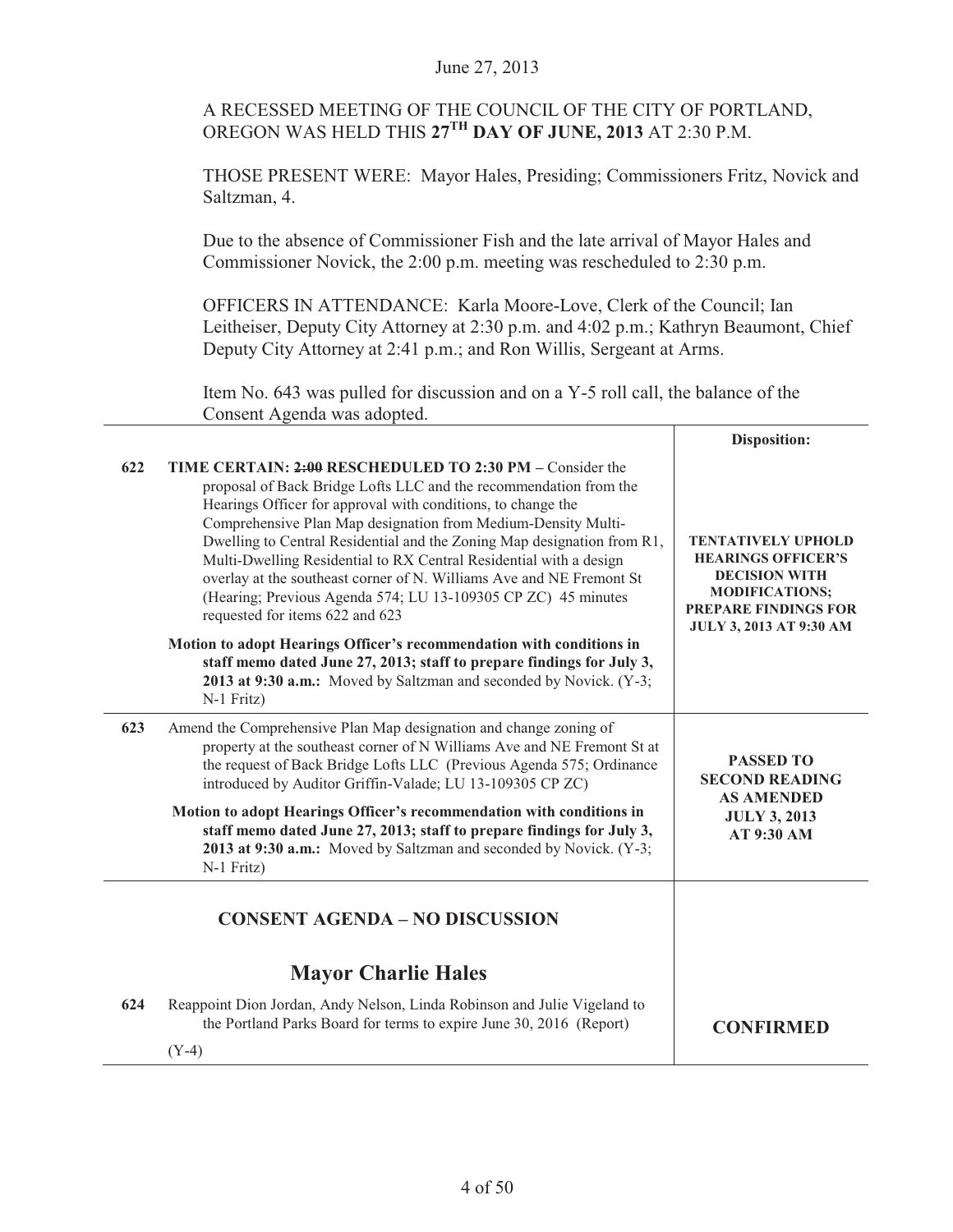|        | June 27, 2013                                                                                                                                                                                                                                                                                          |                                                                             |
|--------|--------------------------------------------------------------------------------------------------------------------------------------------------------------------------------------------------------------------------------------------------------------------------------------------------------|-----------------------------------------------------------------------------|
| $*625$ | Amend contract with Native American Youth and Family Center for street-level<br>gang outreach for FY 2013-14 (Ordinance; amend Contract No.<br>32000476)                                                                                                                                               | 186113                                                                      |
|        | $(Y-4)$                                                                                                                                                                                                                                                                                                |                                                                             |
| $*626$ | Amend contract with Immigrant and Refugee Community Organization for<br>street-level gang outreach for FY 2013-14 (Ordinance; amend Contract<br>No. 32000477)                                                                                                                                          | 186114                                                                      |
|        | $(Y-4)$                                                                                                                                                                                                                                                                                                |                                                                             |
| $*627$ | Amend contract with Portland Opportunities Industrialization Center Inc. for<br>street-level gang outreach for FY 2013-14 (Ordinance; amend Contract<br>No. 32000584)                                                                                                                                  | 186115                                                                      |
|        | $(Y-4)$                                                                                                                                                                                                                                                                                                |                                                                             |
|        | Fire & Police Disability and Retirement                                                                                                                                                                                                                                                                |                                                                             |
| $*628$ | Authorize an Intergovernmental Agreement with the State of Oregon, Office of<br>Administrative Hearings/Employment Department for hearings officer and<br>appellate review services in an amount not to exceed \$400,000 for a four-<br>year period (Ordinance)                                        | 186116                                                                      |
|        | $(Y-4)$                                                                                                                                                                                                                                                                                                |                                                                             |
|        | <b>Office of Management and Finance</b>                                                                                                                                                                                                                                                                |                                                                             |
| $*629$ | Pay claims of Ival Castle in the sum of \$200,000 involving the Water Bureau<br>(Ordinance)                                                                                                                                                                                                            | 186117                                                                      |
|        | $(Y-4)$                                                                                                                                                                                                                                                                                                |                                                                             |
| $*630$ | Ratify a Letter of Agreement between the City on behalf of the Portland Water<br>Bureau and the AFSCME, Local 189-1 authorizing alternative holiday<br>pay for certain employees in the Water Treatment Operator classification<br>who work at Headworks (Ordinance)                                   | 186118                                                                      |
|        | $(Y-4)$                                                                                                                                                                                                                                                                                                |                                                                             |
| 631    | Authorize a month-to-month lease of approximately 21,028 square feet of office<br>space for the City operations located at the 14th floor of the Portland<br>Building, for an initial rent of \$1.749 per square foot, \$36,780 monthly,<br>not to exceed one year (Ordinance)                         | PASSED TO<br><b>SECOND READING</b><br><b>JULY 3, 2013</b><br>9:30 AM        |
|        |                                                                                                                                                                                                                                                                                                        |                                                                             |
|        | <b>Commissioner Nick Fish</b>                                                                                                                                                                                                                                                                          |                                                                             |
|        | <b>Position No. 2</b>                                                                                                                                                                                                                                                                                  |                                                                             |
|        | <b>Bureau of Environmental Services</b>                                                                                                                                                                                                                                                                |                                                                             |
| 632    | Authorize a contract with Parametrix, Inc. for professional services for the<br>design of the Riverview Forcemain Replacement Project No. E08866 for<br>\$268,095 (Ordinance)                                                                                                                          | <b>PASSED TO</b><br><b>SECOND READING</b><br><b>JULY 3, 2013</b><br>9:30 AM |
| 633    | Authorize the Director of the Bureau of Environmental Services or his designee<br>to enter into agreements with private property owners for rehabilitation of<br>private sewer service laterals to remove inflow and infiltration from the<br>public sewer conveyance and treatment system (Ordinance) | <b>PASSED TO</b><br><b>SECOND READING</b><br><b>JULY 3, 2013</b><br>9:30 AM |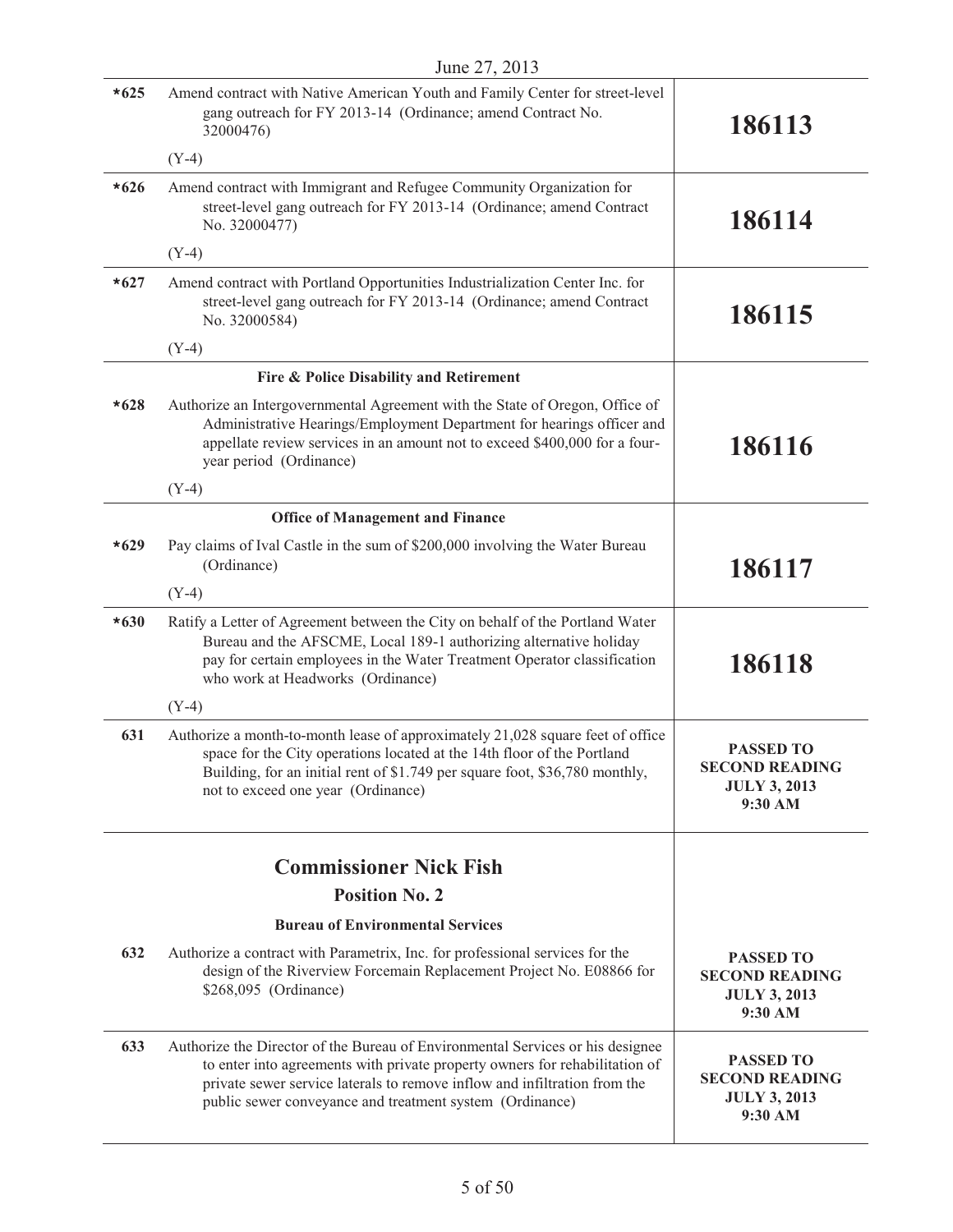|        | June 27, 2013                                                                                                                                                                                                                                                                                                  |                                                                             |
|--------|----------------------------------------------------------------------------------------------------------------------------------------------------------------------------------------------------------------------------------------------------------------------------------------------------------------|-----------------------------------------------------------------------------|
| 634    | Authorize a contract with the lowest responsible bidder for the construction of<br>the NE 148th Basin Water Quality Facility Project No. E07177 for<br>estimated amount of \$1,116,000 (Ordinance)                                                                                                             | <b>PASSED TO</b><br><b>SECOND READING</b><br><b>JULY 3, 2013</b><br>9:30 AM |
|        | <b>Water Bureau</b>                                                                                                                                                                                                                                                                                            |                                                                             |
| 635    | Authorize an Intergovernmental Agreement with The Regents of the University<br>of California for laboratory services for Cryptosporidium and Giardia scat<br>analysis (Second Reading Agenda 591)                                                                                                              | 186119                                                                      |
|        | $(Y-4)$                                                                                                                                                                                                                                                                                                        |                                                                             |
|        |                                                                                                                                                                                                                                                                                                                |                                                                             |
|        | <b>Commissioner Dan Saltzman</b>                                                                                                                                                                                                                                                                               |                                                                             |
|        | <b>Position No. 3</b>                                                                                                                                                                                                                                                                                          |                                                                             |
| $*636$ | Approve a grant agreement with Bradley Angle's Healing Roots Center, a non-<br>profit corporation, to provide African and African-American-specific<br>navigator services at the Gateway Center for Domestic Violence Services<br>(Ordinance)                                                                  | 186120                                                                      |
|        | $(Y-4)$                                                                                                                                                                                                                                                                                                        |                                                                             |
| $*637$ | Approve a grant agreement with Immigrant and Refugee Community<br>Organization's Refugee and Immigrant Family Strengthening Program, a<br>non-profit corporation to provide immigrant and refugee specific<br>navigator services (Ordinance)                                                                   | 186121                                                                      |
|        | $(Y-4)$                                                                                                                                                                                                                                                                                                        |                                                                             |
| $*638$ | Approve a grant agreement with Ecumenical Ministries of Oregon's Russian<br>Oregon Social Services, a non-profit corporation, to provide Slavic<br>specific navigator services at the Gateway Center for Domestic Violence<br>Services (Ordinance)                                                             | 186122                                                                      |
|        | $(Y-4)$                                                                                                                                                                                                                                                                                                        |                                                                             |
| $*639$ | Approve a grant agreement with NAYA Family Center's Healing Circle<br>Program, a non-profit corporation, to provide Native American specific<br>navigator services at the Gateway Center for Domestic Violence Services<br>(Ordinance)                                                                         | 186123                                                                      |
|        | $(Y-4)$                                                                                                                                                                                                                                                                                                        |                                                                             |
|        | <b>Portland Housing Bureau</b>                                                                                                                                                                                                                                                                                 |                                                                             |
| $*640$ | Authorize Intergovernmental Agreements with the Portland Development<br>Commission in support of the ongoing implementation of housing<br>functions at the Portland Housing Bureau (Ordinance)                                                                                                                 | 186124                                                                      |
|        | $(Y-4)$                                                                                                                                                                                                                                                                                                        |                                                                             |
| $*641$ | Adopt and authorize the submission of the Action Plan FY 2013-2014, for the<br>Community Development Block Grant, HOME Investment Partnership,<br>Emergency Solutions Grant, and Housing Opportunities for Persons with<br>AIDS Program to the U.S. Department of Housing and Urban<br>Development (Ordinance) | 186125                                                                      |
|        | $(Y-4)$                                                                                                                                                                                                                                                                                                        |                                                                             |
|        |                                                                                                                                                                                                                                                                                                                |                                                                             |
|        | <b>Commissioner Steve Novick</b>                                                                                                                                                                                                                                                                               |                                                                             |
|        | <b>Position No. 4</b>                                                                                                                                                                                                                                                                                          |                                                                             |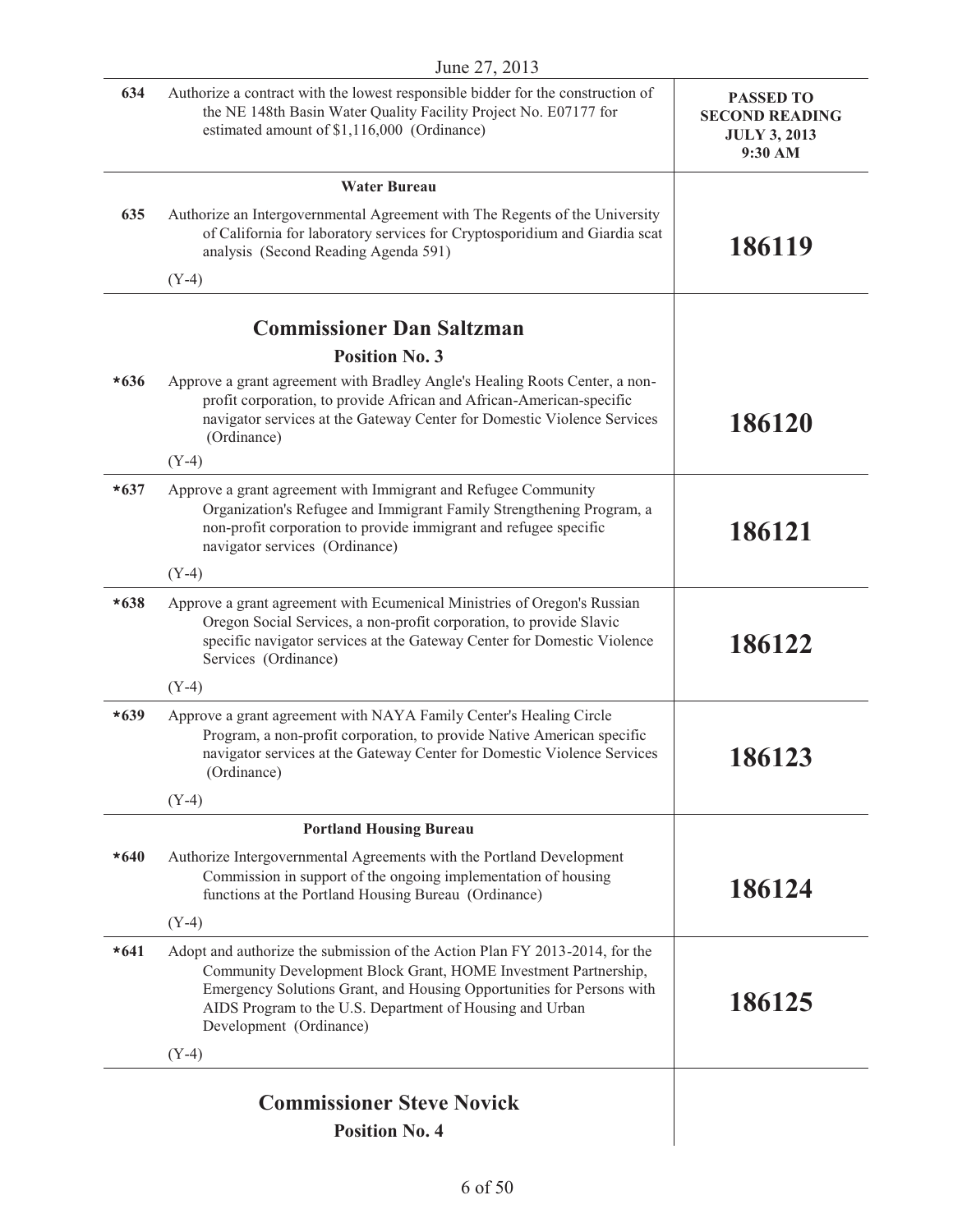|        | June 27, 2013                                                                                                                                                                                                                                                              |        |
|--------|----------------------------------------------------------------------------------------------------------------------------------------------------------------------------------------------------------------------------------------------------------------------------|--------|
|        | <b>Bureau of Transportation</b>                                                                                                                                                                                                                                            |        |
| $*642$ | Authorize a contract with the lowest responsible bidder for the SW Oak St -<br>Naito Pkwy to SW 10th Ave Road Rehabilitation project (Ordinance)                                                                                                                           | 186126 |
|        | $(Y-4)$                                                                                                                                                                                                                                                                    |        |
| $*643$ | Accept a grant from the Federal Highway Bridge Program for \$3.392 million<br>and to authorize an Intergovernmental Agreement with the Oregon<br>Department of Transportation to rehabilitate the historic NW Thurman<br>Street Bridge 25B15 over Macleay Park (Ordinance) | 186129 |
|        | $(Y-4)$                                                                                                                                                                                                                                                                    |        |
| $*644$ | Amend contract with the Lloyd Transportation Management Association for<br>transportation projects in the Lloyd District for an amount not to exceed<br>\$1,000,000 and extend the terms through June 30, 2016 (Ordinance;<br>amend Contract No. 30002127)                 | 186127 |
|        | $(Y-4)$                                                                                                                                                                                                                                                                    |        |
| $*645$ | Authorize On Call Flexible Service contracts as required with eight service<br>firms for Right of Way Appraisal and Acquisition and Relocation projects<br>(Ordinance)                                                                                                     | 186128 |
|        | $(Y-4)$                                                                                                                                                                                                                                                                    |        |
|        | <b>REGULAR AGENDA</b><br><b>Mayor Charlie Hales</b>                                                                                                                                                                                                                        |        |
|        | <b>Bureau of Police</b>                                                                                                                                                                                                                                                    |        |
| $*646$ | Authorize a grant to Central City Concern for the provision of treatment<br>readiness services, transitional housing and follow-up retention support<br>services to chemically-dependent, homeless adult chronic arrestees<br>(Ordinance)                                  | 186130 |
|        | $(Y-4)$                                                                                                                                                                                                                                                                    |        |
|        | <b>Office of Management and Finance</b>                                                                                                                                                                                                                                    |        |
| $*647$ | Authorize a borrowing of not more than \$28 million in anticipation of the Fire<br>and Police Disability and Retirement Fund levy for FY 2013-2014<br>(Ordinance)                                                                                                          | 186131 |
|        | $(Y-4)$                                                                                                                                                                                                                                                                    |        |
|        |                                                                                                                                                                                                                                                                            |        |
|        | <b>Commissioner Steve Novick</b>                                                                                                                                                                                                                                           |        |
|        | <b>Position No. 4</b>                                                                                                                                                                                                                                                      |        |
|        | <b>Bureau of Transportation</b>                                                                                                                                                                                                                                            |        |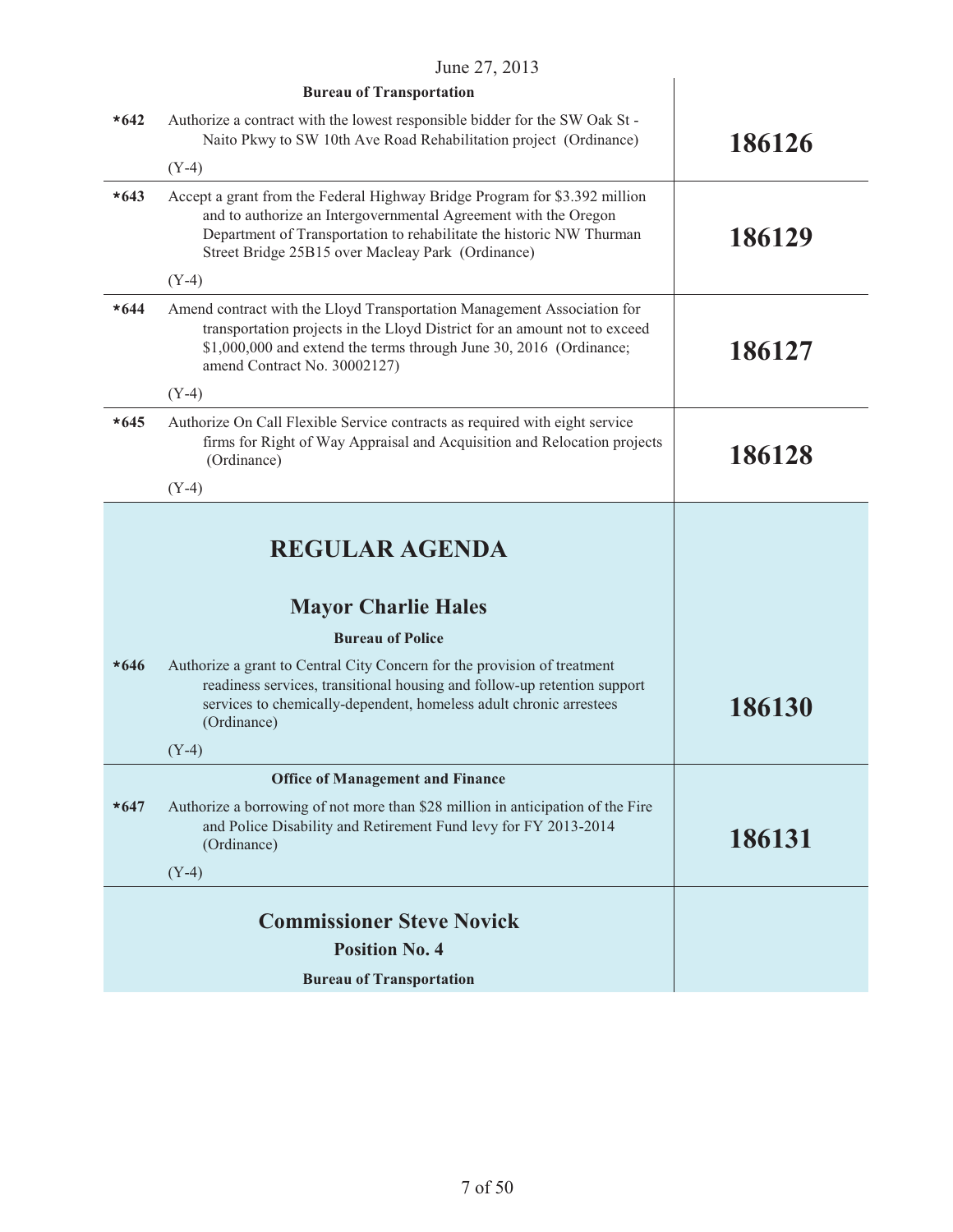| $*648$ | Approve an agreement with David C. Bakke and Cindy D. Conley to increase<br>the pending lien amount for the property at 11040 NE Marx St by<br>\$109,083 to construct additional street, sidewalk, and stormwater<br>improvements to NE Marx St from 400 feet east of NE 109th Ave to 284<br>feet west of NE 112th Ave, and adjust pending lien amounts at 10930 and<br>10940 NE Marx St due to property consolidation in the NE 112th Ave<br>and Marx St Local Improvement District (Hearing; Ordinance; C-10043)<br>$(Y-4)$ | 186132                                                          |
|--------|-------------------------------------------------------------------------------------------------------------------------------------------------------------------------------------------------------------------------------------------------------------------------------------------------------------------------------------------------------------------------------------------------------------------------------------------------------------------------------------------------------------------------------|-----------------------------------------------------------------|
| $*649$ | Authorize Intergovernmental Agreement with Oregon Department of<br>Transportation for the design and construction of I-5 Northbound Ramps<br>at SW Coronado St Project (Ordinance)                                                                                                                                                                                                                                                                                                                                            | <b>CONTINUED TO</b><br><b>JULY 3, 2013</b><br><b>AT 9:30 AM</b> |
|        | <b>EXECUTIVE ORDER</b>                                                                                                                                                                                                                                                                                                                                                                                                                                                                                                        |                                                                 |
| 650    | Assign Commissioner Fish commissioner in charge of the Bureau of<br>Hydroelectric Power (Ordinance; Executive Order)                                                                                                                                                                                                                                                                                                                                                                                                          | 186112                                                          |

At 4:34 p.m., Council adjourned.

# **LAVONNE GRIFFIN-VALADE**

Auditor of the City of Portland

By Karla Moore-Love Clerk of the Council

For a discussion of agenda items, please consult the following Closed Caption File.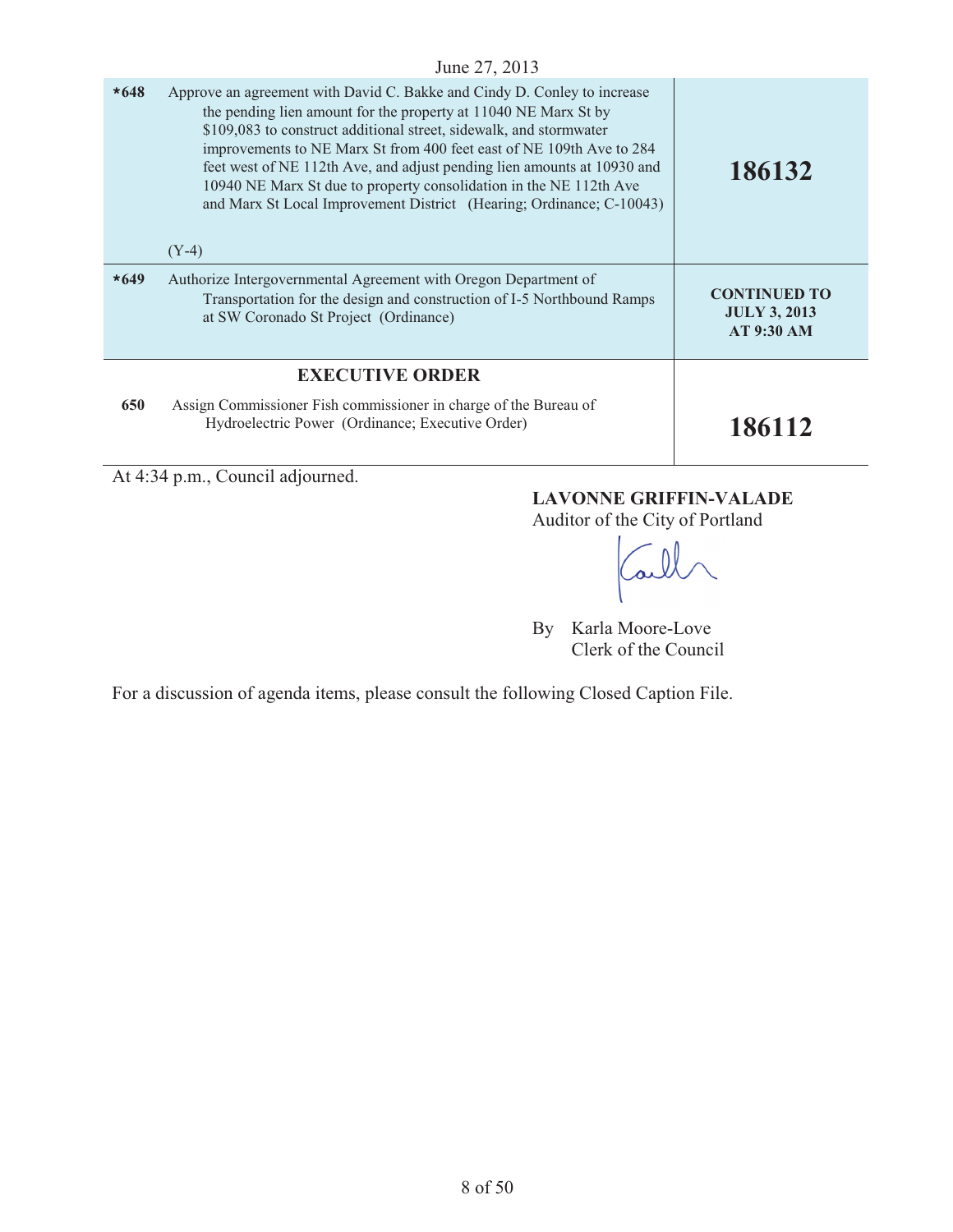# June 26, 2013 **Closed Caption File of Portland City Council Meeting**

This file was produced through the closed captioning process for the televised City Council broadcast and should not be considered a verbatim transcript. Key: **\*\*\*\*\*** means unidentified speaker.

# **JUNE 26, 2013 9:30 AM**

**Hales:** Good morning and welcome to Portland City Council meeting. I will ask Karla to call the roll. We have a limited quorum today.

[roll taken]

**Hales:** Welcome, everyone. We have some wonderful celebrations up front in today's council meeting before we begin with communications and the regular business of council. First we as a community today will be spending some time celebrating because at the national level we have wonderful news and here at the local level we have some great news and a great partnership to celebrate today. At the national level, many of you may have heard the united states supreme court ruled this morning to overturn a particularly odious piece of legislation passed in 1996 called the defense of marriage act. Doma stated clearly some americans may marry the ones that they love and other americans may not. In 1996, no state permitted gay or lesbian americans to marry. In 2013, 12 states and the district of columbia authorize same-sex marriage. Oregon is not yet one of them. In 2014 we can dare to hope that we will change that as a state. Let me read you some of the language of this opinion that came out this morning. Written by justice anthony kennedy for the majority. Doma writes inequality into the united states code. Doma's principle effect is to identify a subset of state sanctioned marriages and make them unequal to impose inequality. By creating two contradictory marriage regimes within the same state doma forces same sex couples to live together married for purposes of state law but unmarried for federal law thus diminishing stability and predictability of basic personal relations, the state has found proper to acknowledge and protect. By this dynamic Doma undermines both public and private significance of state sanctioned samesex marriage and it tells couples and the world that their otherwise valid marriages are unworthy of federal recognition. The late congresswoman geraldine ferraro once said we have chosen the path to equality. Don't let us turn around. Today's ruling clears the way for all states including Oregon to be that pathfinder and to find our way towards marriage equality for every Oregonian. We have cause to celebrate great the cause of justice. Thank you, united states supreme court. [applause] great day.

**Novick:** I would like to give a shout out to united states senator ron wyden, one of 14 senators to vote against doma in 1996.

**Hales:** Hear, hear. Our next celebration is a local one. I want to invite mr. Huo Baozhu and charmaine to come translate for mr. Huo and maybe introduce him to some of you here today. He's well known to those of us who have been involved in civic life for a while.

**Hales:** I have a proclamation to read. I'll read it slowly enough that charmaine will have the opportunity to translate for Huo Baozhu and anyone that requires that translation while we proceed. Let me know when you're ready. Whereas city of Portland elected officials, staff, citizens and visitors appreciate art in all aspects and tone, whereas mr. Huo Baozhu believes the answer to achieving world peace is through cultural connections. Whereas Huo Baozhu is a chinese businessman whose foundry in china is licensed by the national government to reproduce chinese antiquities. Whereas Huo Baozhu visited Portland many times and was motivated by his love of chinese history and admiration for Portland. Whereas in october 2002 Huo Baozhu gave the city of Portland the majestic Da Tung universal peace Shang dynasty park elephants in the north park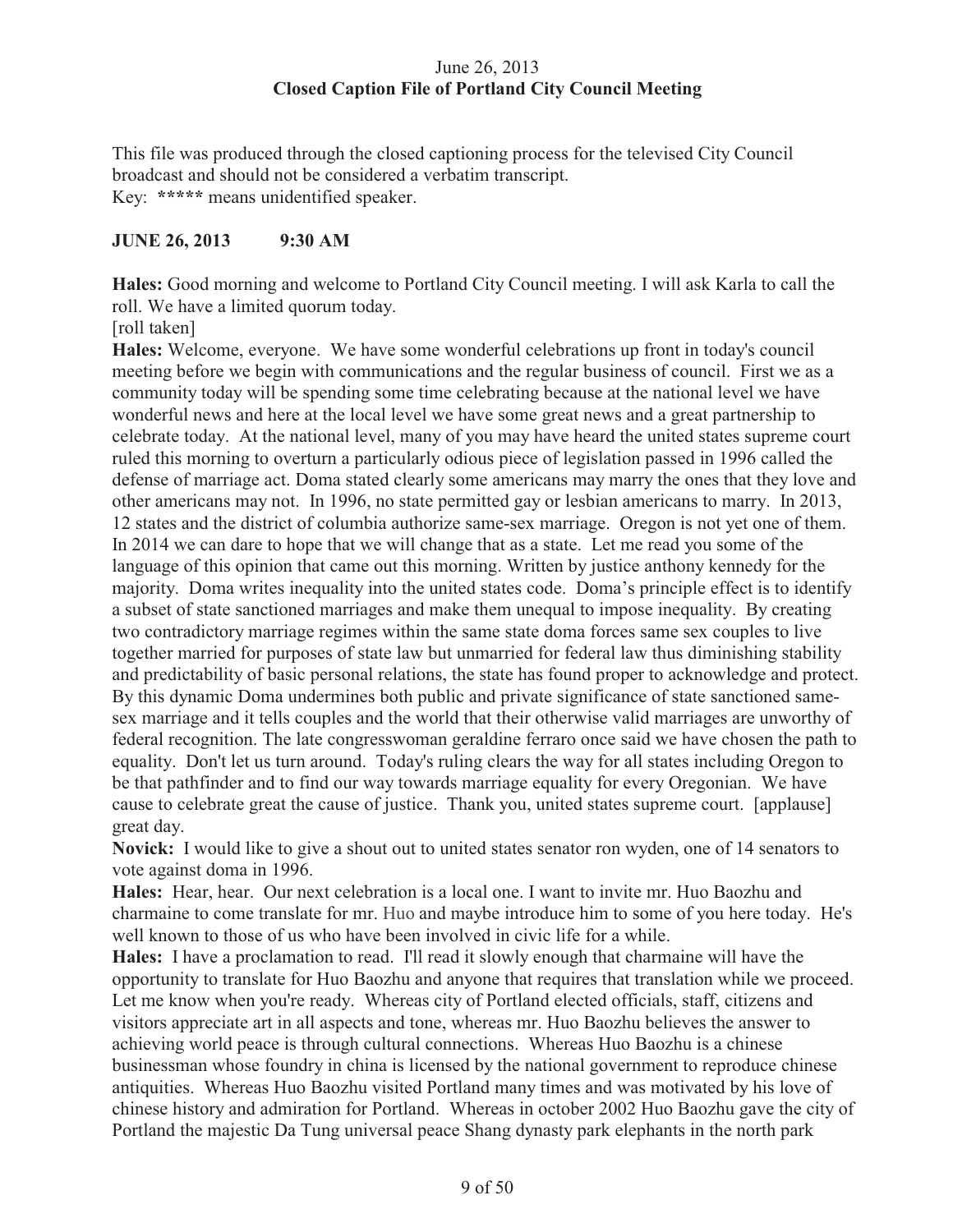blocks. Whereas the elephant has symbols of ancient chinese mythology and carries a baby elephant symbolizing that offspring will be safe and prosperous. Whereas Huo Baozhu's gift brings great distinction, harmony and pleasure to our many visitors to the north park blocks. Whereas the relationship between the city of Portland and mr. Huo Baozhu continues to strengthen and ripen and the city welcomes him to visit any time and wishes him good health. Now therefore I, charlie hales, mayor of the city of Portland, Oregon, city of roses, do hereby proclaim june 26, 2013 to be a day of recognition for Huo Baozhu and encourage all residents of Portland to observe this day. An amazing story of friendship and generosity. You are here in Portland for one of your two rare visits. We hope he comes more often. So it gives me great pleasure to introduce him to the council and to the Portland community of 2013 and look forward to this friendship continuing for many years. Thank you. [applause] welcome.

**Huo Baozhu:** [speaking chinese] First of all I would love to give my chance to the city of Portland as well as the council and all the citizens of Portland. I came to Portland for the first time in 1998. By there I was already attracted by the beautiful environment and to the art of the city. I am a businessman who specializes in traditional chinese artwork. And I feel that Portland has very distinct art and culture atmosphere. Back then I have cancer. And I got very good care from american people. Later my cancer was cured because of the treatment I got here in the united states. During the period I was getting all kinds of help from american people I deeply felt that american people are so friendly and caring. Back then I was 48: Back then I was 48, and because I was cured here in the united states I always wanted to seek opportunities to return and to give my thanks for giving me the second life. So I determined I would donate 48 sculptures to the united states. Then I fell in love with Portland, so I decided I would donate the most beautiful one to Portland. Later I started to know charlie because he came to visit us. I was so moved by his kindness, his love for Portland, and his spirit of hard working, so I decided when I can I would donate some more. That's why later I donated different sculptures to the oriental medical school and to astoria. This time when I came here I noticed there are some poor people protesting in front of the city hall and I believe they need some help. I would love to donate to five more sculptures as big as the elephants. If possible I would love the city government to use those five sculptures to some auctions and the money you make can be used to help the poor. Or the city and its citizens could make the decision on where the money can be used. I just don't want to contribute to make the city more beautiful. Today it is my great honor to be recognized by the city of Portland. And of course in the future I will be more motivated to contribute more to the city of Portland. I am the artist. So my contribution is art. Thank you very much.

#### **Hales:** Thank you. [applause]

**Huo Baozhu:** I wanted to add one more sentence. I still remember first time when I said I would donate sculpture to Portland. Long back then he didn't believe me. And I suggested I would invite all of you guys to china so you would believe me. So Charlie finally took five or six altogether to china -- [audio not understandable] then the whole story came to me to the truth. So my promise to donate five more will be a true story as well. [applause]

**Hales:** I don't know of any other city that has a story like this, a philanthropist from thousands of miles away who has fallen in love of the city and has shared his art with us. Still in love with Portland. Thank you all. Commissioner Fritz, you have a proclamation.

**Fritz:** It's my honor this morning to read this proclamation in recognition of hearing loss awareness week. If I could ask lisa hamlin of the hearing loss association of america to come forward please. She's the director of public policy. I'll read the proclamation. Whereas hearing loss is a very serious condition that affects an individual's ability to effectively communicate in a society where communication is an important function. And whereas the city of Portland recognizes and values the efforts of all who worked to temper the isolating effects of communication disabilities in the one in five families affected by them. And whereas the national institute on deafness and other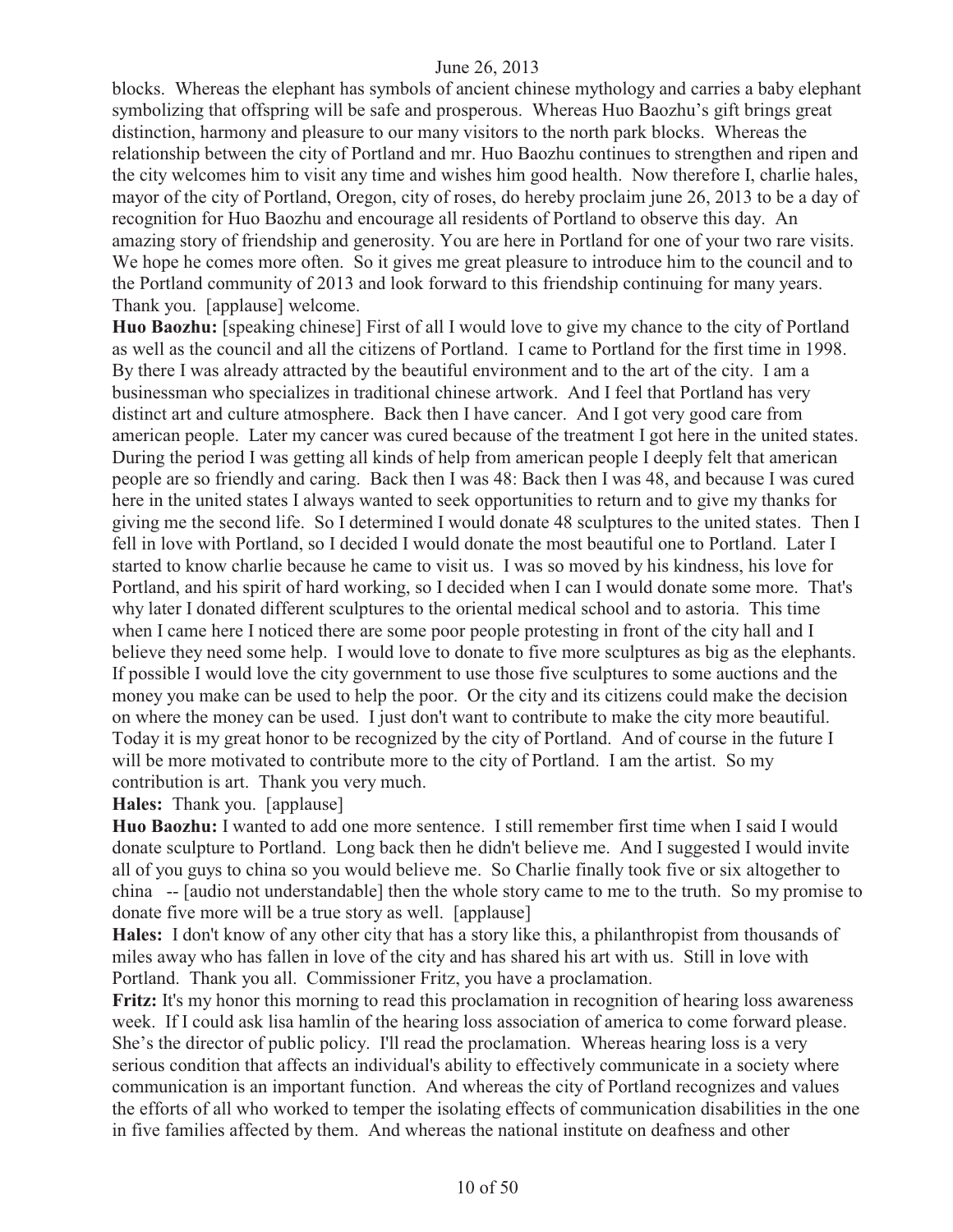communication disorders at the national institutes of health estimates the number of persons who have some degree -- bethesda. I got that wrong. Bethesda, maryland, estimates the number of persons with some degree of hearing loss to be approximately 28 million. Whereas the city of Portland is committed to removing the barriers that prevent people with disabilities from recognizing their full potential and realizing their dreams. And whereas the vision of an age friendly city of Portland addresses communication and recognizes that at age 65 one out of three americans have hearing loss. And whereas the Portland commission on disabilities serves the community with a mission in guiding the city and ensuring that it is a more universally accessible city for all. Whereas the hearing loss association of america is holding its national convention in Portland, Oregon, from june 27 to the 30th providing an extensive educational program for people with hearing loss as well as family and professionals who work with people with hearing loss, and whereas the city of Portland welcomes our honored guest and recognizes every individual with hearing loss as a human being with the right and responsibility to participate fully in our society. Therefore charlie hales, the mayor of the city of Portland, Oregon, city of roses, does here proclaim june 23 through 29, 2013, to be hearing loss awareness week in Portland and we encourage all residents to observe this week. Thank you for being here.

**Lisa Hamlin, Director of Policy, Hearing Loss Association of America:** Thank you very much. We are honored by your proclamation and thrilled to be in Portland. Already our people who have come here from all over the country are telling us how wonderful it is in their visiting areas in Portland. Hearing loss association of america has been around since 1979, founded by rocky stone, who was a former cia agent who found the services for people with hearing loss are not being delivered. So this organization from working in his kitchen has formed to 200 different chapters across the country and Portland has one of those chapters. It's very lively and active and we want to thank you for honoring us in this way. We also want to invite everyone here and everyone in Portland to come. We will have one day for veterans where they can come on saturday for free. We also have anybody can come to our exhibit hall for free and see all the technology available for people with hearing loss. I hope you take the opportunity to come see us. If not, again, our people are just thrilled as anything I can think of to come to Portland because they all want to visit this beautiful city. So thank you very much.

**Fritz:** Thank you lisa and to the commission on disability, Patrick philpott and the office of equity and human rights, who helped facilitate it. Thank you for being here.

**Hales:** Thank you. [applause] thanks for the work you're doing. This was a great start to an historic change in our country and good news here in Portland. So thank you for indulging all of us in a few moments of celebration. Let's get to the business at hand and go to the first communications item, please.

#### **Item 612.**

**Hales:** Good morning. Welcome. Since you're all signed up you can do this as a panel.

**\*\*\*\*\*:** Thank you.

**\*\*\*\*\*:** Peter livingston will lead off for us.

**Hales:** All right, peter.

**\*\*\*\*\*:** Good morning.

**\*\*\*\*\*:** Good morning.

**Peter Livingston:** I'm peter livingston. I was the chairman of the city club committee formed in january 2012 to look at the subject of air toxics. There has been a fair amount of coverage of air pollution in the Portland area and concern about its effects on Portland residence. We were asked to look at the major strengths and weaknesses of the current processes to address air pollution. To make recommendations concerning what actions and strategies could improve effectiveness. There was a small committee, only six of us at the end, with two advisors. We interviewed over 30 witnesses from around the political spectrum including citizen activists, state regulators, scientists,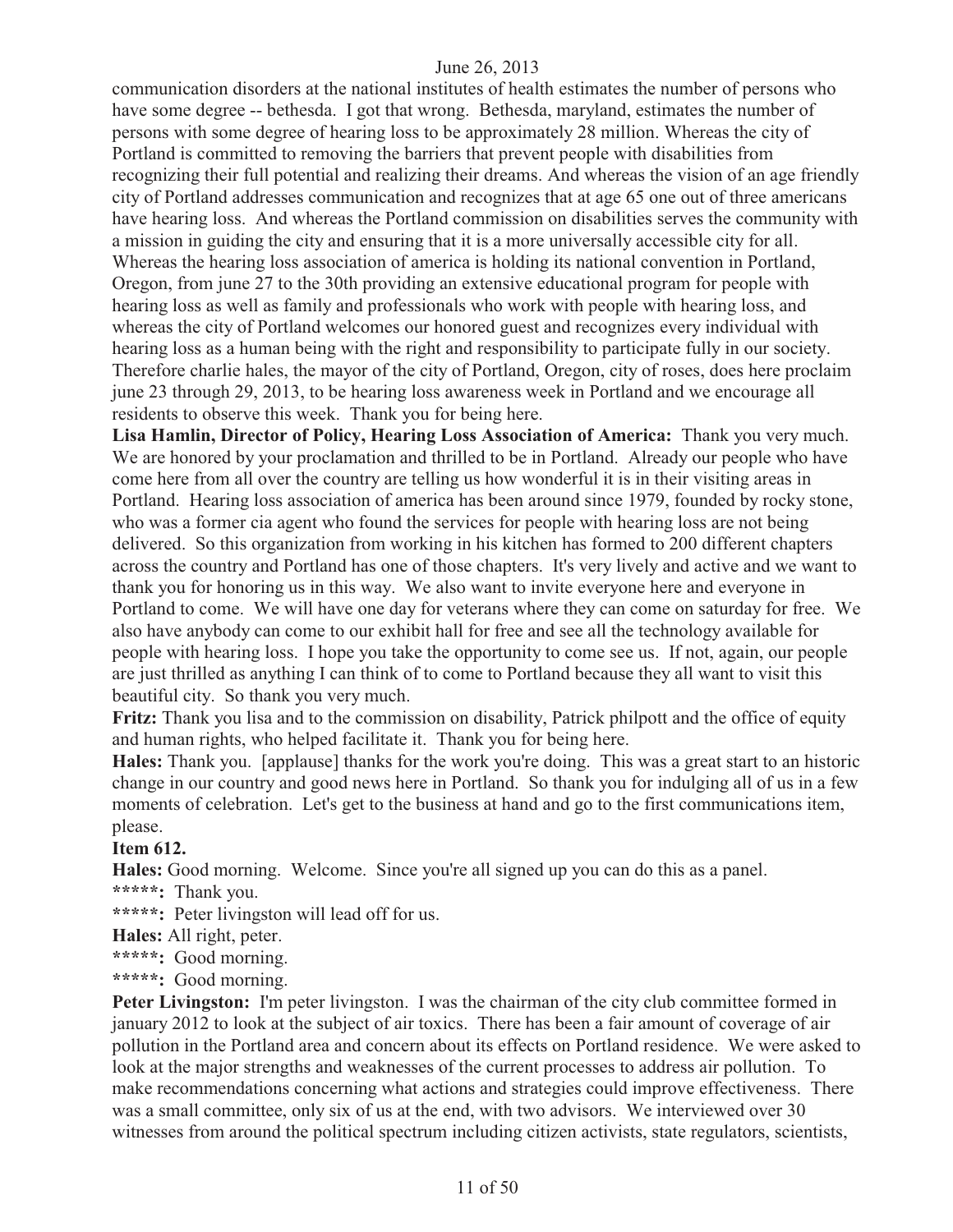representatives from business organizations, industry representatives and individual business owners. We looked closely at the history of air quality regulation in the nation and the state, at current regulations, and at regulations in adjoining states. We also looked closely at technical materials associated with air quality. We reached a number of conclusions which are stated in the report, which is online at the city club website. First, air toxics are a separate category from heavily regulated smog components. Our present in -- are present in quantities that predictably affect human health. The sources can be ranked in terms of their effects on the region in order there are wood stoves, vehicles, diesel engines, off road engines, which are construction engines, lawnmowers, and point sources which are still plants, facilities. After discussing the question of cost with the business owners that were particularly concerned with that issue we concluded that appropriate regulation of air toxics is consistent with a healthy business environment and over all will save money. I'll yield next to the writer of the report, maria everhardt.

#### **Item 615.**

**Maria C. Everhart:** Good morning. I'm maria everhart. I was the lead writer. I had a lot of help. As lead writer of the 70 or so pages there it's hard to think of what do I want to say in three minutes, so I would like to encourage you since i'm going to leave in 2 ½ minutes to turn to page 49 in that report. That is the meat even though it's in the appendix because that's the details, 49 to 52 is a table. At the bottom of page 50, the table breaks into two pieces and this is what peter was just talking about. The big thing we learned that I wanted to share this morning is that there are two kinds of pollution and they are regulated entirely differently. Air toxics begin at the bottom of page 50 and there are no ambient limits for air toxics. They are regulated if they are created by industry or manufacturing processes they are regulated pretty well, but very intricately with a maximum achievable control technology standards. There are over 190 but our report was able to narrow down from to 15. Then the only other thing I wanted to be sure to share this morning is it's easy to be skeptical that wood stoves should lead the most important steps we should take next because I didn't believe it myself for many months because it just sounds so -- you know, woodstoves. Is that log cabins? Who is burning woodstoves? The evidence accumulated over many months, we did decide to leave it in first place, the first thing is take a look at how many of the air toxics have wood burning as a source, top three sources. That's the second column. The main column is the fifth one which is how much over health based bench marks we are. This next thing as it turns out 15 pa is especially toxic as air toxics go. Then we found out that there's a recent survey that probably 6,000 homes are heated by uncertified woodstoves. So what happens in a math problem kind of way is 6,000 unfiltered unregulated small smokestacks do turn out to be more of a problem than a few dozen industrial or manufacturing sources that are pretty well regulated by 40 years of activity starting with the epa. So I hope those two kind of give you a taste of the discoveries we made in our 14 months or so and I look forward to providing more information.

#### **Hales:** Thank you very much.

#### **Item 613.**

**Susan Klebl:** I'm susan klebl. Although I grew up in the northeast and have lived and restored historic homes in new york, Massachusetts, California, portland and western Europe, I moved to southwest Portland just below I-5 and Fulton park about five years ago. At least partly to escape air pollution, noise pollution and freeway traffic which I had experienced in l.a. Joining the city club and working on this study was one way of learning more about the community and the environment. The air quality study has really been an eye opener. My home is about 500 feet from the terwilliger curves which means it falls within the air quality danger zone of 1500 feet. The area of the highest asthma, lung disease and autism rates throughout the united states in terms of relationship to freeways. My move was a choice based on aesthetic values and a gorgeous view, but now because I have become well informed I also have a choice to relocate to a healthier neighborhood. In our study we have learned that the majority of families who live within the danger zone of our freeways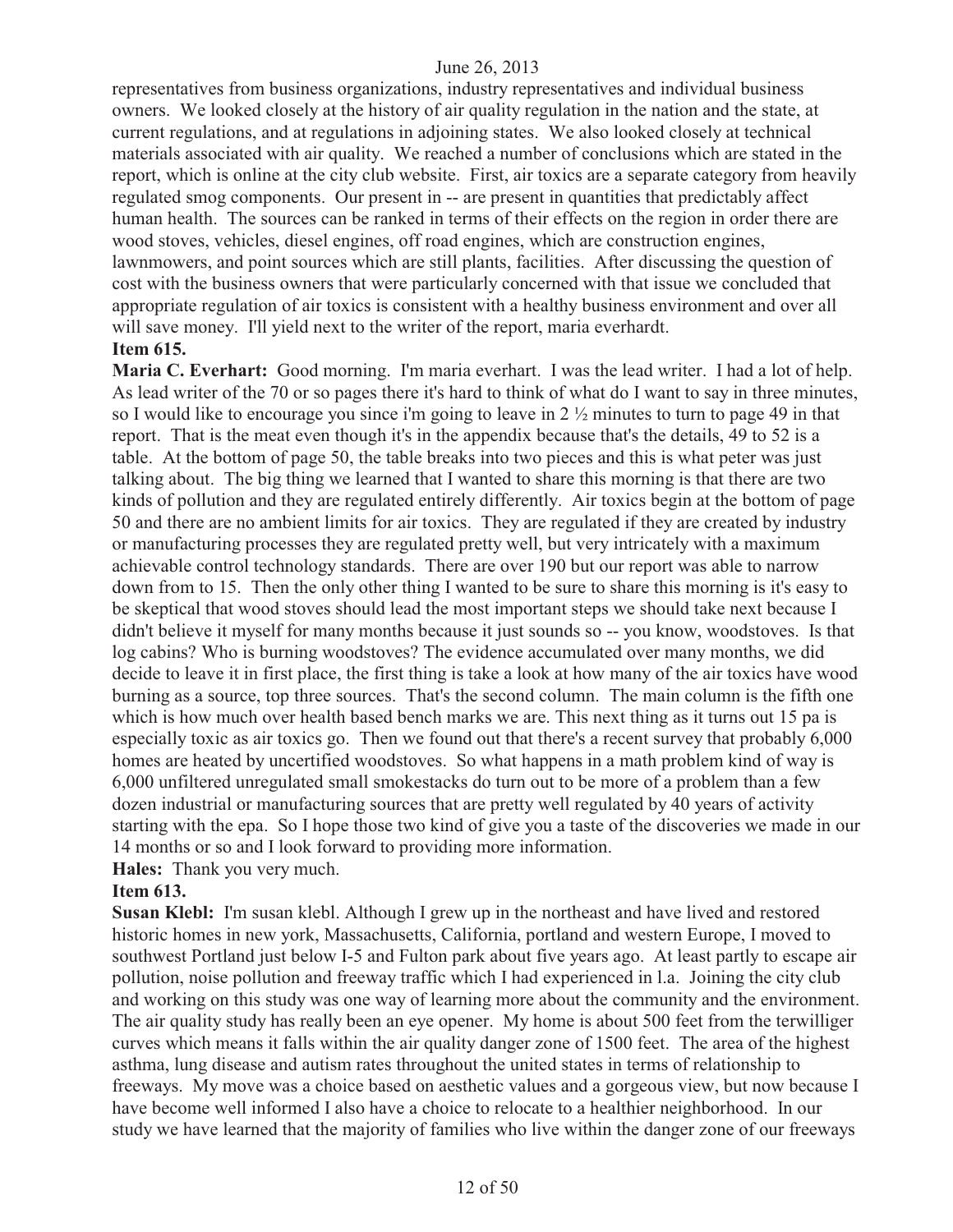do not have this choice. Land was cleared, freeways were built and the empty space filled with a majority of our Portland schools and public affordable housing. This is a form of social inequity. Those people who most need to live in a healthy environment with their growing families cannot afford to live elsewhere and are spending all their time near the freeway. As a matter of fact many real estate agents emphasize homes for sale are near the freeway exits for convenience sake, so most are not informed about the daily health hazards nor are they aware of personal choices which could improve their situation. Some have been recommended in the appendix b of our study. The choice of moving is not realistic for many people. So they are already dealing with a social inequity. But everyone can be educated to make better choices. Some of these would include driving less and using mass transit, biking or walking. Homes need to be provided with upgraded woodstoves and everyone can reduce the use of two-stroke garden tools in favor of getting some exercise while mowing, clipping, sweeping, et cetera. As a city, we need to be conscious of the fact that the toxins in our air are funneling into our valley and eventually we all have the potential to breathe them. We hope that you will join us in lobbying the legislature to more -- for more funding for the department of environmental quality.

#### **Item 612.**

**William Savery:** Good morning. I'm bill savery. I live in the south waterfront district within 1,000 feet of route 5. I arrived today by trolley, Portland street car, which is my normal mode for coming downtown. Internal combustion engines account for 40 to 50% of the air toxics in the Portland metropolitan area. They constitute three of the five sources that peter mentioned that have been determined by the deq. They are cars and pickup trucks on our streets and highways, heavy highway trucks passing through, and off road diesel powered equipment primarily construction equipment in the Portland metro area. Five of our recommendations, numbers 5 through 9, involve i.c. Engines, internal combustion engines. One of the control methods that are in use to mitigate effects of producing air toxics by internal combustion engines and how are they working? First, the epa requires reduced sulfur and benzine in oil refineries. It's effective, something we all benefit from. Secondly, the epa imposes age tier emission limits on new engines. That means the engines that are being manufactured and sold this year are cleaner than the ones from previous years. This is the way the federal government approaches this. It's quite effective but slow because of legacy diesel engines. They persist. They last a long time and are very expensive and we're still in a recession or coming out of it. That's had a big effect. Operating requirements imposed by state, regional, local authorities is an effective way. Unfortunately there's a nonuniform regionally and blocked by stakeholders. On the west coast the three states, Washington, Oregon and california have quite different requirements. Unfortunately Oregon's are the least. How can the city help? The city can help by a number of ways. By example, upgrading -- upgrading equipment, using less toxic fuels, passing rules and ordinances to reduce toxics from engines. Financing retrofits and upgrades and participating in public education efforts. The committee believes that the city can help mitigate the toxics problem. We have some primary questions here. What is the flexibility that you have? What is the evaluation of the implementation of our recommendations, and what is the legal authority in pursuit of our ten recommendations? We will return to hear of your progress in helping implement our recommendation. Thank you.

**Hales:** Thank you all very much. Do you have anything to add?

**Spencer Ehrman:** Finally, commissioner Fritz following this if it's all right with you we will follow up with you as you're overseeing the bureau of development services.

**Fritz:** Yes. When I was in charge of the office of neighborhood involvement and working with mary and the neighbors for clean air on this issue, i'm sure it's something mayor hales in charge of the bureau of planning sustainability and I will work together on that now that i'm in charge of development services. We'll be convening in august or september after we have gotten the city attorney's opinion on your recommendations as to our authority, which has always been the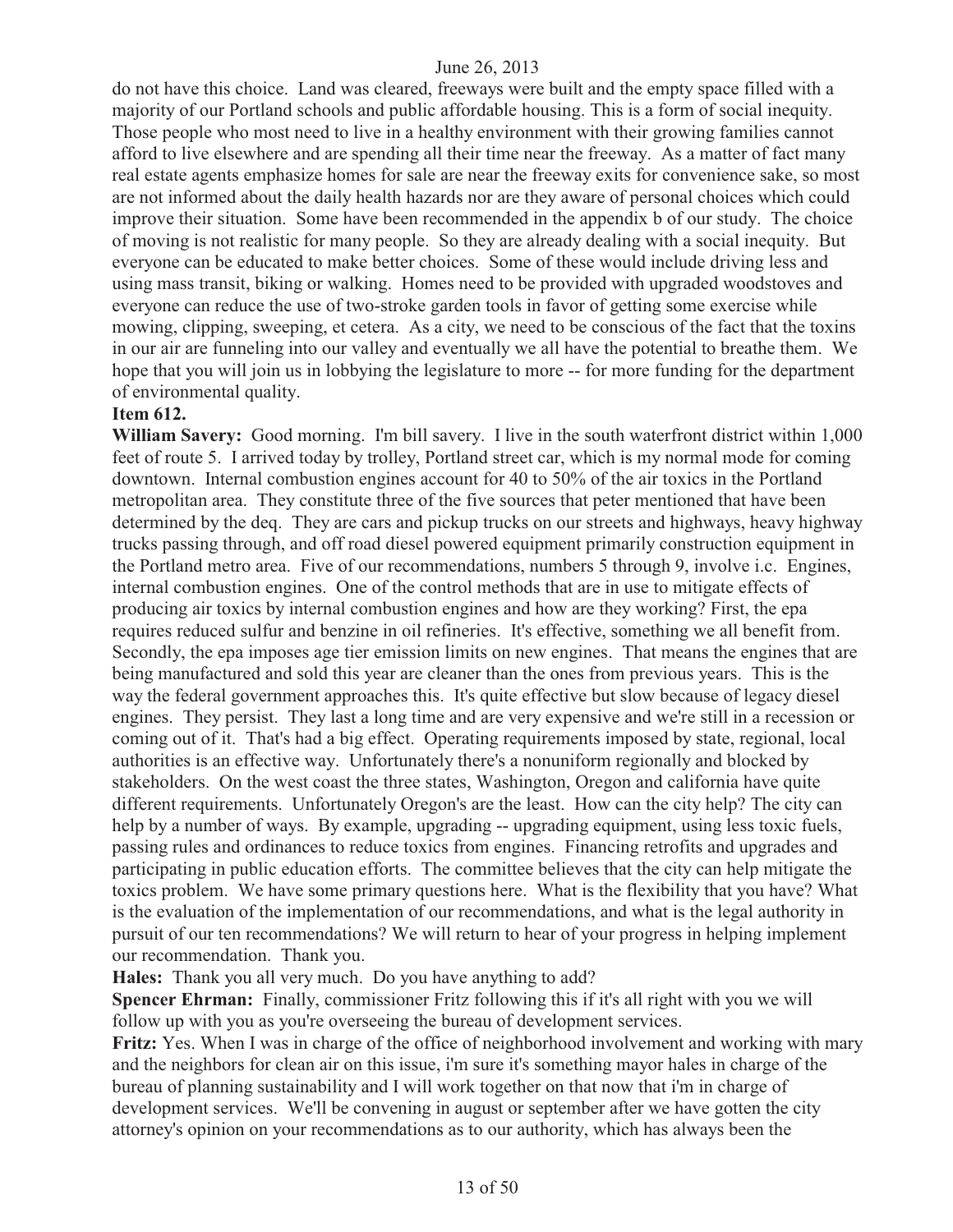question. In terms of the state or us. I believe there are things we can do at the local level to address some of your concerns.

**Ehrman:** Thank you. We believe the same thing. We look forward to hearing more about that. **Hales:** I think this is a classic case of the city club using volunteers to do really important community work. I know it's a lot of time that you invest to do this as volunteers. It's really excellent that we have the city club and that it does this kind of policy research for those of us that are then responsible for making public decisions, so thank you. Thanks very much. Appreciate your work. [applause] Okay we have one more communication item, 616.

#### **Item 316.**

**Hales:** Good morning. Welcome.

**Roy Pascoe:** Good morning. I'm roy. I'm here to represent right to dream too, houseless, homeless and those with a home. We have been there for quite a while helping people that not only are homeless or houseless, even people that do have homes there have been many times people with homes have been there to need our help for one reason or another. A place to stay for a short time. We have been there for quite a while to help people that don't have homes. That seek shelter. That are looking for a place to get a new start, to step up. We're not there to give people handouts but a hand up. There are many people who have come to us needing sleep, shelter, food, water, rest rooms. We provide all this stuff for the houseless, homeless, even many people that do have homes that need a place to go in the middle of the city. As you know there's not a lot of places for people to go for services like this. Oftentimes right to dream too has helped out many people with fining a place to sleep, getting jobs, to get homes, just in the last month we have had 500 people who have gotten housing, who have gotten jobs, who have gone back to college to get their lives back in shape as it once used to be appeared as they want to be again. I myself have had to use right to dream too as a service for myself when I had no place to go. Tomorrow my wife will be in an apartment, and she's been sleeping in right to dream too. Before that we were up on kelly beaut living in the mountains up there. The police have shut the place down. That gives a lot of the homeless no place to go. Right to dream too has been there to help people, to see to it that they have a way of getting off the streets. To be able to start their lives all over again. The thing that makes it difficult is the fact that the city has been wanting to shut us down. The hardest part is the fines they keep putting on us. It makes it that much harder. With survive solely on donations and grants. There's bean lot of people that have come in and have helped us. We get donations. There's even been people from other countries. There have been people from canada. I talked with a young man from africa last night. They really enjoy the fact that we're here to help the people, the homeless, the houseless, even people with homes who sometimes need a place to stay. Met a young lady from southwest that got lost from a party. She came to right to dream too to find the rest of her party, to find her way home. We do good for more than just the houseless and homeless. We do our best for the greater Portland community.

**Hales:** We appreciate what you're doing. Thanks for your advocacy.

Fritz: Thank you all for coming this morning.

**Hales:** Thank you for being here. [applause]

**Hales:** We're going to move into the regular agenda and first time certain we're saving the consent calendar for tomorrow when we have a supermajority. So let's move to 617.

# **Item 617.**

**Hales:** Good morning. Welcome.

**Herman D'Hooge, Innovation Strategist, Intel:** I'm herman d'hooge. I'm an innovation strategist with intel about 18 miles west from here. With me is eli rosenwasser, a student in architecture and teressa jussic a student in park design. Perhaps the best way to talk about this report is to talk about how it came to be. As I mentioned I work for intel, so we take essentially a technology view to the world. At the time I was part of the intel eco-strategy office, which is essentially investigating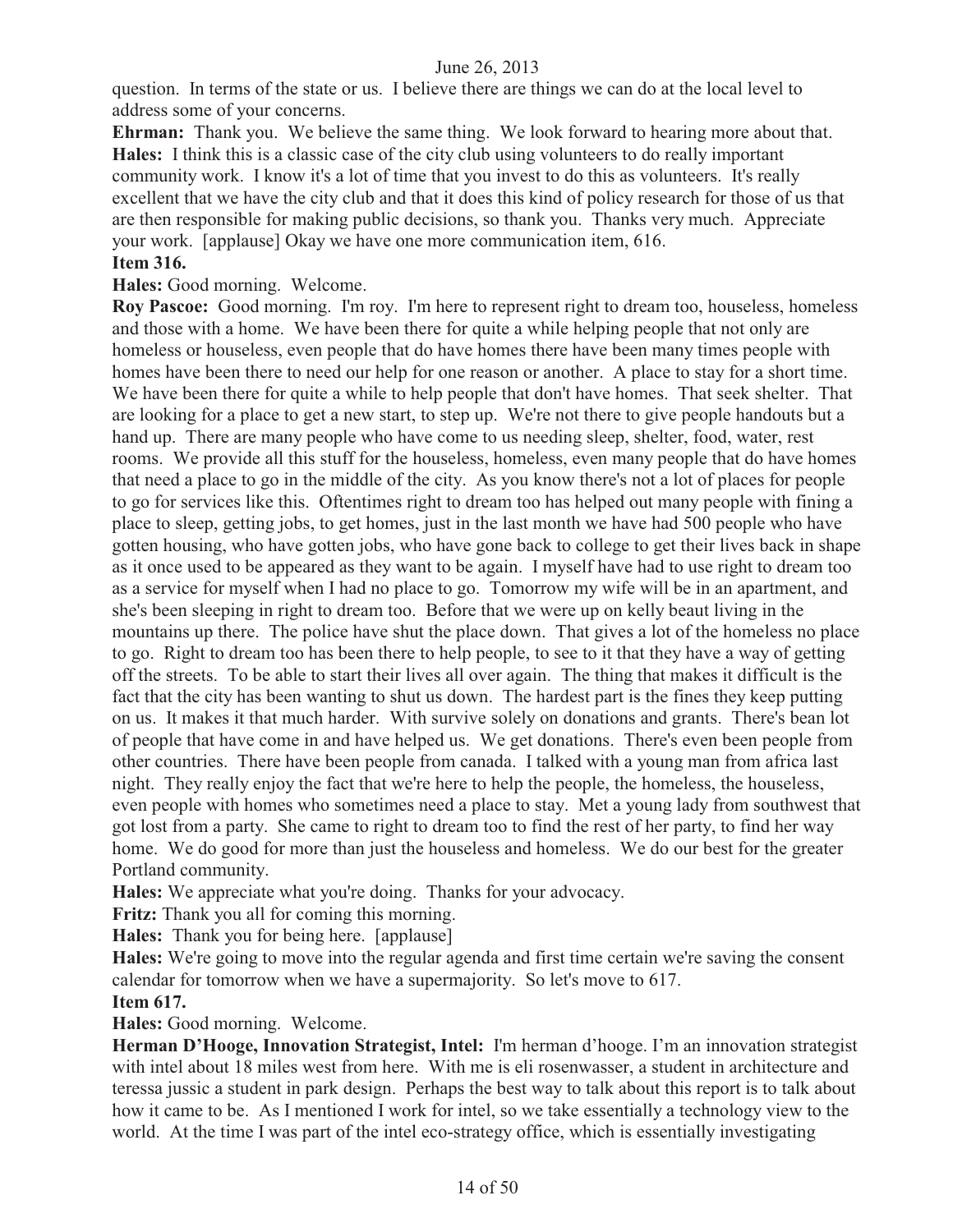technology opportunities to improve sustainability in the world by trading adams for bits there's usually a way you can save energy -- be more efficient in the way the world operates. When the opportunity came to teach a class at the university of Oregon, the idea of essentially mixing the technology lens with one of urban planning design and architecture and urban planning, became really part of my agenda. Too many of these conversations are dominated by people like me, technologists. We love technology. That's what we do. We invent technology, but unless we understand how it will make life better for cities or for people they are missing out. So the whole idea is how do we engage architects, urban planners, designers, creators in this conversation? These are very important conversations we all know about global warming, climate change. I believe you have to pull every lever available to us to make a difference. We believe one of those levers is aggressive use of smart use of information technology to make a difference. The class came to be to really explore design innovations, to study the city as one unit of study what can you do that would make the city more livable, more equitable, more economically sustainable and more environmentally sustainable? We explored everything from elements of transportation, information technology used in parking, station planning, citizen engagement, the previous example on air quality was a perfect example on how citizens can actually start caring if you provide them with technology, they can take the measurements where they go when they breathe the air. So this sort of led to the creation of this class. One of our guest lecturers was joe zehnder, the city planner of Portland. His lecture was extremely well received. Students loved it, I loved it. Out of that lecture came essentially the idea how do we take the Portland plan which I think is unique in its concept and how do we take smart city concepts and put the two together? We believe a lot of the strategies outlined in the Portland plan can be implemented effectively and aggressively if we think about how information technology can play a role. The biggest sign for the students and major project was to really think, brain storm around smart city concept, to provide recommendations to the Portland plan and doing so create what we call the smarter city plan. This is the report. Initially I had no idea this was -- what the quality of the work was going to be but I was so impressed with the ideas that I decided with the help of a couple of students to present it to the city. Since then, some of us from the university of Oregon, which is the place that I taught the class, as well as josh alperts to really get a sense of where can we go forward through this whole conversation? We believe there's quite a few interesting things to think about. First of all, this plan looks at the city of Portland through a lens of students. You know students are very curious, very socially active but also essentially all broke. But imagine that we essentially activate population demographic to say how would you see us implement the Portland plan from your perspective? Different demographics. Small businesses, older people, you name it. Technology begins to make that possible to solicit information. So although a couple disclaimers, this is purely an ideation report. Being in the crunch to get this out to the final exam but it also points out that there is really an opportunity here to engage between the city and the creative community of Portland. This is just one sample but I believe there's a whole variety of other populations that would be eager to engage with the City of Portland. This could be a dramatic win-win. For students these days very often they do projects that ends up as a page in their portfolio but never see the light of day, so wouldn't it be great if all the creative energy were put into a project that actually may see the light of day in the city? Really make a difference in what we do. That's one idea. For the students it's great because they see their work become real, they become engaged in real decision making happens, they see some of the realities of red tape, but that's the real world. For them it's going to be invaluable. To the city we have essentially a lot creative juice flowing into the city. Which may actually in this case be the next generation. These people care about the city. That's the setup what we would like to do. This is more a conversation of possibilities rather than a specific request. What we would like to do is following up on the conversation with josh alperts which we had before, identifying opportunities that might be a regular cadence of how we engage the university of Oregon, master students in architecture, bachelor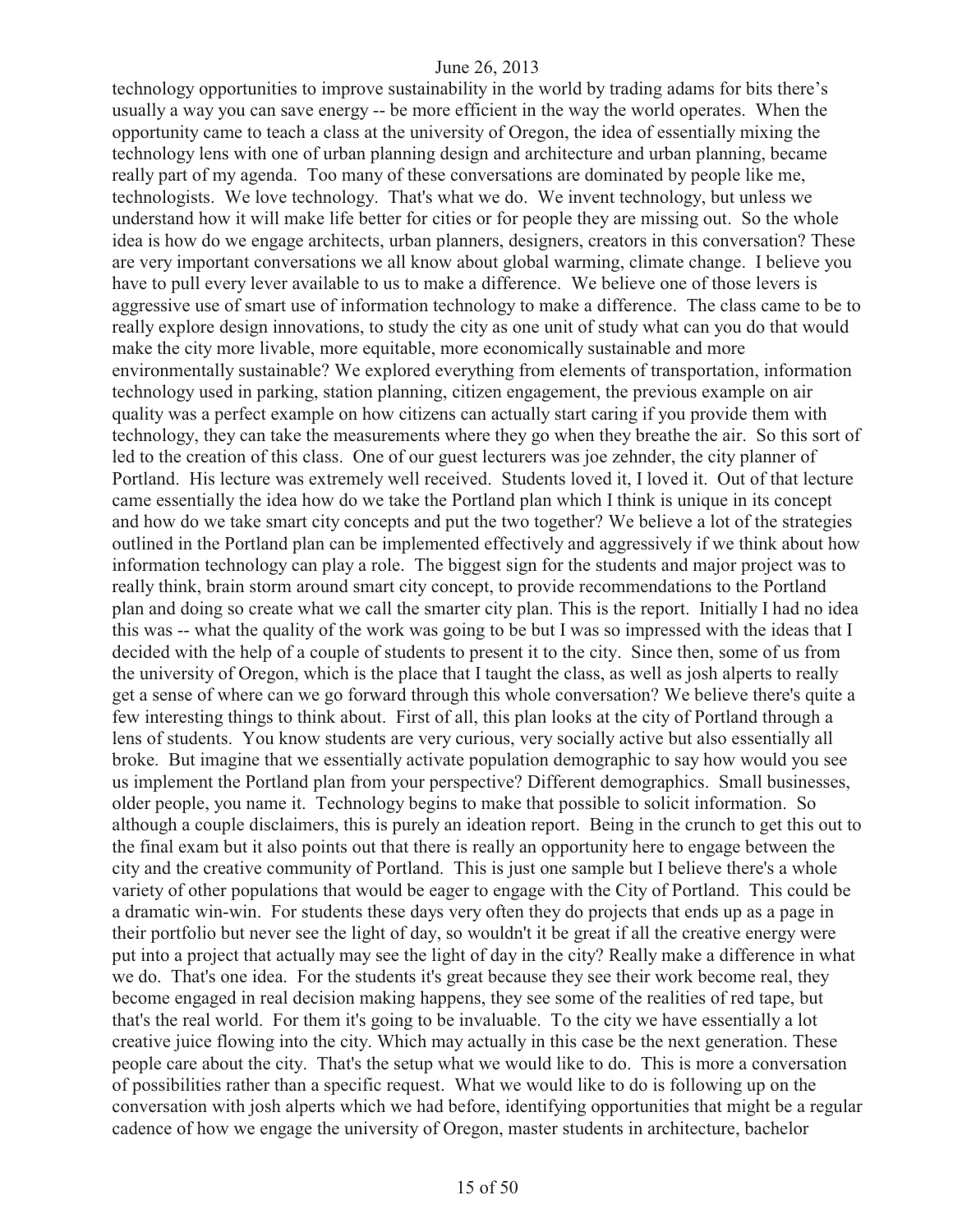students in park design, perhaps students in communications. Really engaging with the city through mechanisms that could be through studios, real projects that city cares about, that could be internships in the city, or any other different form that would make sense. To give you a couple highlights of the plan, again, it's probably good reading if you have an afternoon and a glass of wine. The whole idea is what if Portland became the magnet living lab for experimentation of smart city design using information technology as well as green technology? We always talk about exporting Portland smarts about sustainability. Given that we are essentially the heart of the silicon forest, we can leverage and pack all the industries nearby and invite them to say come use Portland as your suspect. We want to be the first. You'll be on the leading edge of figuring out how technology will make Portland a better place. That's sort of the over all story. Couple examples, students get a lot about connecting students with mentors. Again, information technology makes that very, very easy. They also talked about doing flash mobs, again organized to smart phones, for example for invasive species removal. Wouldn't it be great rather than using for random play or graffiti clean up in the neighborhoods, those kinds of things. Even examples of using mixed realty games where you may use like goggles to play games in the city, that actually guide you to various historic monuments, you engage with the city in a different way, maybe a tourism exercise. You rent one of those smart goggles and find your way to the city perhaps sponsored by local businesses who would benefit in the prpocess. The whole concept of taking it to an extreme, smart phones with sensors in curb sides. Right now most cities, about one-third of time, driving in a city is circling looking for one parking spot. So what if your gps in your car would tell you the spot and drive you right to it. Again, lowering air pollution. Then accessibility for -- accessibility map for the city of Portland. Which parts of Portland are notoriously difficult to access because of disabilities or other problems. I think there's a possibility here for really creating a close partnership that would benefit the city and well as the university of Oregon. That's my story.

**Hales:** Great. Thank you. Good morning. Welcome.

**\*\*\*\*\*:** Thank you.

**Hales:** You have a rich menu of interesting ideas that you have put together for us here. This is really fascinating work. Tell us about each of you. You and your studies. Aside from working hard to put this report together where are you in your academic process?

**Eli Rosenwasser:** I'm a master's of architecture student in my second year of three. Currently i'm in -- put this plan together, kind of interesting, it speaks to our generation and a lot of the suggestions like herman said are to a younger generation that's more familiar with itc technology. They also cater to a relationship that crosses boundaries between different disciplines and that hopefully the idea is that the design students, architecture students in the universities in the city could kind of integrate on different projects and that the time that we spend on all these projects could be put to good use this. Is kind of the symbol of that thinking that the work that we do in the classroom can actually develop into something for the city. I think that's where we're coming from. **Teresa (?):** Hi. I'm a product design student. I'm about to graduate in a couple months. Barring any disaster. Yes, the Portland plan I think we all were really interested in how you can have cross what we see now as cultural boundaries. As students we live our own lives, have our own social cliques. I think a great benefit of doing these kinds of more integrated works would be to get students out into the world looking for mentors but also having a richer connection within the community. I think that's probably true for all groups of people. So a lot of the stuff in the plan is socially based because I think that our generation has to key into it but I think that has a potential to cross generations and be an easy in to a lot of these ideas. We're all really excited to see how it might go into the future even if we don't get to be directly involved.

**Rosenwasser:** Also interesting a lot of the suggestions are applications. They use ideas of existing forms of software and apps and use the ideas in ways that can innovate easily to the city. They are kind of things to look at. You're talking about the mapping, programs like ways which user input --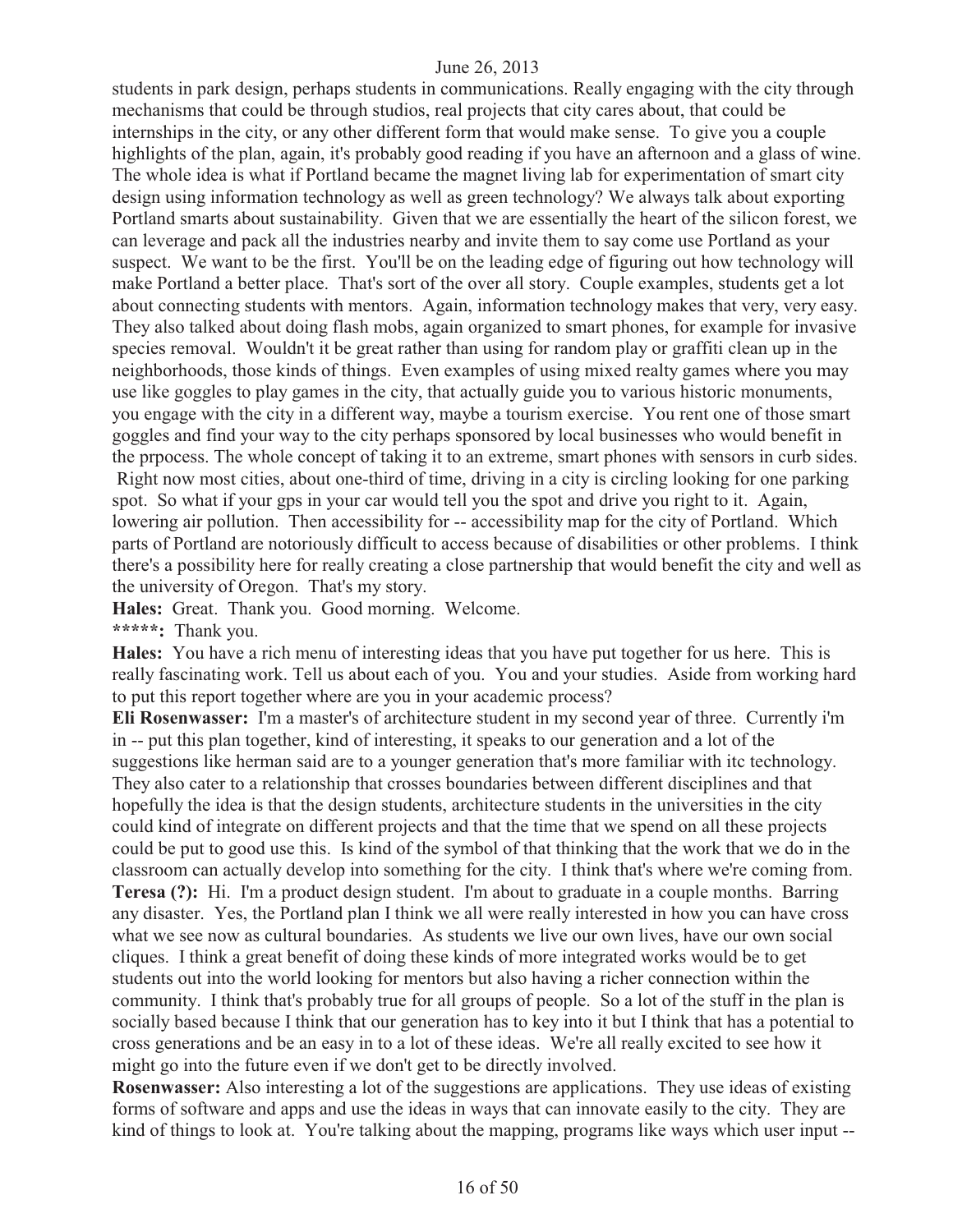you might be familiar with it for traffic reasons. Anyone can input where there's a pothole somewhere, pothole identifier. Different app ideas that are pretty low budget and can be integrated pretty easily.

**Hales:** Great. Questions for herman or eli, teresa? Thank you so much. I'm really excited by this work. The arrival with the city club report I think means all of us have some serious homework to do. But this is really excellent. Opens all kinds of possibilities. Thank you so much for doing the report and keying it to the Portland plan as you did. Then coming here to really literally provoke us to pay careful attention to see that it's done.

**D'Hooge:** We look forward to continued dialogue with the city to take this forward and formalize some of these linkages between the university of Oregon, other creative's in the place and the city itself. Thank you so much.

**Hales:** We need a motion to accept the report. Does anyone else want to testify?

**Moore-Love:** We have a signup sheet.

**Hales:** Why don't we make room for the others. Thank you very much for presenting it this morning.

**D'Hooge:** Thanks so much. [applause]

**Hales:** Come on up. Good morning. Go ahead.

**Joe Walsh:** Good morning. I'm joe walsh. I represent individuals for justice. I read the report, believe it or not. It's excellent. But that's what it is. It's a report. It's a suggestion. It's up to you guys to look at it, at least read it. It's interesting reading. I had to use two glasses of wine when I read it. I would refer you to the disclaimer that they seem to have a problem with time and also what exactly the city was doing as they were doing the report. So there's some overlapping of different things that you have done and most things that you haven't done. You have lots of reports. You have lots of people coming here giving you suggestions and in my opinion you do very little. One of the things that stunned me this morning is I always buy the street route because I like the organization and the articles are actually really good. The headline is Portland population in poverty 189,515 and rising. But you want to close down a place that houses 75 homeless people. And you continue month after month to fine them because you're pissed off at the owner. How lousy is that? Our population is in trouble. Leave them alone. Figure out a way to support them. Figure out a way to support the people out front that I was stunned when your guest donated the five sculptures that he's going to do and auction them off and use the money for the people on the street. We will watch you very closely to make sure you do that. You don't build another monument stop building and ask the people on the street what they need. This report doesn't include any homeless people. That's no statements by them, but they do go into the topic. One suggestion what you can do, very easily, why is there not a representative from the university sitting on this council? Nonvoting, but just sitting there and joining in the banter that sometimes you do up there. That would be so simple. I'm not sure, this is one of the few city councils that doesn't have a student representative to get their input on stuff. And the last thing, charlie, celebrate the supreme court decisions today because there were two. The second one was on the california proposition 8. Another 5-4 decision. The one they did yesterday they devastated affirmative action. So when we celebrate, we have to keep it in context. This is a very weird court. It scares the hell out of me because you don't know where kenney's going or when roberts is going. They keep jumping back and forth. The rest of them are anchored. So when we celebrate the supreme court we all should say this is scary stuff that's going on. We got four people on that supreme court that are lunatics. Absolute lunatics. Thomas, alito, roberts.

**Hales:** Scalia.

**Walsh:** Scalia, mafiosa.

**Hales:** Happy to help you out there. [laughter]

**Walsh:** Scalia is italian and the mafia has more value than he does.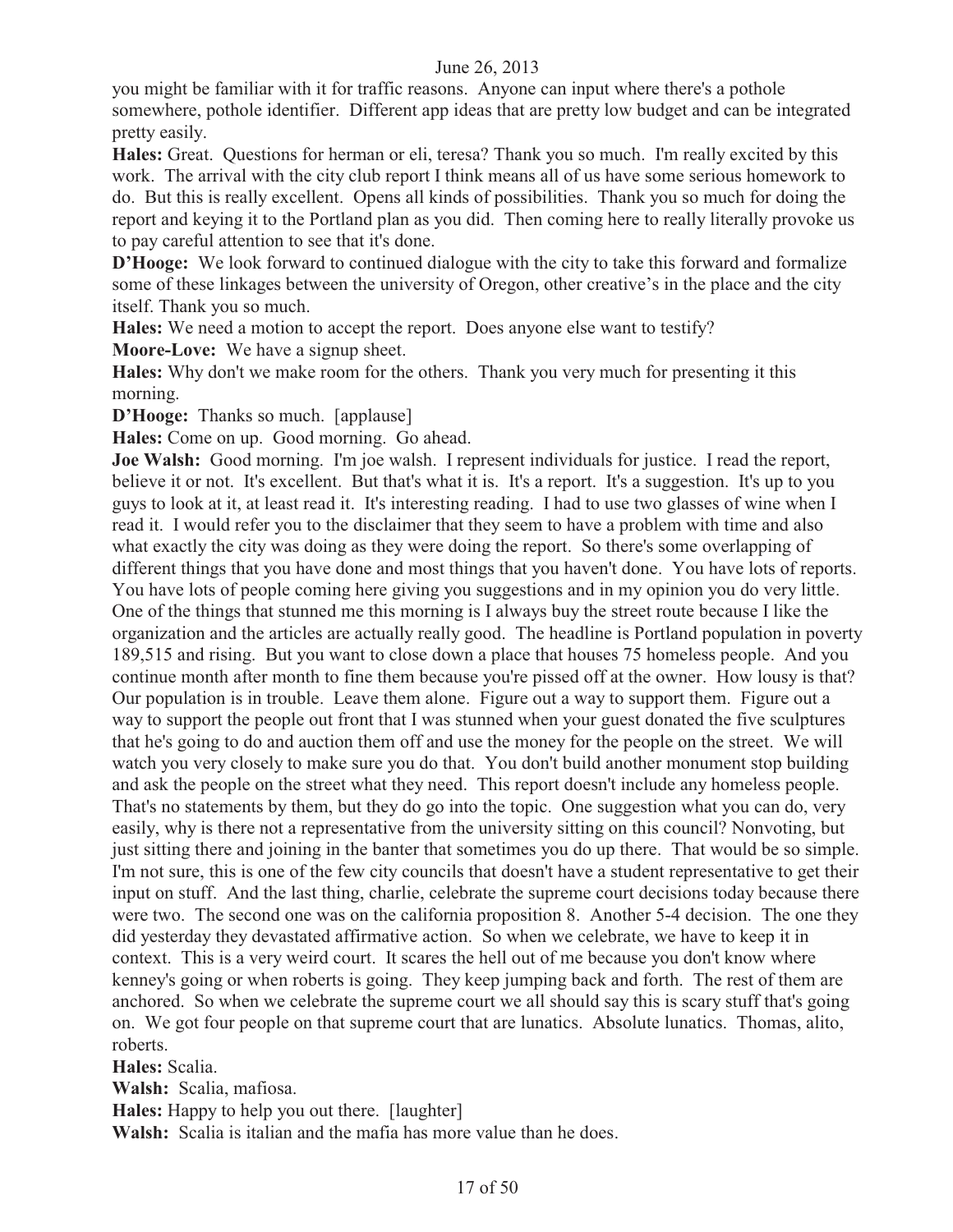# **Hales:** Thank you.

Lightning: I'm lightning. First of all I would like to say that the kind gentleman that decided to donate the sculptures and have them auctioned, that's a person that has given his heart today and put it out here and looked to the city and understands that truly to help the needy and the less fortunate is the best thing for the city. I commend him for that. Very kind. Now, moving on to the smarter Portland plan, very impressive, very creative in its just always great to see ideas put out there an people try to figure out solutions and try to improve things. One of the areas I would like to see maybe a little more input and creative ideas is reducing homelessness in the city of Portland. One of the things that I think we need to do is figure out more solutions, figure out ways to put people into housing, have an understanding again from the businesses to let's ab collective force of creative ideas to solve the problem. Let's not work against each other. Let's not do that. The most positive way is to work together as a collective force and to solve the issue. Reducing homelessness can be done. To what degree, that's yet to be known. Look at the kindness of that individual today unknown to all of us to look outside through this city an say, you know what? I'm going to make a difference today. Nobody knew that. Those are the things that can create the change. The idea is begin the progress. That is what has happened today. That's historic, what has happened. This needs to continue. The optimism mr. Heals has portrayed through this city is being carried in a more positive manner. That will create the change. This individual point blank stated that you have led the way on that. This is the historic moment today. Thank you. **Hales:** Thank you.

**Charles Johnson:** good morning. Charles johnson. Unfortunately unlike joe walsh I have not read this report. But there are two issues that you need to take into consideration. One of the issues you sort of can't see right now because when you look through this chamber, the only good news on this issue the only person of an ethnic or racial minority is a city employee. Other than that in this chamber right now I don't see any other people that are not obviously white. That relates to technology. There is a technology barrier for poor people that also applies along racial and ethnic lines. When we take this report into consideration, I hope the city will maintain its fine reputation for trying to reach out to all populations. Thank you.

**Hales:** Thank you. Anyone else?

**Moore-Love:** That's all who signed up.

**Lightning:** Can I make one more statement?

**Hales:** Sure.

Lightning: I would like to say that there's a purpose and meaning for people being out in front of city hall. There's a purpose and meaning for this individual making this kind, generous donation. There's a purpose and meaning for intel being here on the same day. I ask intel to make the largest bid at the auction. Thank you.

**Hales:** Thank you all. All right, we need a motion I believe.

Fritz: Motion to accept the report.

**Novick:** Second.

**Hales:** Roll call.

**Novick:** Aye.

**Fritz:** Aye. I would note we had a nice decision this morning that the ducks will be bowl eligible and note that we have more than one great higher education institution in our city. We tend to partner a lot with Portland state university and portland community college and mt. Hood community college and we also have not only the university of Oregon but many other fine statewide and national education communities right here in Portland. Thanks to the students who worked on this and took the time to present to us and thank you to those who commented. I will note that the report does include recognition that not everybody has access to smart phones and broadband and that is a piece the city has adopted the broadband plan and we need to look at how to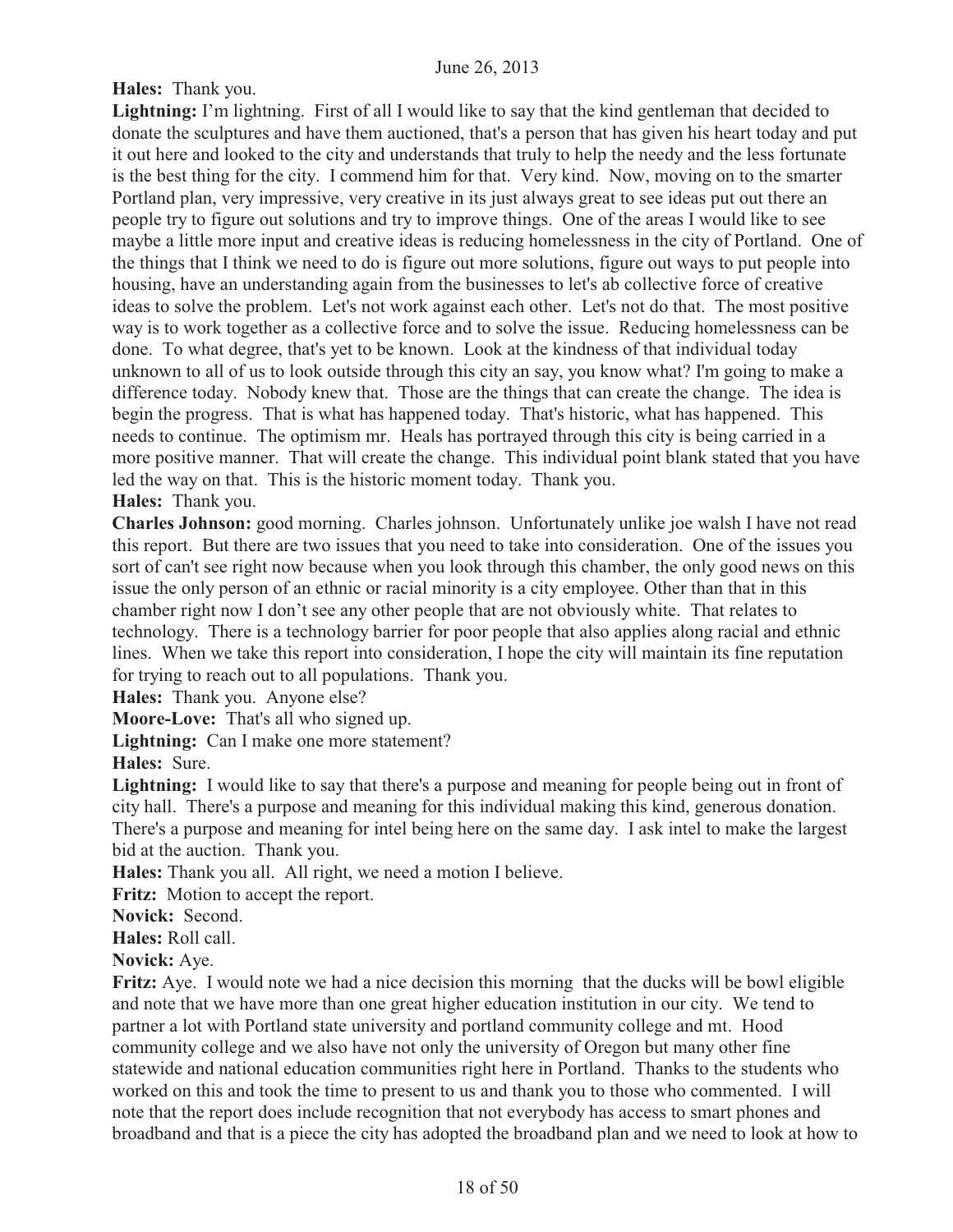fund that because in order for everybody to participate in some of the strategies that most strategies mentioned in the report we do need to make sure that everybody has access to the technology and with that i'm very glad to vote aye.

**Hales:** I'll skip the glass of wine reading this. It's pretty headsy stuff but really impressive. Very provocative. I love the fact that we have this dialogue with the university of Oregon and Portland state. Very happy to accept this report. Aye.

#### **Item 618.**

**\*\*\*\*\*:** Good morning.

**Jane Kingston, City Controller:** Good morning. Good morning, mr. Mayor, members of city council. I'm jane kingston. This is the first time I have spoken in front of a microphone. **Hales:** Welcome.

**Kingston:** Thank you. I'm the city controller and manager of the city's accounting division in the office of management and finance. I'm joined by celia herron, member of the omf policy team. We're here to speak about proposed changes to an accounting administrative rule and to answer any questions about these changes. By way of background, the city has adopted a set of accounting administrative rules which are part of our comprehensive financial management's policies sometimes referred to as cfmp. These policies are designed to provide direction to city bureaus in their financial practices and the accounting rules in particular are designed to guide city-wide and bureau specific accounting practices. Current versions of all of these policies and rules are always available on the cities auditor's office web page on Portland online. As the city's central financial management organization we will be undertaking a complete review and update of the full comprehensive sets of financial management policies including the administrative rules. For today, though, our focus is on one specific accounting rule on accounts receivable. Accounts receivable is the term for money due to the city from its customers and they are presented as assets in the financial statements. You may have noticed during your review that majority of the changes are housekeeping in nature. Minor edits that clarify or strengthen the rule. These are primarily intended to update the language in the rule to reflect the correct titles of responsible positions and bureaus and to reflect the change from the days of ibis to our current accounting structures and practices. If you have questions about the housekeeping changes we would be glad to answer them. There is one substantive change in the revised accounting administrative rule. The addition of language that provides direction on circumstances under which certain types of account receivable can be forgiven and subsequently adjusted to zero on the city's accounting records. The current version of 6.04 contains no such guidance. A major driver of these changes is that generally accepted accounting principles require the city to present accurate asset balances in its financial statements. This outlines how the chief administrative officer may metro area prove forgiveness of debt. Those are de minimis in nature and more costly to pursue and collect than they are actually worth. Once a debt is forgiven it's legally canceled. This is different from a write-off which is an accounting adjustment and that does not cancel debt. A prime example of de minimis debt would be a small number of over payments of employees on their paychecks that result from rounding errors or from the transition from city's old accounting system to sap. The revised accounting administrative rule directs that forgiveness must be documented and that it can be approved by the cao. Thus establishing a dollar amount under which de minimis amounts owed to the city can be properly forgiven and reduced to zero in the accounting records. Omf recommends this change because it achieves two objectives. It provides a practical, cost effective approach to accounts receivable collections and reporting while continuing to ensure that the city bureaus use auditable accounting practices. I would be happy to answer any questions you might have. Thank you. **Hales:** If I understand this right it's still true that anything over \$50 goes to collections. **Kingston:** Yes. At the appropriate time.

**Hales:** Only de minimis, the transactions described that are less than \$50.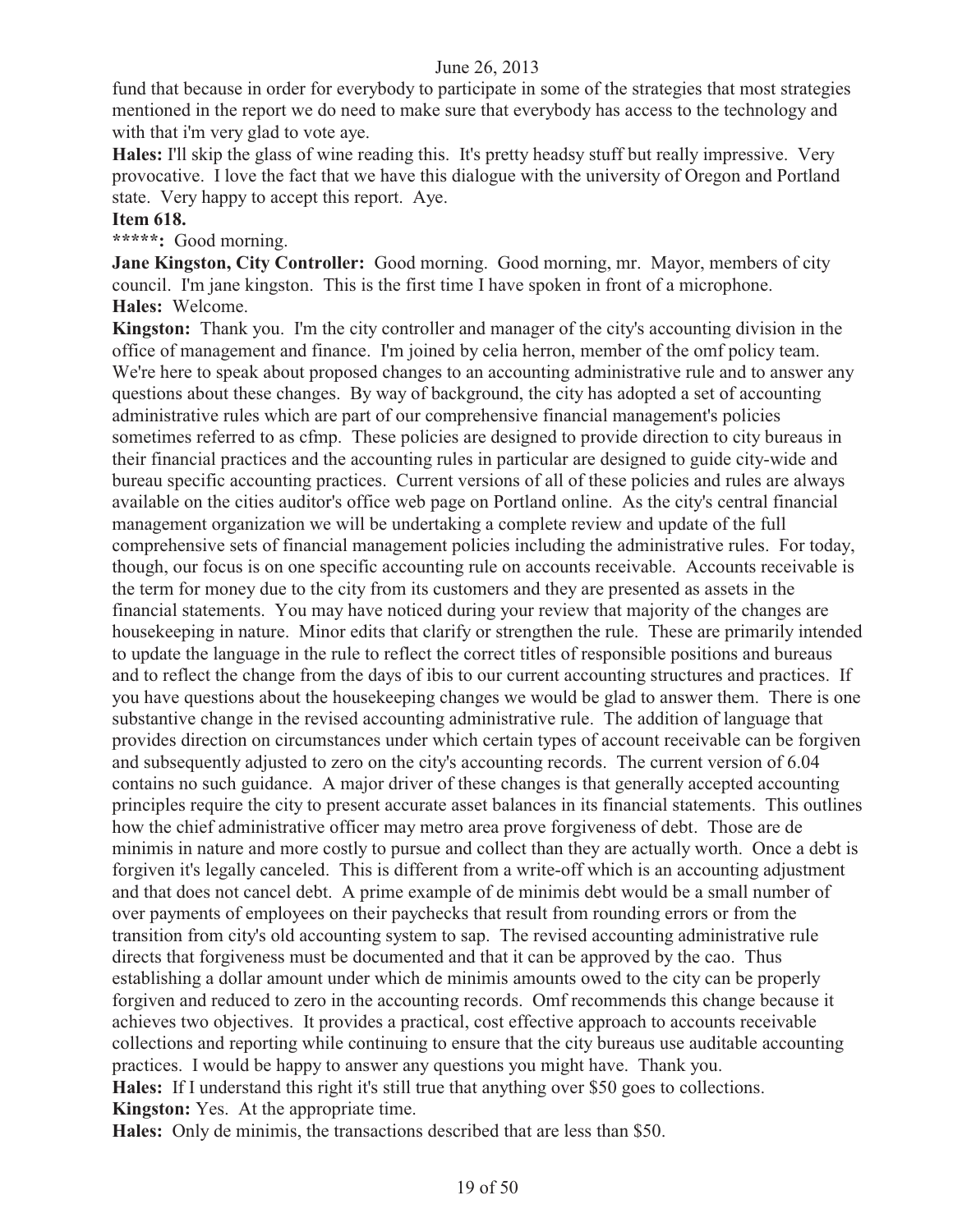**Kingston:** That's correct.

**Fritz:** One of my questions would be why did you choose \$50 to send it to collections?

**Kingston:** That's a great question. We actually -- I went to the Oregon revised statutes and looked at the rules related to gifts and gift giving to public officials. The limitation there is \$50. In some sense this might be equated to a gift if you're for giving debt. We decided that that would be a reasonable number to use.

**Fritz:** It doesn't say if the collection agency gets a percentage of the collected debt, that the policy doesn't say what that percentage is limited to. That also is a loss to the city.

**Kingston:** Actually, the collection agency does not receive a percentage of the debt. They receive a fee that is on top of the debt. So when it's collected the city actually receives that whole amount back. If they are able to collect the whole amount.

**Fritz:** How much is the fee set up?

**Kingston:** Well, i'm sorry, the fee itself is a percentage but it is on top of the debt. It's in addition to the debt.

**Fritz:** Okay. I have several detailed questions about the rules. I apologize if these were disseminated earlier. I must have missed them. I'll start with the biggest concern I have. That's on page -- I don't have the number. The write-off guidelines.

# **Kingston:** Yes.

**Fritz:** It's entitled guidelines but section one says the bureau shall write off the amounts so it's actually standard that they have to write off the amounts. Is that correct?

**Kingston:** Yes.

**Fritz:** So i'm very concerned about section 2 where it says under 5,000 the bureau director or designee writes it off and has to greater than 5 and up to \$25,000 the bureau director does but over 25,000 both bureau director and chief administrative officer has to write off the unpaid debts there's no involvement by elected officials. When we looked at the housing policy which commissioner Fish brought forward after the transfer from portland development commission to housing bureau there was a gradation of when the commissioner in charge gets to write off the debt or versus when it comes to council. I'm concerned that this could be millions of dollars that people who are not elected officials get to write off.

**Kingston:** You would like to see language that at some level requires input from council and the mayor?

**Fritz:** Or sign of first of all the commissioner in charges but at certain level the entire council should sign off.

**Hales:** What's the current practice? [speaking simultaneously]

**Fritz:** This is the current practice.

**Hales:** This is not language we're changing.

**Kingston:** It is not --

**Fritz:** It's highlighting language that we have a great degree of discretion. The reason for the change is we no longer have a chief financial officer so all the authority goes to the controller and the chief administrative officer who both work in the same bureau. So some of the bureaus with debt, the bureau director and chief administrator officer are in the same bureau. I'm concerned there isn't the right level of council or commissioner in charge oversight. That's one suggestion or question I have.

**Kingston:** Thank you.

**Fritz:** I do question whether the word should be shall rather than may. It says in forgiveness of debt the chief administrative officer may authorize forgiveness, it may be deemed insufficient, may establish a forgiveness threshold of \$50 or less. It says will rather than shall. Those are some detailed questions mayor I would like more time to look at. It's not clear in that forgiveness of debt section -- the statement from the background analysis from the office of management of finance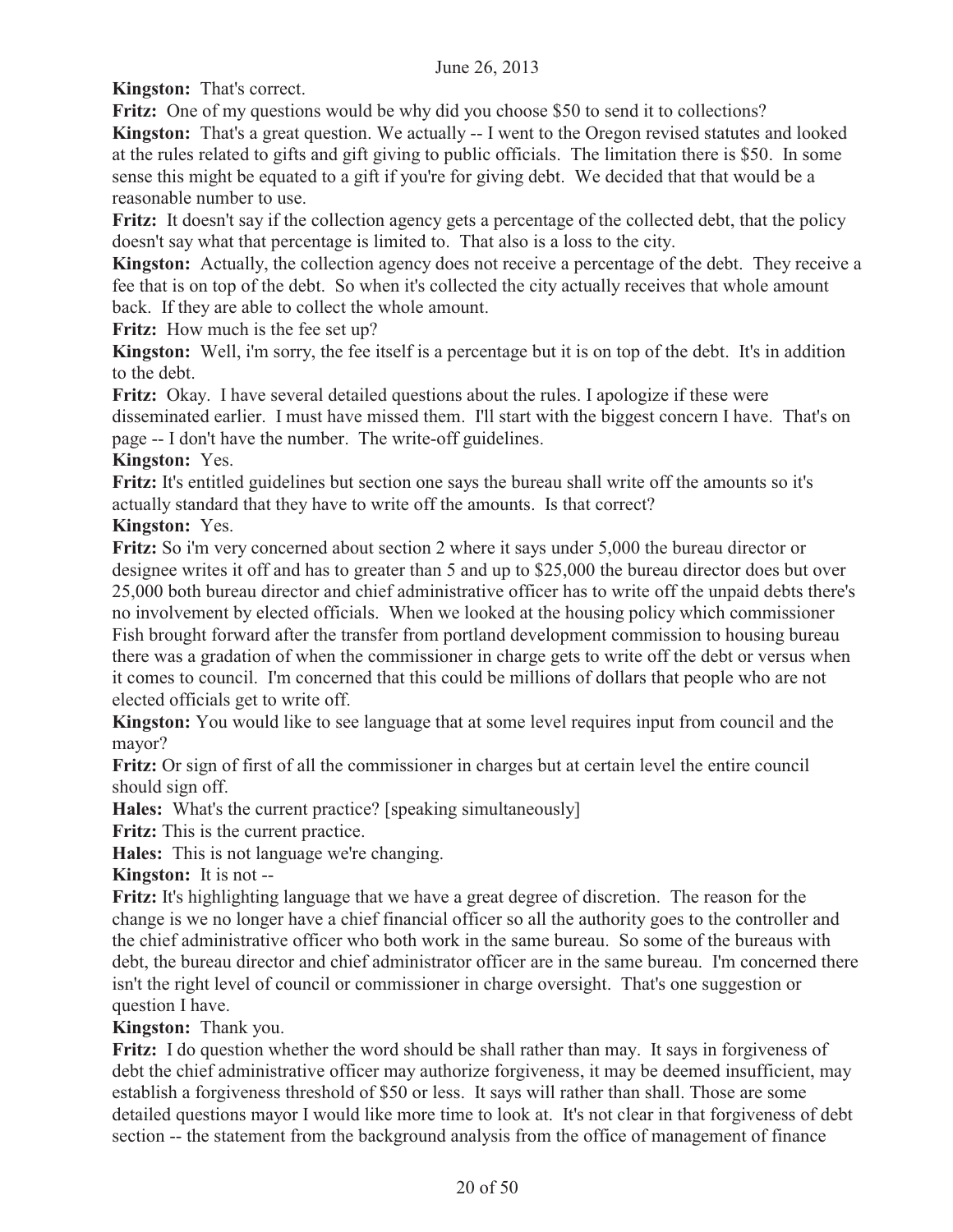talks about the cost of researching, collecting small overpayments from employees. So i'm gathering that that's partly to do with it but i'm also understanding it's small debt from citizens. Customers of various bureaus as well.

**Kingston:** That may be true, yes.

**Fritz:** I would like to get that clarified. I wonder why in the public involvement statement it says no public involvement was necessary. It was a city internal accounting procedure. I would have felt more comfortable if it had been run by the city budget advisors or somebody because there are some potentially significant policy decisions in forgiving debt. In fact in my first three weeks in the bureau of development services i'm looking at the liens and other fines there's probably bigger policy questions that council should be discussing so it's more predictable who gets fines waived for example how that happens, what the level of reduction is code to some extent. I'm still having the cities attorney help me dive into exactly what that means and the authority of the commissioner charge, the bureau director and the auditor. Seems like this is a policy question that we could benefit from a little additional work although I do appreciate the majority of the cleanup that's in this proposal.

**Kingston:** Okay. I do want to advise you there's a specific process we follow in getting input on the proposed edits to the existing policy. I believe it's likely that someone from the city budget office did receive the draft changes and was allowed or requested to opine on that if there were comments. I will double check that.

**Fritz:** They did because I asked them. I probably got it in my inbox too. I'm a little behind on my emails right now. Sometimes when there are administrative rules that it takes coming to council to for me to have it right in front of me to have questions and have the policy discussion up here. I appreciate there has been due process before this. I want to weigh in at this point.

**Hales:** I assume there's no particular urgency on adopting these, by the beginning of the next fiscal year?

**Kingston:** We would like to move forward with it because there's actually an action that we would like to take related to some payroll amounts that we have due back to the city related to -- as I cited as an example, some minor errors related to rounding and corrections from the transition from the old system to the sap system. So we would like to proceed with forgiveness part of that where we have got very small dollar items that should be adjusted.

**Hales:** I understand that you would like to put it to use and you've done good work but there's not some apocalyptic financial problem that will happen in a week or two.

**Kingston:** That's true.

**Hales:** Just checking. [laughter]

**Celia Heron, Office of Management and Finance:** Celia heron. As jane alluded to we're undertaking a more comprehensive review of all the accounting administrative rules and in particular we were looking at the thresholds that you pointed out and did they need to be tweaked. We decided there had not been enough input and conversation about those to make those at this time but we definitely plan those. Now I have flagged them again as something to be considered. There are other places and we wanted to look at the interconnection between the different accounting rules so they all tie together better. This is a one-off. I'll be the policy lead organizing city code up dates and some administrative updates and we'll lay that out over the next few months. We would like this passed today but it's council's decision.

**Hales:** I think you raised a good issue about the involvement of the commissioner charge, not just that issue but that to me just thinking about the charter authority that typically rests on the commissioner in charge, this is giving an awful lot of band width to someone other than the that. I'm more comfortable with the accountability of each of us. Not in terms of bad work is being done but in the public's understanding of whose problem this is. I think it really rests on us. I would like to discuss that particular issue some more. My sense there are people who want to testify, but we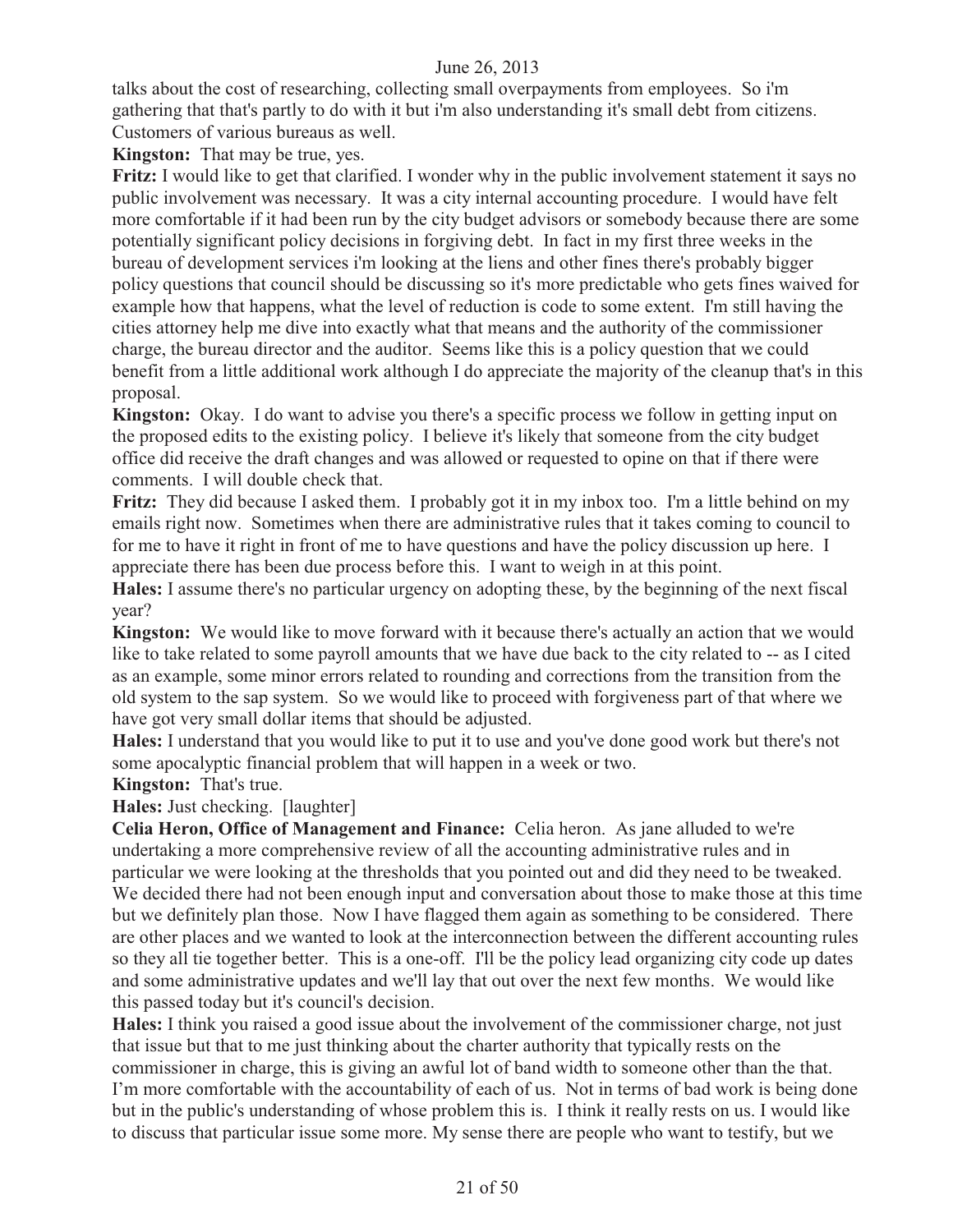ought to not adopt this today but give council a chance to deliberate, work with staff some more, perhaps schedule it for a couple of weeks out to bring it back. We also have two other members of the council who may have some thoughts about this as well who can't be here today. **Kingston:** Okay.

**Hales:** So thank you, jane and celia, for putting this in front of us. Is there anyone signed up to testify?

**Moore-Love:** No one else.

**Hales:** I would like to set this over. Maybe the best way would be to return to my office for now. We'll have a chance for further council discussion and perhaps bring back an amended version. We'll reschedule it after there's been an opportunity for those conversations.

**Kingston:** Thank you so much for your feedback. We appreciate the input and will be glad to incorporate the changes going forward.

**Hales:** Thanks.

**Fritz:** I apologize for not getting to you earlier.

**Hales:** This is returned to my office. [gavel pounding] We're on to 619.

#### **Item 619.**

**Hales:** Good morning.

**Matthew Grumm, Office of Commissioner Saltzman:** Good morning, mayors, matthew grumm here from commissioner saltzman's office. Unfortunately commissioner Saltzman and the Portland fire and rescue chief janssens are currently participating in the david campbell memorial. Every year on the morning of june  $26<sup>th</sup>$  pf&r gather to pay tribute to the 36 Portland firefighters lost in the line of duty. So you're stuck with me here today. I do have jay guo, finance manager for Portland fire and rescue, if you have any questions. This is just a report that responds to the budget note that was part of the 2012-2013 fire bureau training facility. The report is relatively short and to the point in that there are real needs to improve pf&R training facilities but we all recognize the tight budgets we face. As the conclusion states, recognizing the city's current significant financial challenge, pf&r will continue to use the existing facilities and delay funding requests until the city's financial condition is improved. If you have any questions we're happy to attempt to answer them or follow up with people who may have better answers.

**Hales:** Simple enough. Questions?

**Fritz:** I would just like more information on looking at whether the police training facility could be used for both purposes or what other city facilities may be available for some of the training. **Grumm:** I'll have the chief follow up on that.

**Hales:** The other x factor here is the old training facility is now a logistics center.

**Grumm:** Gideon street.

**Hales:** What happens to that property?

**Grumm:** We're just starting to talk about that with light-rail and everything else.

**Hales:** Probably not the best place for a truck maintenance facility. Who knew? That's another one to take up. So the police bureau is in the process of completing that training facility but there are also looking at the question of additional space that might be used for vehicle training. There's some stuff there that might be worth looking at. Other questions for these two guys? Thanks for the report. Is anyone signed up to testify?

**Moore-Love:** I did not have a signup sheet.

**Hales:** Let's take a roll call in accepting the report, please. Do we need a motion?

**Novick:** So moved.

**Fritz:** Second.

**Hales:** Roll call.

**Novick:** Aye.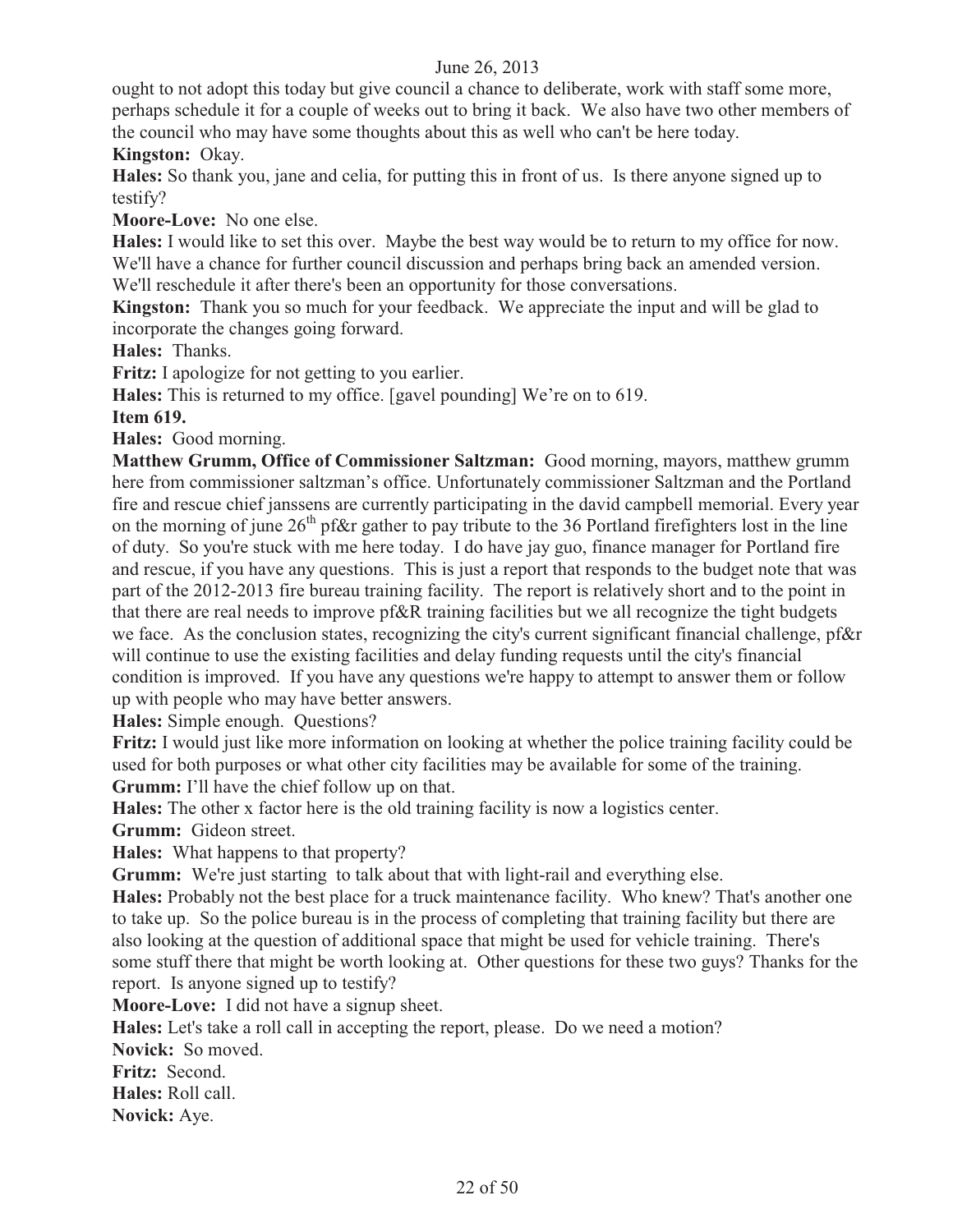**Fritz:** I appreciate the diligence in getting this report to us. Like many reports it opens a further conversation about how are we going to pay for it, whether there is funding in any of the bond measures or what partnering can be done on it but it's a good baseline for assessing the fire bureau's analysis of what they need. Aye.

**Hales:** Hear, hear. Good to have this information. Gives us the chance to look at other possibilities and know what our maintenance and capital liabilities are. So thanks for good work. Aye. [gavel pounding] Okay, let's take up 620. Good morning.

#### **Item 620.**

**Novick:** Mr. Mayor, commissioner, my understanding we're here today because the last council asked PBEM to explore the possibility of imposing the city imposing its own utility outage reporting requirements on all utilities including internet service providers and the bureau has explored that possibility and is reporting back on its findings.

**Hales:** Great.

**Jonna Papaefthimiou, Planning and Preparedness Manager, Portland Bureau of Emergency Management:** That's right. Thank you. I'm Jonna Papaefthimiou the planning and preparedness manager of the bureau of emergency management. I'm here to summarize ever so briefly that report and to be able to answer any questions that you may have. But utility outage reporting is relevant to emergency management because we have a role in notifying residents of emergencies and public safety matters. We manage a public alert website at publicalerts.org, the clearing house for information about all kinds of service disruptions in our region. We took up the issue of utility outage reporting at the behest of the council last year. We met several times with representatives of the utilities including telecoms, electric, gas, the city provides water and sewer. We also looked at the sec rules and Oregon pc rules on outage reporting. We looked to see what other cities are doing and conferred with the city attorney's office, office of community technology and office of government relations to understand clearly what the law is now and where it may be going. What we found is that electric water and sewer utilities generally do a good job of public notifications of outages including posting on their website and they also make annual public reports about service liability to the regulators. Telecommunications providers generally communicate directly with individual account holders about service interruptions but do not make public notifications of outages. They have to report those to the state puc and the sec, but the reports are not publicized for security reasons. No state puc nor the sec require reporting on internet outages both for security reasons and technology limitations. This february the sec took up the issue of internet outage reporting and they dropped it and decided they weren't able to pursue it at this time. So bottom line if Portland were to pursue mandatory public reporting of utility outages we would be requiring public notifications beyond what any other jurisdiction is requiring at this time or the fcc or state puc. Perhaps not surprisingly we found the utilities were strongly opposed to mandatory reporting even those that actually do a quite good job of voluntary reporting. They raise issues related to national security, security of their customers, technical and logistical issues, protection of proprietary business information their legal rights under the constitution, interstate commerce and a variety of other issues. Our sense while it is not impossible to resolve or at least mitigate many of those issues, that it would really require significant investment of resources on the part of the city and that even so the resulting regulations would be quite precedent setting and likely subject to major legal challenges and that finally, it would require ongoing resources to sort of police and enforce those rules. So while PBEM is not afraid of taking on big challenges to make our city safer and more resilient, that is our job, in this case given the other risks that city faces such as earthquakes, floods and winter storms it does not make sense for us to invest very heavily in utility outage reporting. Which is not among the most significant risks that face the city. In fact we see an opportunity to achieve many of the benefits of reporting by working with utilities to promote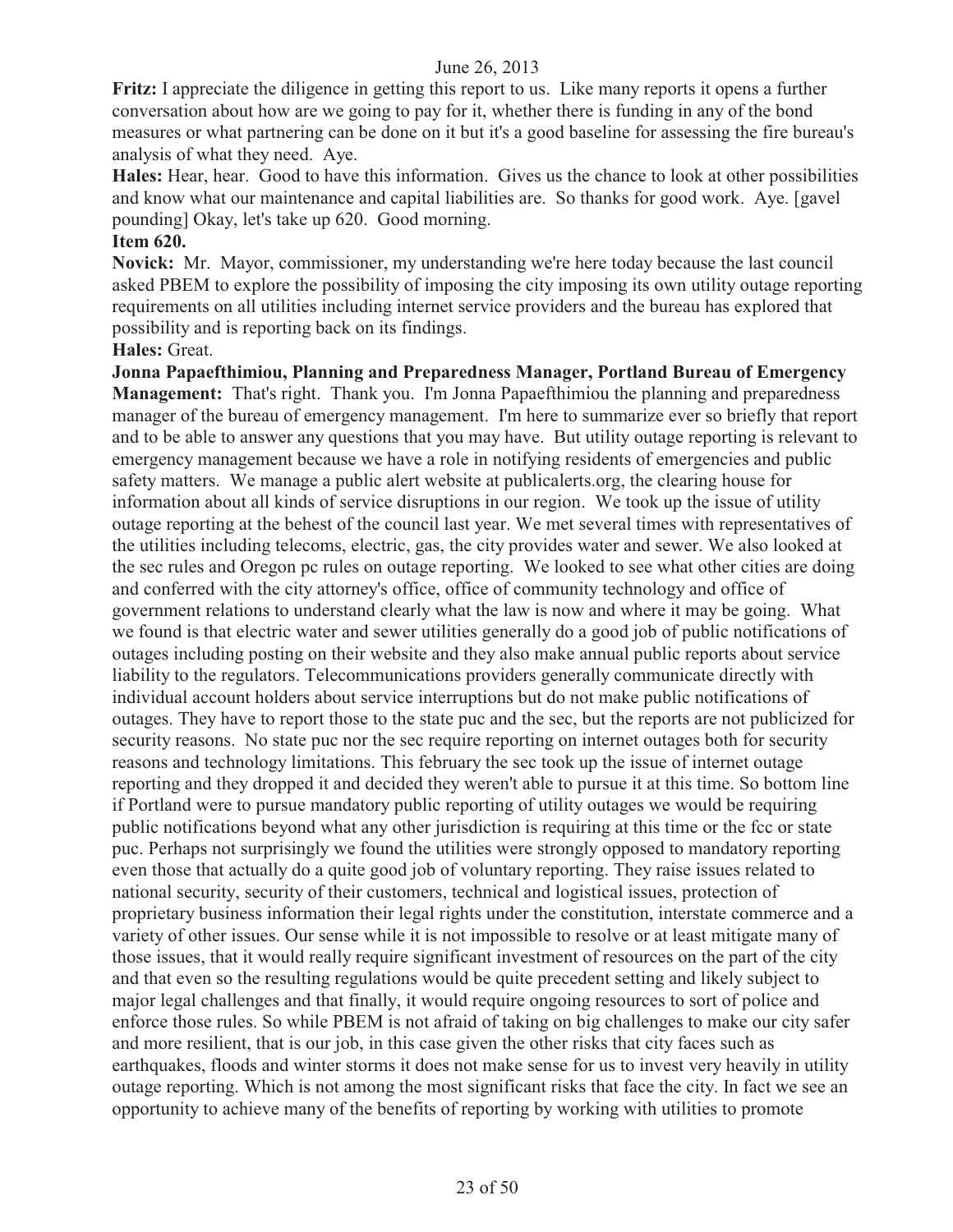voluntary reporting and to build value in the public alerts website. That summarizes the report and I'm glad to answer any questions.

**Hales:** Thanks Jonna.

**Novick:** I know you said the stakeholders raised a bevy of legal issues.

**Hales:** Thank you and I guess we should accept the report so we need a motion for that.

**Novick:** So moved.

**Fritz:** Second.

**Hales:** further discussion. No one signed up to testify? Okay roll call.

**Novick:** Aye.

**Fritz:** Jonna this is more example of your typically excellent work. Thank you for the concise presentation as well as the report. It's wise to scope out things like this and see if it can be done. And I think it's good to bring it to council with a public hearing to say actually no we shouldn't do that. Thank you for doing that. Aye.

**Papaefthimiou:** Thank you.

**Hales:** Appreciate you reporting back. We had that smarter Portland presentation and technology is just moving so fast, I was at the u.s. Conference of mayors meeting last weekend, tried out the google glasses where you get internet access by doing this. The interconnectivity of the world we live in and information available to us, I think a substantial portion of the population had those glasses or something like it, and there was an emergency or an outage, our capacity to get that information out there is expanding, as we have this meeting by smart people somewhere, some of them in Portland. I think the interconnectivity goal of this discussion is possible, probably without us being a traditional regulator. It will be interesting to see how that unfolds and keep it nimble enough to help us figure that out. Thank you. Aye.

**Papaefthimiou:** Thank you.

**Hales:** Thank you very much. One more item in this morning's calendar, 621.

**Item 621.** 

**Hales:** Good morning.

**John Deyo, Bureau of Transportation:** Good morning mayor and commissioners. I'm john deyo with the city's bureau of transportation. The matter I have before you, set a public hearing date for the proposed vacation of southeast Sheridan and southeast Umatilla streets as petitioned by the city. If you have any questions about setting the hearing date, I would be happy to answer them. **Novick:** Curious little item. Let me see if I have this right. Bes needs to obtain an easement, as part of the Sellwood pump station project, easement impinged on property owned or leased by the Portland rowing club, as part of our discussion with the rowing club, we agreed that we could consider the possibility of vacating these portions of these streets, which would have the effect of giving the rowing clubs greater certainty as to their lease rights on property where they have house boats.

**Deyo:** That would be correct, yes.

**Novick:** So, we didn't promise to vacate streets, we promised to consider it.

**Deyo:** That is correct.

**Hales:** Now we're actually going to do it.

**Fritz:** If you -- give myself a briefing before the august 7th hearing, I would appreciate that.

**Deyo:** Absolutely. I would be happy to.

**Hales:** Any other questions? No one to testify? Motion to accept the report.

**Novick:** So moved.

**Fritz:** Second.

**Hales:** Roll call, please.

**Novick:** Aye. **Fritz:** Aye.

**Hales:** Aye. [gavel pounding] Thank you. We are in recess until tomorrow afternoon at 2:00 p.m.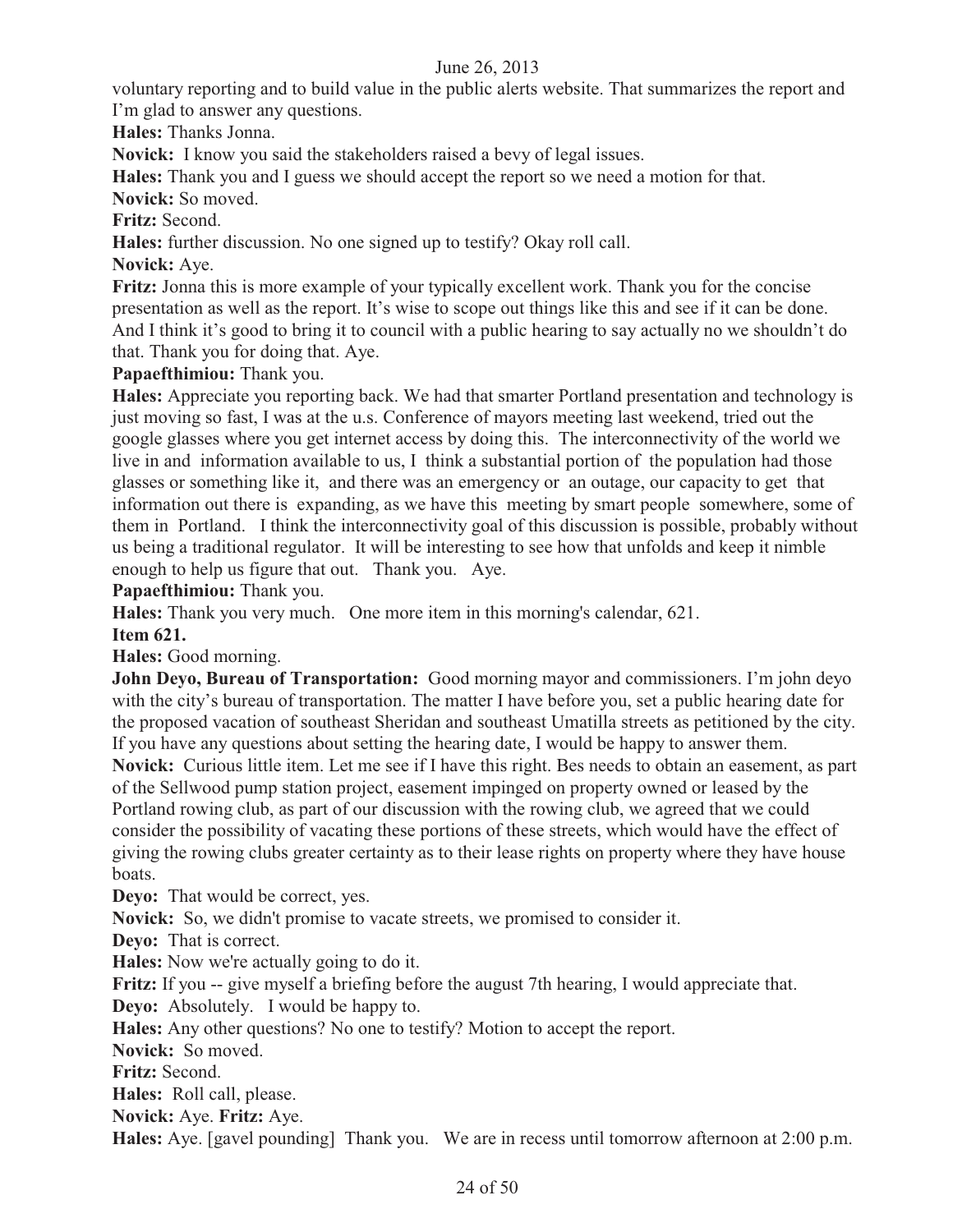**Fritz:** 2:30, right. **Hales:** 2:30 you're right it still says 2:00 pm but its 2:30. Thank you.

At 11:05 a.m., Council recessed.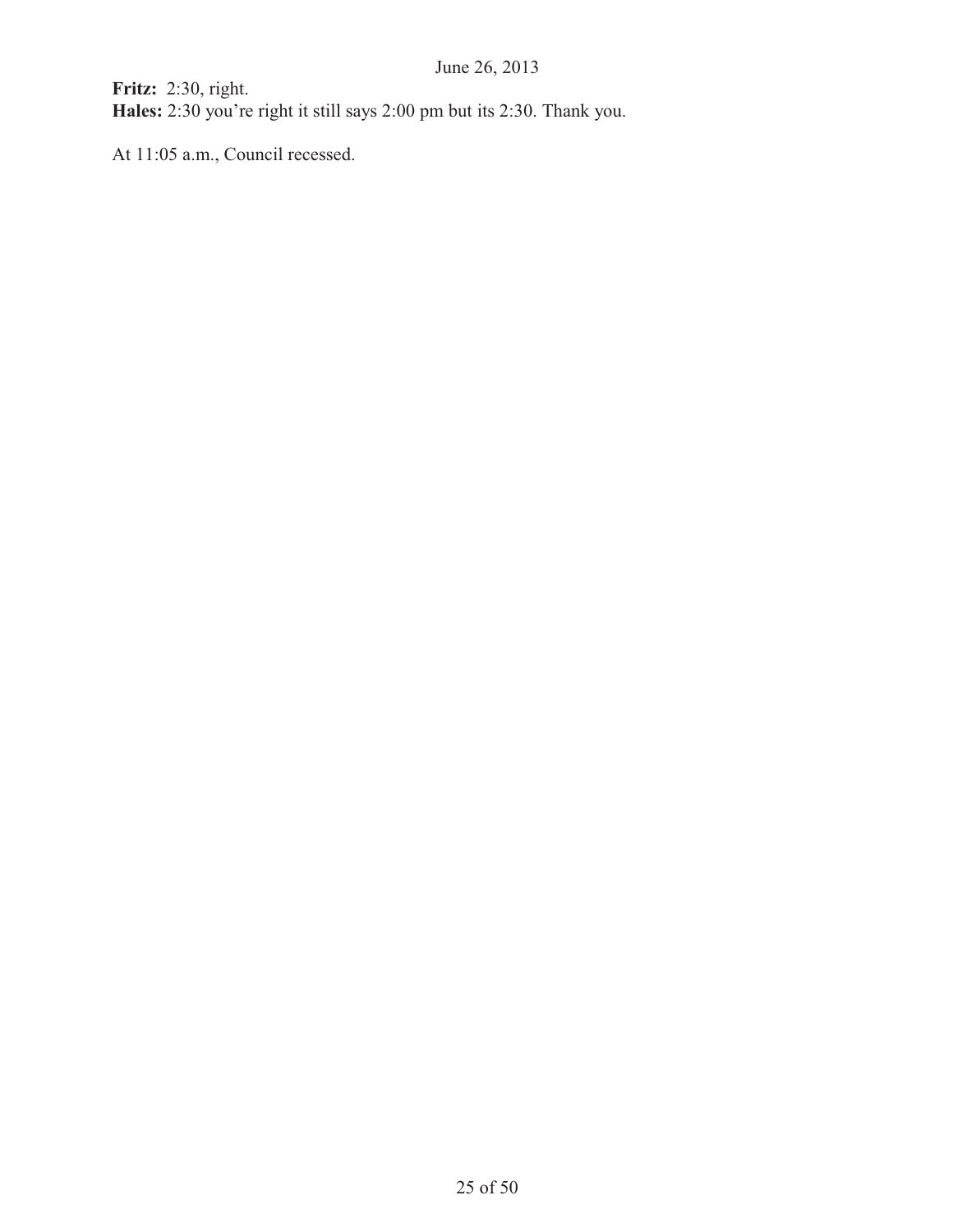# June 27, 2013 **Closed Caption File of Portland City Council Meeting**

This file was produced through the closed captioning process for the televised City Council broadcast and should not be considered a verbatim transcript. Key: **\*\*\*\*\*** means unidentified speaker.

# **JUNE 27, 2013 2:30 PM**

**Hales:** Welcome to the June 2th Portland city council meeting. Would you please call the roll Karla. **Saltzman:** Here. **Novick:** Here. **Fritz:** Here.

**Hales:** Here. Let's take up first the consent calendar and there has been a request to pull item 643 and hear it separately. Any other requests to remove items from the consent calendar? So let's take a vote on the balance of the consent calendar minus 643.

**Saltzman:** Aye. **Novick:** Aye. **Fritz:** Aye.

**Hales:** Aye. Commissioner Novick do you want to prepare us for Item 643.

**Novick:** Item 643, actually Karla do you want to read the title.

# **Item 643.**

**Novick:** I asked for this be taken off the consent agenda just because, partly because it is not every day we get \$3 million so it is worth taking a moment to enjoy that and I thought it would be valuable for David OLongaigh to give a brief description of the project. Thank you, david.

**David OLongaigh:** Thank you, commissioner, mayor. My name is David OLongaigh, City of Portland bridge engineer, here today to talk about northwest thurmond street historic bridge. Bridge was built in 1905. Here's an original drawing from the original as-built showing the bridge in its full glory. That's how it looks today. You only get to see a short section of it now because of all of the trees that have grown up around it in the park, lower macleay park. Project location, northwest thurmond street, 29th and 32<sup>nd</sup>, right at the entrance to lower macleay park What we show on this map is the detour that will be needed, which I can get to later again when we're rehabilitating the bridge. It will require a full closure. The other site plan when the bridge was built first from the lewis and clark exposition. The bridge which you see in the red bar on the bottom lower left hand corner overlooks the site of the original exposition in 1905, for the world trade fair. That is how it looked in 1904 as imagined by Oregonian artist. And that is how they built it. **Saltzman:** Is that a streetcar?

**OLongaigh:** Yes, it was built for trolly, serving the Thurman trolly line up to willamette heights. Two spans, 160-foot over balch creek and a shorter span of 60 foot over what was then a trail into the -- into balch creek area. It is portland's historic bridge. It is eligible to be on the national register. Which means it has the full protection as the bridge that is on the national register of historic places and it is the oldest bridge in this whole region in fact. Not only a historic bridge, but an antique bridge also. They don't make them like this anymore. It is a handmade bridge. All of the steel elements you see, were all riveted together to make by taking small parts and riveting to make a larger part and assembling them by hand in 1905. Today its a two-lane bridge plus sidewalks. But it is also contains a large amount of timber, timber stringers, timber deck, timber sidewalk and they sit on the riveted old steel floor beam. These members have deteriorated substantially over time in the last 100 years. This is a view underneath of all the members I just mentioned. The timber stringers and riveted steel beam are deteriorating rapidly because of the deck that allows water to penetrate annually continuously. The pavement is in extremely poor condition because the deck shrinks and contracts constantly because its timber. And the sidewalk itself is also in poor condition which doesn't help joggers when they're jogging in the winter, which is a very important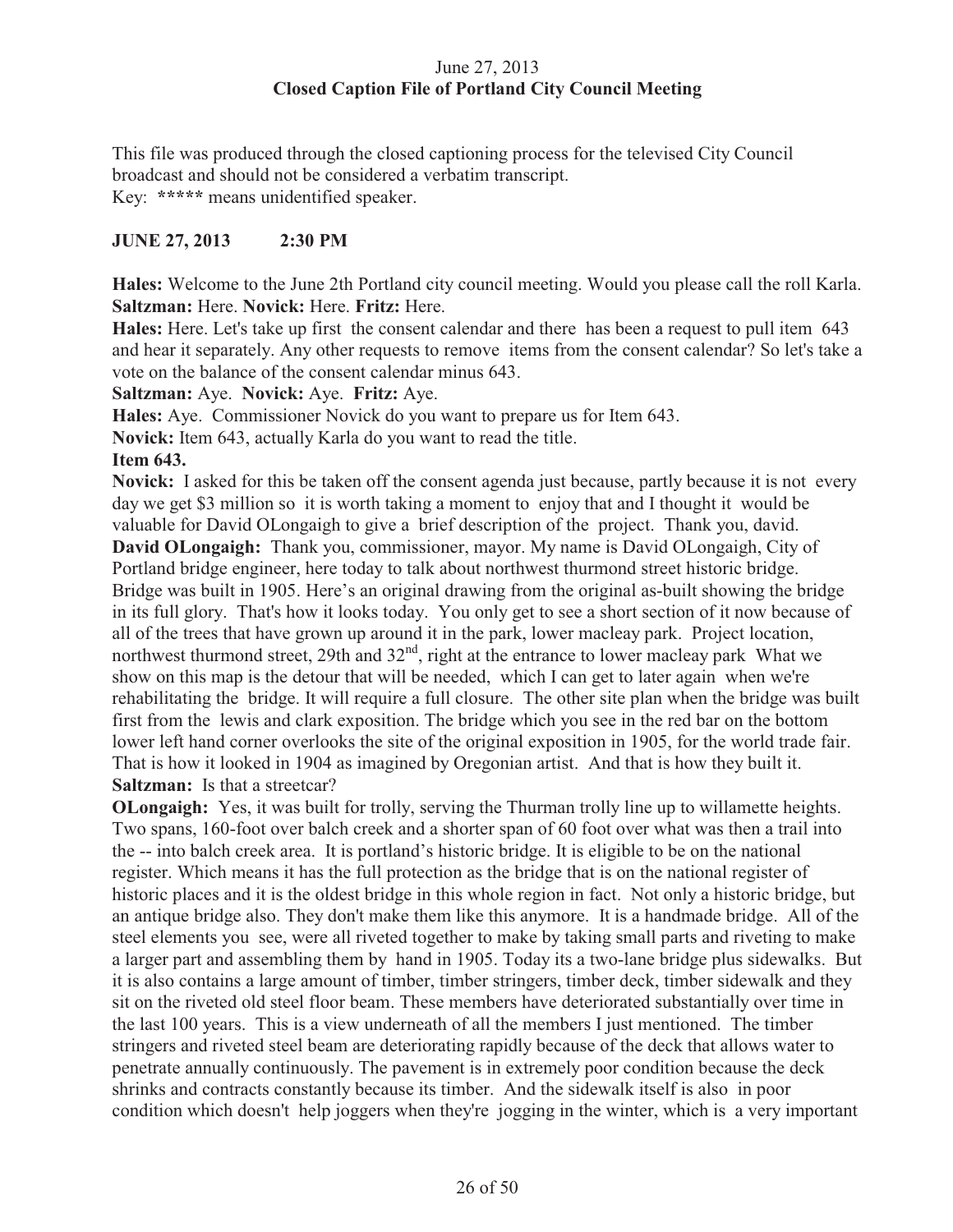and route for recreational joggers. It happens to have the ugliest bridge rail in Portland. [laughter] and that was actually a modern rail in 1960 --

**Saltzman:** Was that a contest that commissioner novick started?

**OLongaigh:** But this traffic rail that separates cars from pedestrians is also very substandard. But also carries a water line that serves the willamette heights. If ever the bridge did fall into major disrepair, water service to willamette heights would be in jeopardy. The bridge is also weight restricted currently. Heavy trucks are not allowed to use it. One of the reasons is because the timber stringers and riveted steal floor beam are inadequate to carry modern, heavy loads. Trusses which carry those members are quite adequate. We strengthened those about 30 years ago. They are actually in pretty good shape. What we are going to do with is project using the federal money with the city match is remove all of the deck and superstructure that you see shaded in red, but keep the trusses and towers that support the trusses. Here is a view of the members that are being removed and they will all be replaced. We will replace the timber stringers with new steel [inaudible] members, replace the riveted steel floor beam with a new wide flange beam. Replace the timber deck with a steel deck with asphalt over it and replace the wood sidewalk with aluminum slip resistant sidewalk. The existing trusses are actually satisfactory. And that is what the new bridge will look like. Not to dissimilar to what it looks like now. So it's a replacement in kind, we will not alter the physical features of the bridge which is eligible for the national register and has protection rights. New rail for traffic and pedestrians, new sidewalk, new water line will go on at the same time. The bridge will be closed for six to nine months, starting january or december forthcoming. We're not sure how long, but we think six to nine months is a good estimate. While closed there is a small detour along wilson street which is two blocks away. There is also a pedestrian detour required, but there are local trails that the neighbors use right now which are shorter than using the full-blown detour. The trails are shown in red and the longer detour is shown in green for pedestrians. Substantially the pedestrians should not be substantially effected because of the trail network that is locally. Mcleay park will remain open during construction. We worked out a way with the parks bureau, where we can shift users to one side of the park to the other depending on what is going on but they will always have access to the park. It is -- total project cost of \$3.7 million, comprising of \$3.4 million of federal money from the local highway bridge program with a city match of \$390,000 approximately.

**Novick:** Thank you very much, david. This is one of many, many examples of infrastructure investments that we need to make and a delightful example of an infrastructure investment that we have the money to make.

**Hales:** Great. Anyone else that wants to testify? I see we have our partners here from odot but they may be here for other reasons. Great, let's take a roll call on this.

#### **Saltzman:** Aye. **Novick:** Aye.

**Fritz:** Thank you for the presentation. Aye.

**Hales:** Great presentation. I hadn't realized it was actually our oldest bridge. It doesn't look like the new railing is going to qualify for the ugliest railing in town. That will have to go to some other bridge.

**Novick:** We'll have to reopen the competition.

**Hales:** thank you very much, aye. So, let's move to time certain then. Number 622.

**Moore-Love:** Would you also like me to read 623.

**Hales:** 622 and 623. They go together.

#### **Item 622 and 623.**

**Hales:** All right.

**Douglas Hardy:** Thank you mayor hales, council members. Douglas hardy with the bureau of development services. This is a continued hearing from about two weeks ago when we took a fair amount of testimony and some deliberation by council on the proposal. What council had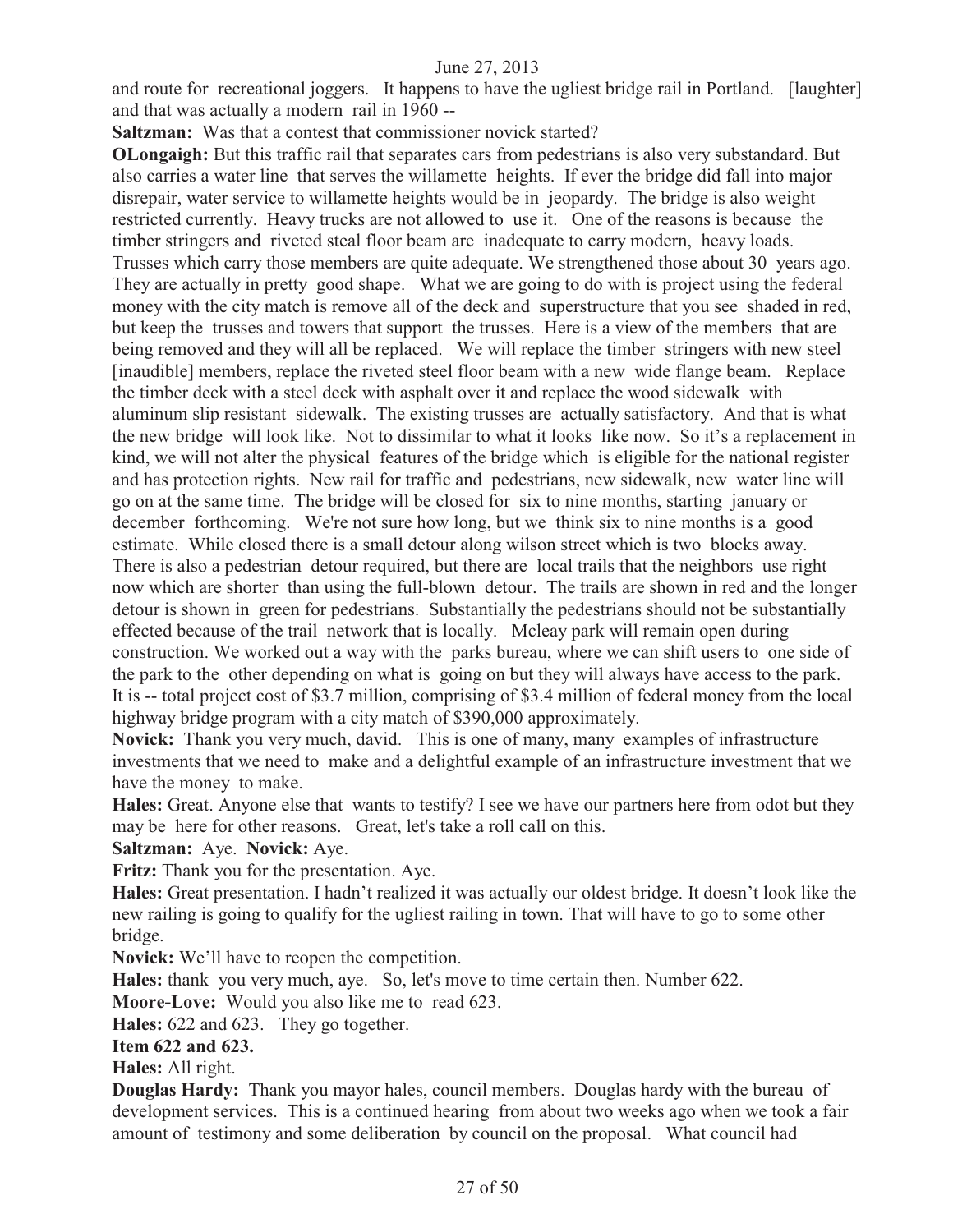requested at the end of that past meeting was basically to consider adding some new conditions on to the hearings officer recommendation to the council, and to have the applicant go back to discuss the height diagram that basically limits the height on the development site, to discuss that with city staff as well with the neighborhood. The applicant has met several times with both the staff, city staff, as well as the neighborhood. You have, I think, in your packet a memo from me dated today that identifies the -- the six items that were raised last go round and just briefly, the first was to apply a condition that requires development on the site to go to a type two design review as opposed to using the community design standards, to require any proposed development to go through what we call a design advice request, and that would be something that the applicant would have to do even before applying for the design review. The third item was to require the traffic signals that were identified by Portland transportation at cook and williams, cook and vancouver, basically ensuring that the development doesn't -- that the development is not occupied Prior to those signals being installed, and operational. The fourth item, as I indicated, was to consider limiting the height of development on the site and ideally stepping it down toward the abutting multidwelling r-2 zone. 5th item was to provide on-site parking and sixth item was consider allowing a greater amount of commercial space in the building that allowed by the proposed rx zone. So, the memo that I provided to you does identify those conditions. There is a total of six conditions. Of note, there was not a condition included about the minimum on-site parking. When the applicant came in with the comprehensive zone map amendment proposal, they had no on-site parking spaces that met code at the time. Subsequent for the applicants applying for that comp plan amendment, city council recently amended the minimum parking ratio specifically for multidwelling. At this point, the applicants will be meeting the minimum parking requirements as recently adopted by council. In terms of allowing more commercial space in the development, I think there may have been some unclarity about what the rx zone allows in terms of commercial space under the rx zone. Basically what the zone says is you can have up to 40% of the total building area in commercial space as long as that commercial space is limited to the first floor. So, given the allowed density under the rx, the four to one floor area ratio of the rx, that would allow them to basically have 100%, if they desired, 100% of the ground floor in commercial space. And if I understand correctly from last hearing, that was one of the concerns that at least that be allowed for commercial to cover 100% of the floor area. If the applicant wants to go beyond that 40%, there is a path through the zoning code today that basically says you can go through a conditional use review and we will evaluate the impact of that through conditional use of review. So therefore, staff did not include a proposed condition related to commercial uses. Lastly, we did include a condition that I don't think was directly raised by council two weeks ago. That relates to the minimum required setbacks between any development that may occur on this site and that abutting r-2 zone to the east. The proposed rx zone is the only multidwelling zone that we have that doesn't require minimum setback from abutting properties. I think what the hearings officer had said he felt comfortable, but the design review would adequately address sort of what that minimum setback would be from the abutting r-2 zone in terms of having to meet some of the design guidelines. What staff has done and what the applicant as agreed to do is provide more certainty for the neighborhood is to require at minimum that there would be anywhere between a five and 14-foot setback depending on the height of the building, between any development on the site and the abutting r-2 zone. That provides again, certainty that there would be that minimum setback and that setback could be increased through the design review, if necessary, to meet the community design guidelines. So, I think I will leave it there. If council has questions for me now or later --

**Hales:** All right. Any questions about these proposed additional conditions and discussions that have taken place to get them before us?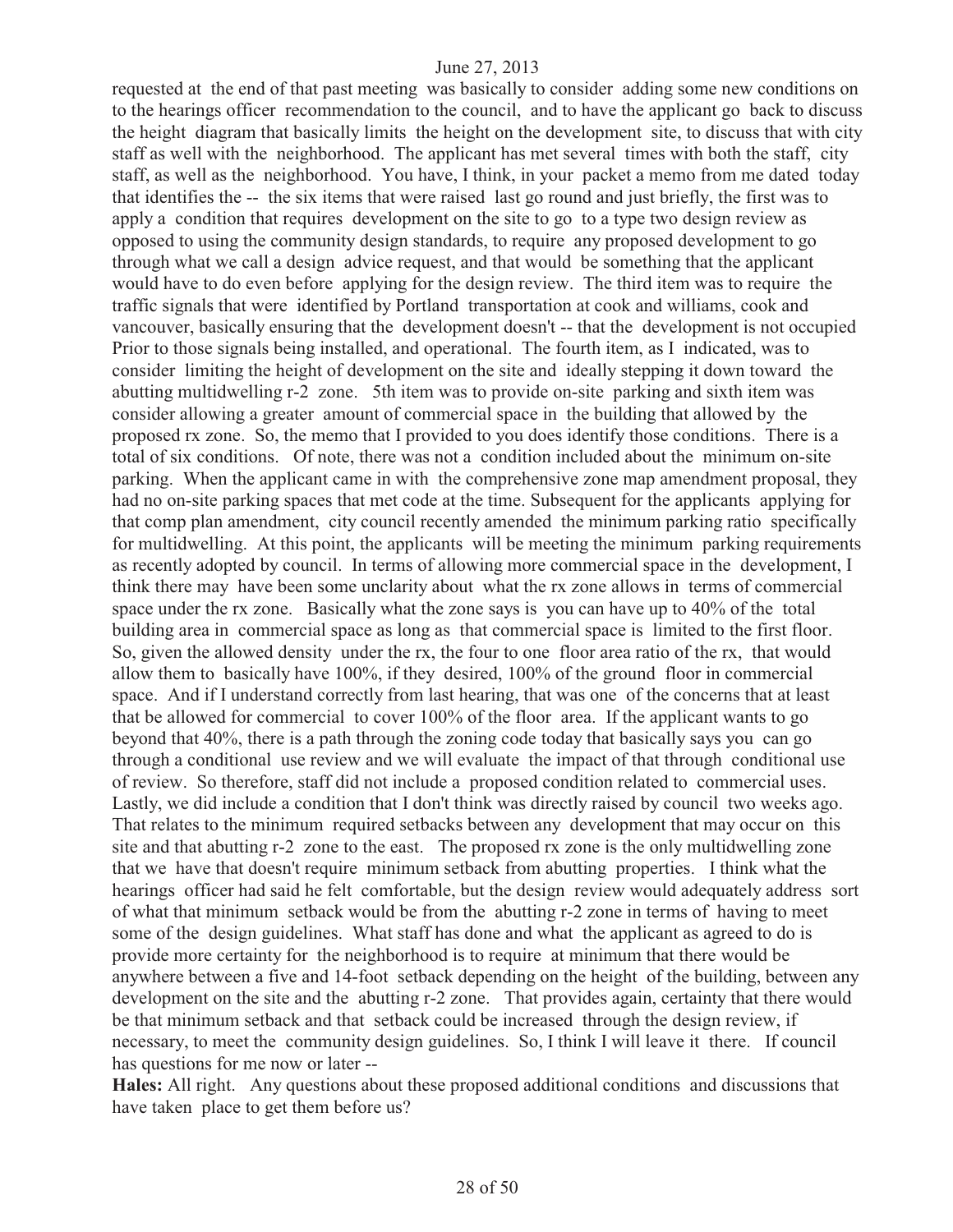**Hardy:** Could I just add one point? In that packet, there is a exhibit identified as i-1, that is the height diagram.

**Hales:** Diagram, right.

**Hardy:** It identifies the height going from 40 feet closest to the abutting r-2 zone and then going up to 65 feet and 85-foot height at the northwest corner closest to williams -- that exhibit is from the applicant. You will likely hear from the neighborhood a -- possibly an alternative to that height diagram.

**Hales:** Thank you. I think what we should do is give the applicant a chance to get on the record about the proposed revised additions and anyone who wants to testify in favor or against those revised conditions a chance to get on the record.

**Beaumont:** Yes, I agree. One thing that council might want to do is to suggest or recommend that any testimony be directed to the proposed conditions that you are -- that are considering and not essentially try to rehear what you heard before two weeks ago.

**Hales:** That's right. We had a thorough hearing and a good discussion and I hope that this is a focused continuation of that. So that's what we intend to do here. So, let's give the applicant a chance to come up and get on the record about the proposed conditions or additional conditions and anything else that is relevant.

**Fritz:** And mayor, from what I have been reading from, emails which have put into the record that the main issue of concern continues to be the height. So, if those in favor of the proposed map and those against could be particularly spending time on that issue, I would appreciate it. **Hales:** Great.

**Moore-Love:** Before we start, is there a time limit?

**Hales:** I don't think we're going to need to set strict time limits given that we are talking about a list of amendments, so let's just be reasonable.

**Kaiser:** My name is ben kaiser. 5229 northeast mlk boulevard. Good afternoon commissioners. Good afternoon, mayor, thank you for your time. We wrapped up the last meeting two weeks ago and I thought we were at a good place. It felt like we had made a good momentum, and in the last two weeks, I have come to realize and appreciate even more the work of council because the complexities of getting groups to agree to something is -- was very difficult these last two weeks, especially as more voices got included into the conversation, just by the opportunity of additional time, and it just made it that much more complex. However, we have taken the plan that we submitted to you two weeks ago and placed additional restrictions on it and you can probably see - - I think you have a copy of the previous one as well as the one we added additional restrictions to to get to where we are today in our proposal. I was unfortunately out of town for the exact two weeks since we last met. Destin ferdun who is with me today has a wrap up of the meetings that he attended with neighborhood association and city staff and I was involved in a couple of those conversations other phone as we tried to work through the subjects and difficult, at times, issues. We think we're at a plan today that works well for the neighborhood, works well for the project itself. I think works well to address all of the issues that we brought up last time about parking and the potential eco-district and all of the other things that this project is trying to undertake to move the discussion about Portland and 20-minute neighborhoods and density and urban corridors forward. We are pretty proud of it but we hopefully will continue to work and get a resolution. Destin ferdun will wrap up the last couple of weeks here.

**Hales:** State your name back in the record.

**Destin Ferdun:** Destin ferdun. I submitted a letter, written testimony, hopefully you have all had a chance to review it. I can read just a few parts of it, if it is topic to what you want.

**Hales:** Has everybody got the letter? Critical question for you as the applicant team is that you are in support of the six conditions as described in mr. Hardy's memorandum? **Ferdun:** Yes we are.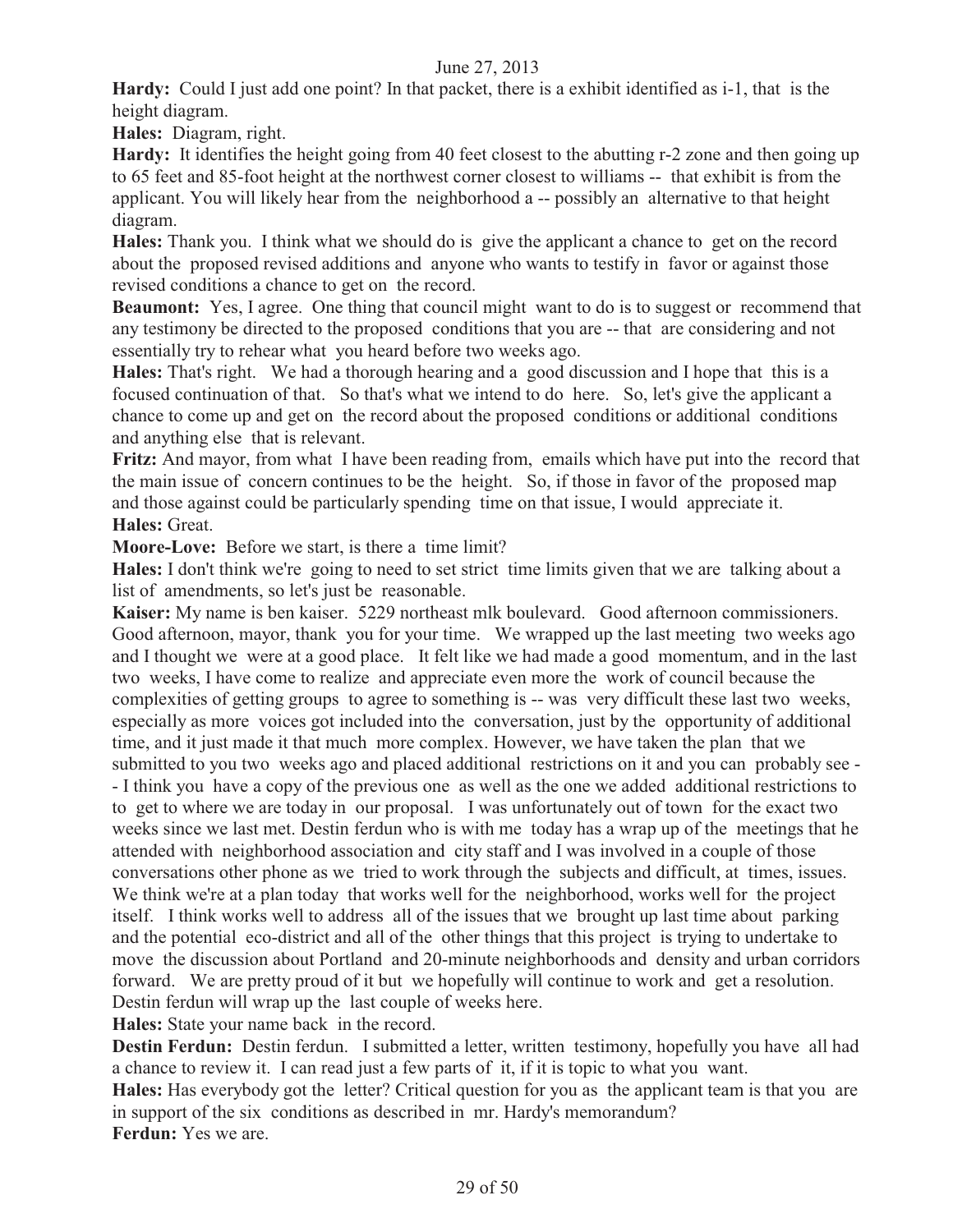**Kaiser:** That's correct.

**Hales:** and intend to follow those along with the other conditions that are already imposed. I don't think you need to articulate what is in the written record. Questions for the applicant. **Fritz:** Tell me why you think 85 feet is necessary and appropriate for the northwest corner? **Kaiser:** I don't think it's necessary, as a description. However, I think it actually complements the neighborhood, and I might be repeating myself from last time, but I have long felt that intersection to be a gateway to the neighborhood. I think zoning requirements and this is what I testified to last time, the envelopes that are placed by zoning requirements often results in pretty redundant neighborhoods in that developers take up that zoning allowance. When you say a 65 foot max or 40 foot max or 45 foot max, what you end up with is a building that takes up that envelope. What we compromise in those situations, the ability to move around mass to help the neighborhood. When we have an far, which we have a crash course in that, and you are trying to move that far around on the site, if the mass and the density can move to a corner, so if you push that 65 feet up to 85 feet, in my opinion, what you will be doing is demarcating a gateway, which I think it is, as well as minimizing the impact on the neighbors behind me today who are here to testify and who have legitimate concerns about lights and shadows and sunlight. And views. So, when you move masses around, then you benefit them, in my opinion. That's why I think that by pushing that up, we will actually make the project better for not only the neighbors, but the project itself and the neighborhood.

**Fritz:** Isn't the current height limit 45, under current zoning?

**Kaiser:** Current zoning, yes, 45.

**Fritz:** You are proposing to go up 65 feet on one side and then 85. What's the height of the building on the other side of williams -- is tht new seasons?

**Kaiser:** New seasons right.

**Fritz:** How high is that going to be?

**Kaiser:** Probably 26 feet i'm going to guess.

**Fritz:** How is that a gateway when it's so low on one side and so high on the other side? **Kaiser:** Well, maybe on the other side to the north of me, when that small building gets developed. What we have to keep in mind is we are resolving issues not only for today but 1,500 years from today. When we're answer these questions amongst ourselves, we have to be looking down that far, down the path and seeing what will infill in the future. I don't think anybody is excited about ex zoning taking up only 26 feet of its space in the new seasons. I think everybody in the planning architectural world would like that to be a denser, higher use area, again, if we are going to succeed at our comp plan and our future and our high density cores, we have to fill in the cores better. Also to say that on that 85 feet tower that we're asking for, and tower, I think, is probably an inflated term, don't forget that I went in for an ex and the neighborhood asked for an rx. Rx allows 100. In the 100-foot allowance the hearings officer and the city planners actually approved, and went through, as you know, a pretty long process to get there. That was an rx approval. So we're not asking for 25 additional feet over an ex. We are asking for 15 feet less than an rx. So, that is what -- where we came to that 85-foot.

**Fritz:** What is the height limit, remind me again, in ex?

**Kaiser:** 65 feet.

**Fritz:** We're not -- the most we're going to get on the property to the north is 65.

**Kaiser:** Right.

**Ferdun:** But then two blocks south, there is an rx zone which goes up to 100 foot, between vancouver and williams.

**Fritz:** As a clarification, my understanding that the comprehensive plan process which is happening separately as a follow up to the portland plan wasn't considering rezoning this site or was it? **Kaiser:** Good question.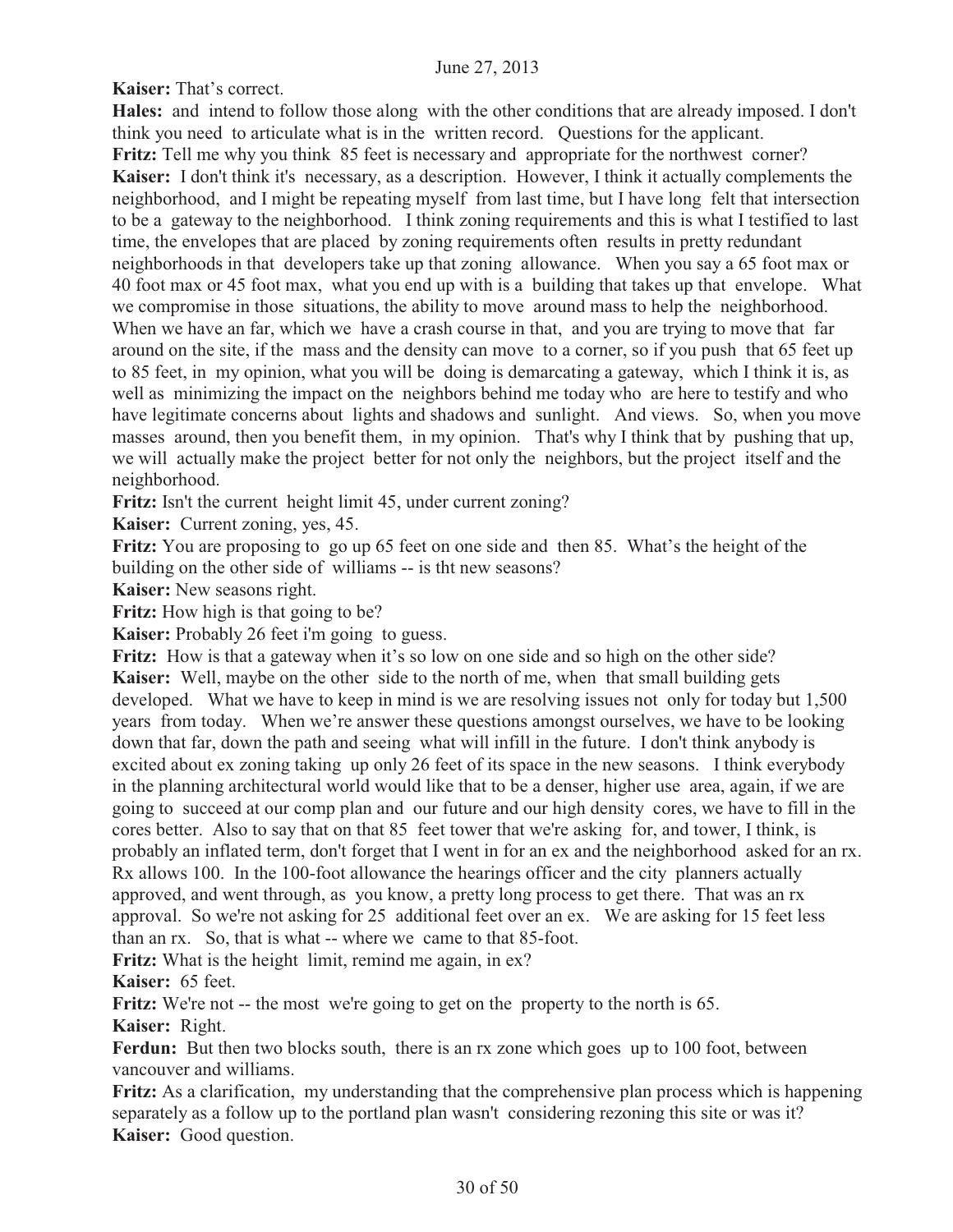**Fritz:** Have you been engaged in that process at all?

**Kaiser:** That was a long process. We would have to ask douglas hardy on that question. **Fritz:** Thank you.

**Hales:** Other questions for the applicant. Thank you very much. Do we have a sign-up sheet karla? Let's take folks.

**Moore-Love:** These are supporters of the proposal. We have two people. Lee perlman and stephen judkins.

**Hales:** Come on up. Good afternoon.

Lee Perlman: My name is lee perlman, member of the elliot neighborhood association land use committee and other members of the committee said I am uniquely qualified to deliver this today because I was able to show up. The following, what you have before you is a list of the things that we have no official position, but based on recent conversations, the things that the committee reached consensus on and per your directive just now, I'll concentrate on the height, consensus was that we felt that over 65 feet is not -- is not appropriate for development this close to residents and that there be adequate setback and step-down toward the nearest house. There was some discussion of making that as low as 30 feet. There was not consensus that that was appropriate. I'd like to add one or two personal items, I do not believe that any of the parties to this discussion were dishonest or deliberately deceptive. I do believe that all of them to some extent or another failed to fully put their cards on the table in terms of what they expected and what they needed from this. Mr. Kaiser did not, the elliot land use committee did not, immediate neighbors did not, in their case it was because they weren't at the table and to some extent that was because -- we and I'm part of the we did not do a sufficiently good job of outreach for this. We sometimes take the city to task for not allowing -- for not providing adequate outreach and a chance to respond, we sometimes make the mistake of thinking that because we're not city employees, we're volunteers, that we're exempt from that kind of consideration. I think that about covers it. **Hales:** Lee thank you.

**Fritz:** Just to clarify, elliot land use committee would prefer to see a height limit of 65 across the whole property or 65 -- actually what you --

**Perlman:** Nothing above 65.

**Fritz:** Nothing above 65 and you would prefer more of a step-down towards the east?

**Perlman:** Something of a step-down, yes.

**Fritz:** Thank you.

**Hales:** Great. Any other questions for lee? Thank you. Appreciate you and the committee putting your work into this. Next on the list.

**Moore-Love:** Was there a Steven judkins.

**\*\*\*\*\*:** Hi.

**Hales:** Hi. Put your name into the record.

**Stephen Judkins:** Stephen judkins. I live at beech and haight a few blocks away. I apologize that I didn't make the last meeting. I only heard about this plan the last week or so. And I saw it construed some places online, that there was near unanimous support in the local neighborhood that the limit should be under 85 feet. And I want to come out and make it clear that that is not true. Attended the boise neighborhood association meeting for a good amount of time, and the people that represent are largely homeowners, and renters in the area were almost completely absent from the meetings. For whatever reason, they do not come to hearings, do not testify, and their interest general go underrepresented in this kind of thing. So, I was a renter for several years and now i'm a homeowner. But when these kinds of debates happen, generally the interests are the interests discussed by those of immediate neighbors, which is true, it might not be ideal for them to have a building next to it -- but missing from the discussion is the impact on rental rates throughout the entire city and the immediate neighborhood. Portland has I believe the second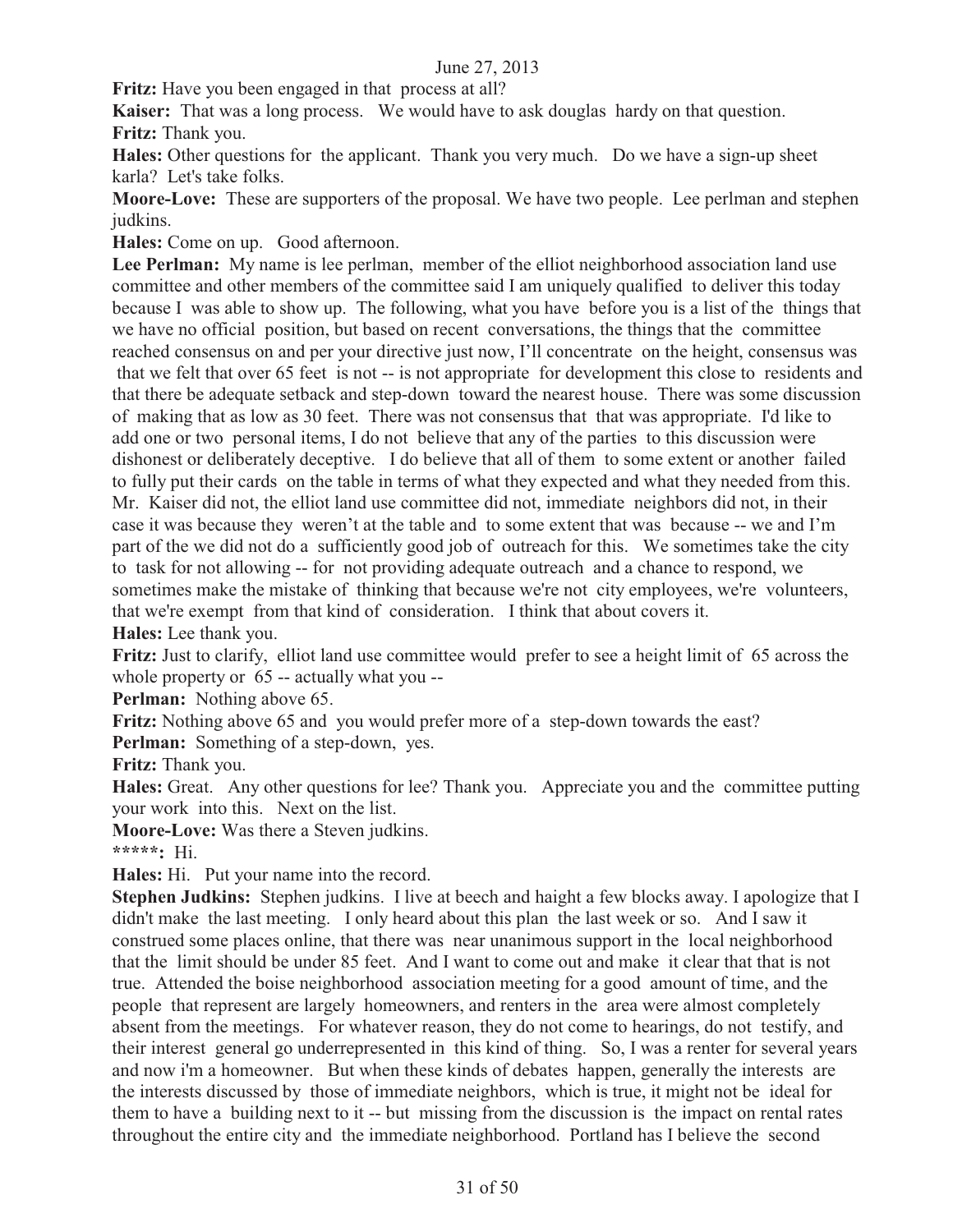lowest residential vacancy rate into the country right now. And until I purchased a house, I could see rental rates increasing dramatically and pretty quickly. And generally because of that, in most cases, I would tend to support building in as many new units as reasonable in neighborhoods where zoning is possible. And whether or not most renters are aware of that new construction does help keep prices down. Their interests should be represented. So, thank you for your time. **Hales:** Thank you. Thanks very much. Okay. And then you have others signed up in opposition. **Moore-Love:** Opposed to the proposal, right. Five people signed up. First three are paul van orden, ray culi, and alise munson -- please come on up.

**Hales:** Good afternoon.

**\*\*\*\*\*:** Good afternoon. I'm going to try to get the power point up.

**\*\*\*\*\*:** Okay.

**Fritz:** Mayor we would give the principle opponent time whatever --

**Hales:** Yes as you are the proponent, we will give you time if you need it.

**Paul Van Orden:** My name is paul van orden. I've been a resident at 52 northeast fremont for the last 15 plus years. Honorable mayor hales and members of the city council. Today I will focus on two elements which are before us. One is why the negotiations fell apart which is important to help you come to a decision today and the second is talking about the massing that we are putting on the table as the neighborhood and some of the land use folks. At the june 13th council meeting we appeared to be heading in a position, ground work for developers and speculators to collaboratively work with neighborhoods to add density and vibrant ground floor commercial into the fabric of existing family neighborhoods. I believe my testimony today is the primary opponent, principle opponent will demonstrate how reasonable we have been and why the project has spiraled off into the realm of downtown sized densities inserted into one of Portland's last truly historic and diverse neighborhoods. For the last 20 years, I gained experience in the environmental law enforcement field to negotiate and solve very tough community issues. I can tell you I know all too well when one party starts negotiations off too aggressively asking for far more than is reasonable, it is very difficult to bring the dialogue back down to earth. In this case, down to an equitable and ethical level of development, working in conjunction with an existing community, not asking for potential massing that offers no compromise to the community. I'm specifically sad that we had two weeks with mr. Kaiser out of town and a consultant at many meetings was not empowered to negotiate. This set the dialogue completely off track. Let me first start off by helping ground the discussion in the short timeline of the kaiser development proposals that we've seen. This slide is a picture of the development that then brought back to the community in 2005. It was not without concern from the community when it was presented at 39 units. Then was given an almost 20% increase in density through design process to 47 or 48 units. This process gave neighbors no tools to engage in our city. I think this project would have been embraced by the community. Instead, we had zero information until the last minute. We were told that kaiser had plans to fix our neighborhoods supposed woes. It was just another example of privilege and class coming to rest in Elliott and tell us what we need in our already vibrant community. This was a quote from ben on that project. Kaiser said he chose to call his dual project back bridge to reflect the neighborhood, which serves as a bridg between the freeway and the popular irvington community. It would be -- I would like to believe that 6 years ago when I bought my home in the elliot neighborhood it was not bought in some area of lost souls and non existent insignificant single families in their humble homes. It was as I said at the first council hearing purchased to be an active part of one of the last neighborhoods that offers true diversity and abundance of culture for its neighbors. After kaiser received the sign off to move forward with the back bridge lofts one, in 2007, the project was shelved and put on hold for three years. And this was just a quote from the neighborhood association about the project being tabled. At the elliot neighborhood fall general membership meeting, october 8th, 2007, announced that back bridge loft and back bridge station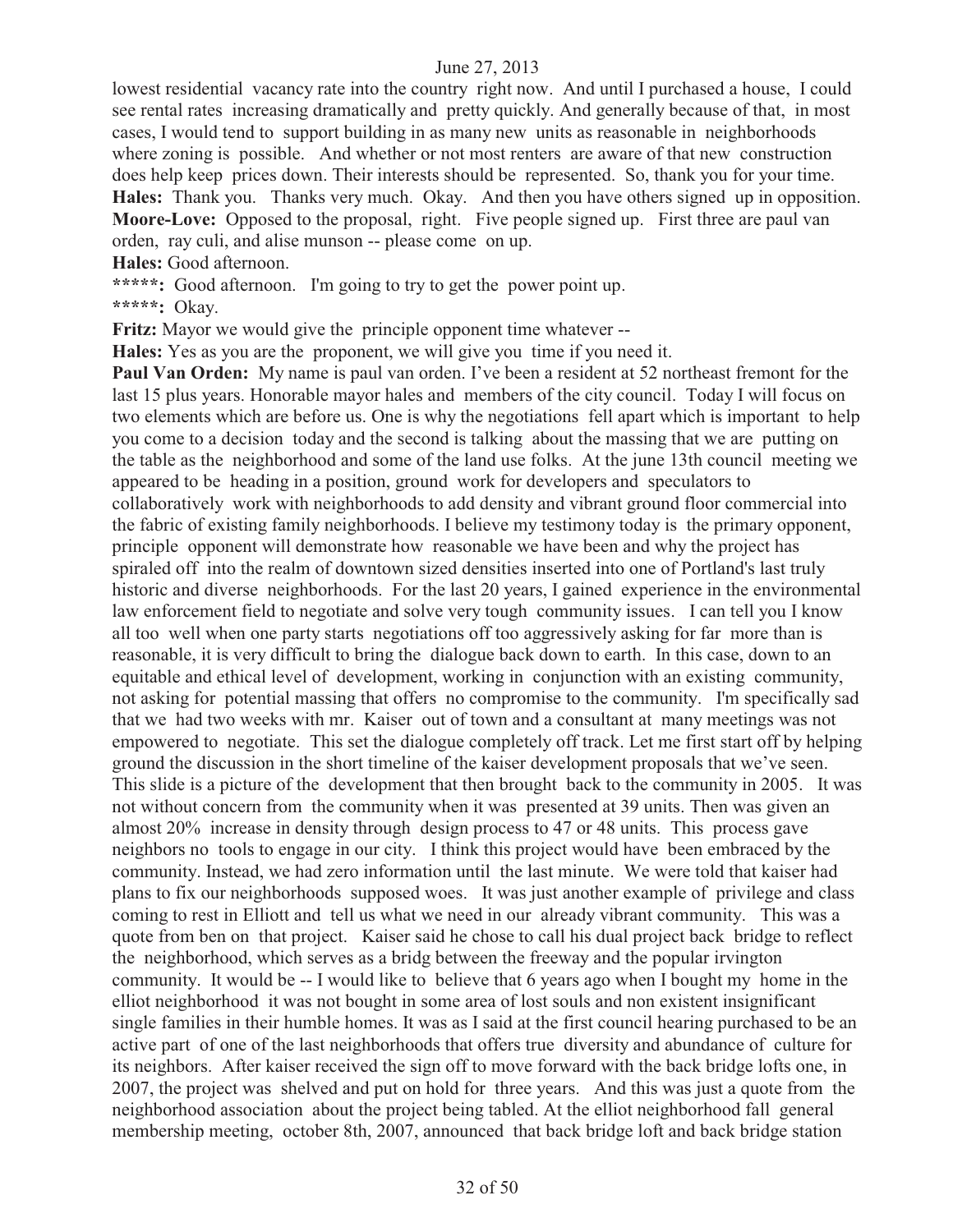projects would be on hold. Kristen Jenkins who's one of the members reported that ben kaiser has placed the two neighborhood projects on hold for up to three years. Understandable with the economy. In the time between the initial proposal and the current 2012 application request for unprecedented mass and upzoning, two more projects of kaiser worked their way through city staff. One was a project for a series of micro homes on the lot, off the grid, less than 200 square foot in footprint. Second project, was a music venue and garden that violated zoning code of title 33 for commercial operations on a residential lot and also violated the city's noise ordinance with people jamming outside until 10 pm. These failed projects went by the wayside. They were undertaken with almost no knowledge of the plans direction or integration into the fabric of our community. Kaiser's record for communicating with the impacted neighbors was starting to build a poor record. This is the point that we're moving into the current discussion. This is a very important element of our discussion today. In the preapplication phase, mr. Kaiser is quoted in the press in this case about one of the blogs, architecture, williams, what is happening. Ben kaiser of the kaiser group is seeking a rezone from r1d to exd of the current vacant lot on the southeast corner of fremont and williams for a revived back bridge station. The preapplication intake states that the conceptual design includes a 52,000 square foot, 65 foot tall building with ground floor retail, office, 15,000 square foot, 45-foot-tall building with the same mix. These two buildings represent another substantial development on the street. I would agree with that. In the original perspective that kaiser -- offered by kaiser to the public, he spelled out a massing that would reach his prescribed needs by building in essence a building the entire frontage of williams, of approximately -- that would approximately reach back 37 feet off of north williams into the neighborhood. In essence, what was prescribed in the pre-app process and what we all came to the table with, was an understanding that we were talking about volume 65 feet tall, only go back 37 feet, if we put all the entire mass on williams. That sounds great. I'm on board with that. Elliot neighbors are actually on board to offer more. Not 100 plus feet, as he stated with the beginning of the negotiations of our community. Obviously his early plans translated into a complete 180 degree turn as we saw request for massing almost three times in size the volumes he described in early stages of discussion with the public. So this slide is the version one we saw from mr. Kaiser in our discussion and negotiations and the challenge is from a ceberal perspective to get your head wrapped around a flat plan element can be a challenge. We tried to look at it and said I can only see a giant box that is notably larger than the albert that we're all talking about and two to three times larger than what we originally thought was on the table in the preapplication phase or discussions with the neighborhoods for 52,000 square foot element. This was the next element or compromise. I will go back to the first one for a second and you will see very little change other than a down-sizing in the corner element that would go up to 85 feet. And that seemed to be one of the only things that we were getting brought to the table and not at all what we were visualizing with our discussion, especially because part of the vibrant discussion around the 85 foot element, was that it was an element like chinatown, gateway element, not a tower. The two slides offer the oversides and noncompromise from kaiser, he went from 52,000 square feet just in the 65-foot portion of the building, to now almost three times the volume that I calculated would be permitted under this proposal if it moves forward with mr. Kaiser's proposal. 146,790 square feet for a 233-foot frontage along williams, i'm using 105 feet for the distance going back east and west. That was the middle ground where we kept negotiating. It only moved a little bit. I think we were at 108, 105. Someone threw out 100. Those distances are negligible in terms that they are gigantic compared to what we started with. I will now take a moment and show you a 3-d look of what we are actually looking at. Looking at this on a flat piece of paper doesn't make sense until you try to look at it in 3-d. These are massing studies that one of wonderful neighbors ray has spend many many hours staying up at night making. And I applaud him for his volunteer time doing that. The houses here on ivy the two houses. This is not the best representation of the solar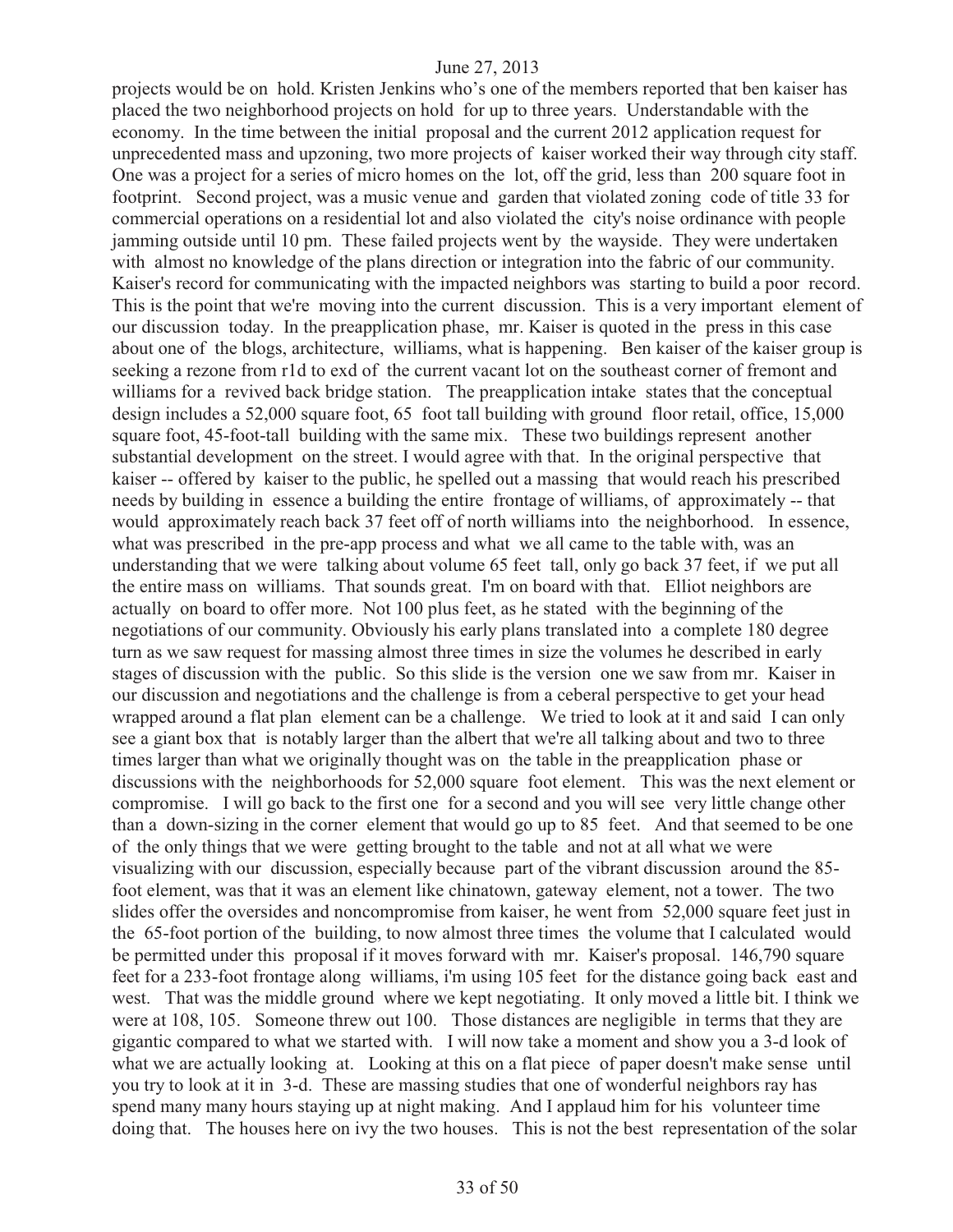challenges. Another neighbor will talk to that. This is looking at it from the north, kind of the northeast corner looking down on it towards the new seasons you see over to the top left corner, top right corner of the drawing. You can see a number of the homes in this case are shaded notably from the sun during a significant portion of the year that I will leave a solar expert to talk about. This is another drawing and you will see the massing of the albert in comparison of what we could wind up with the proposal on the table today, irregardless of who builds it this is a potential of what we could wind up with. And this is just a view looking from the south north version at what kind of massing were looking at. You can kind of see some beginning elements of the shadow that houses would fall into. And here is a few more diagrams. I would like to do is step back for a minute and jump in. I will take a moment to walk you through a visualization of a more than adequate proposal we brought to the table from the community. This is more massing than ben asked for in the preapplication phase. And so if I step forward and read a quote about the negotiation challenges first. This is from mike warwick, chair of the neighborhood land use committee and transportation committee. This quote he had I think was in the willy week "we had no idea you would deviate from the prior practice to propose a taller structure north of broadway except for the Emanuel campus which is as you know is tied to a development and design compact with elliot, in addition to being an institution with a public benefit mission" warwick wrote "I fear you, mr. Kaiser, have gotten intoxicated by a literal reading of the central residential code", he continued "and forgotten that this change is not a right, but a negotiation". And so this was a comment mr. Kaiser has made on massing in an email. Northwest Portland which has one of the most varied and interesting mixes of architecture and massing in the city has five, six, 10, 12-story buildings immediately adjacent to single family homes. I appreciate that in the past the area wasn't dictated by the odd demands of single family homeowners. Downtown used to be single family homes. This corridor is downtown or it certainly will be soon. This is from an email chain that went around on approximately 10:23 on June 25, 2013. So this is our compromise, odd demand from the neighbors. We have tried to come up with a reasonable massing that still gives him an opportunity to gain what we thought was the proposal on the table, which is a lot of massing along williams, a step down to a lower height and to try and take a moment to explain the 30-foot height that we were offering, we have actually backed his project all of the way on to the lot with the burned home so that he can gain some amazing massing by connecting all of these volumes of buildings, and basically offering a lot of protection that we wouldn't have with the proposal for the neighboring homes. He is gaining far more massing than the original project of 52,000 square feet for 65-foot volume. A win-win for the neighborhood. And this is not showing a gateway element, just to clarify, because of the challenges happening with the neighborhood was that we felt that the gateway element was something small like I testified last time in council. 800 square feet. It was some And coming to the neighborhood and you see a mass that invites you into the neighborhood, not a tower that changes the tone that has no continuity with the existing fabric and wouldn't be seen as a gateway to a neighborhood that's not a giant tall neighborhood. And so, here is a few other visualizations or angles. You can see that this looks very dense. It is wonderfully dense. To all of us who want density, this is a success, but it also has elements of melting into the fabric of the existing neighborhood in an effective fashion. I see this as a wonderful win-win. In our negotiations, this wasn't even something that we discussed about. We came back to the same two drawings, the primary ones that we saw, that were over-massed in size from everyone's estimation in the neighborhood associations. We had a giant turn of almost all of the members of elliot land use committee who initially were saying we are comfortable with height, but we never talked about the kind of height that is currently on the table. And so, I wanted to step through a few of the other sketches. Here is another one from the south looking north. And here is another one from an aerial view. Some of these include some of the shading elements that will come back with ray, who is about to testify. And here is a different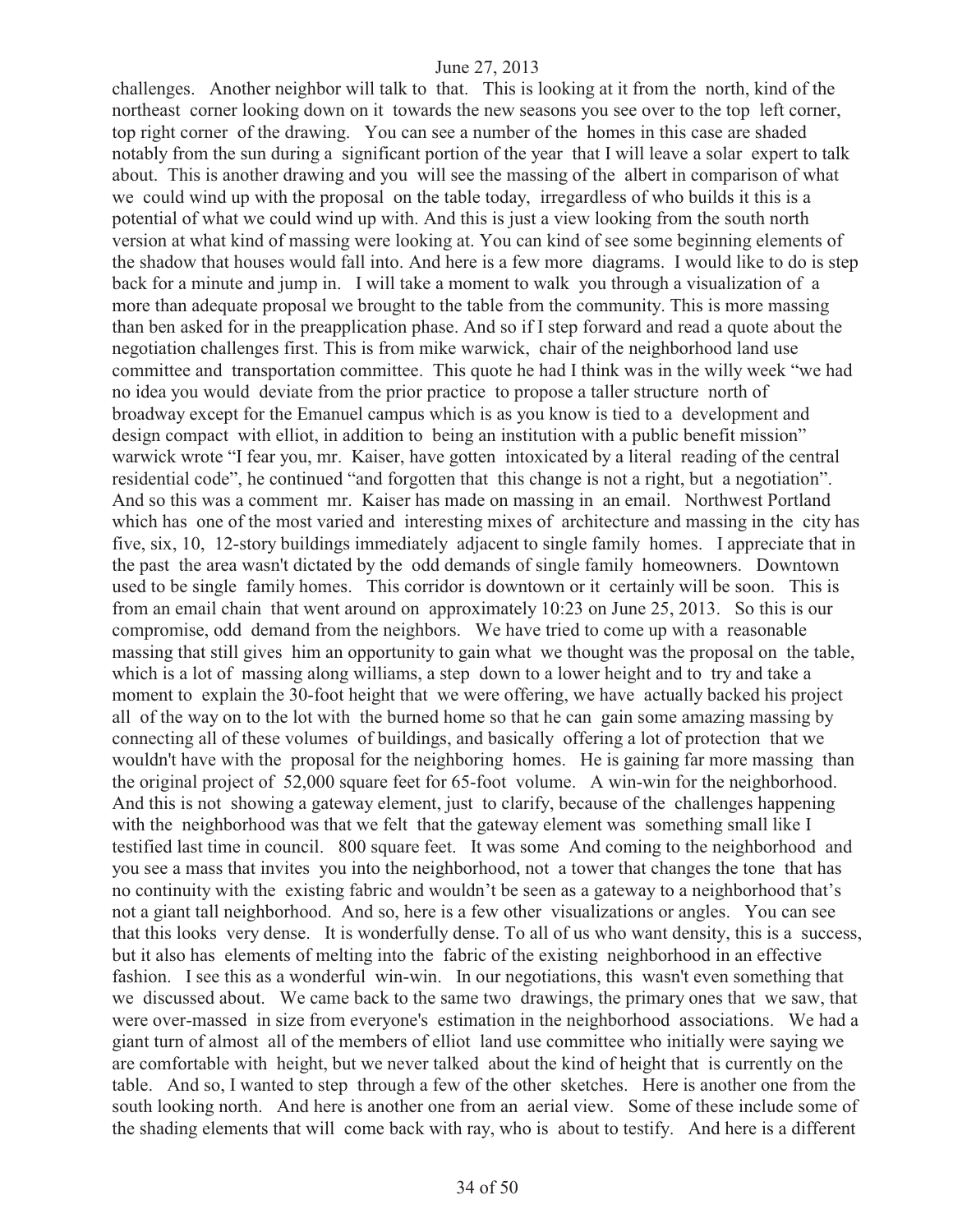view looking downward from the north, and you can see the shadow on to some of the existing homes and how much larger offering mr. Kaiser, compared to the outward that we have been notably uncomfortable with. I want to close with saying that compromise. This is what I feel the neighbors have given. We've given ground floor retail, which is really important to state that an interesting element of this, well, probably 85% of the people say this would love to have more commercial. That doesn't mean that commercial is a giant win-win from the impacts in the neighborhoods. We see this as a win-win even though there are impacts by doing it changing from the r-1. Height and mass increase from 45 feet to a notable volume that I feel we're offering him at 65 feet plus many additional units with the way that we have offered massing and lots of adaptability if he wants lower-ground level elements, there is room to do that and there is noble amount of room to move in the development to make something much bigger than he originally proposed. And then I think accountability and availability, I think we did everything we could to get people available when we could. We had people emailing each other all kinds of whacky hours. I think the biggest challenge in this was--and I'm not blaming mr. Kaiser, but having him out of town for two weeks created a challenge. Because Mr. ferdun had to go back to him with many of the elements and say the neighbors are throwing this out. The challenge was when we came back there wasn't a change in what they were offering. And the last element, which I think we from the neighborhood association did a wonderful job touching on was a sincere willingness to compromise. I think we have gone above and beyond the call to help him create a successful project and I feel like what mr. Kaiser has put on the table at this point and made this communication fall apart is a building in volume larger than originally proposed in 2005, and then again in 2012. So, I just want to take a moment and thank council for giving us all a chance to speak. It has been humbling that we have tried to come up with the new approach, considering the ex we all admitted doesn't work, the rx doesn't quite work in these transition zones with old single family and two family homes. I still think we can get there. I just fear if we approve what is on the table from the developer, that that is not a win-win for the community. Thank you so much. **Hales:** Thank you very much. Questions? Okay. Thank you. Who is next? Go ahead. **Ray Culi:** Good afternoon, mayor, councilors. I am ray culi, a resident of elliot neighborhood. And I just want to take this time to just add to what paul has already explained. Basically we have taken a look collectively at what kind of massing would be suitable for this area. We're all in support as he said for ground floor retail for commercial. And then higher density that would be allowed with proper massing and transition into the r-2 neighborhood. If we could take a look back at -- I want to just show and refer back to how we came up with this massing that we feel is best. Very first one there. Thank you. So, if we look at this one here, you can see the -- a thoughtful look at what the massing does, even though we don't show any shadows here. So that transition -- first of all, by going 85 feet, we have the disparity as you mentioned, commissioner - with the new seasons on the west side. As well as current development on the north side of fremont street. Keep in mind that the north side is zoned ex, which does allow a 65-foot height. So, we've matched that. To make sure that we don't exceed the height that is ex, especially because ex is to the north and would lose solar access if the property to the south was taller. We step down, also, and you see we proposed the 30-foot height for a good portion of the eastern section of the eastern side of the site. Again, to help that transition. You can see that -- and I will show you in a future slide here the reason why 30 feet was adequate. This view also shows the side from the southeast looking towards the northwest over ivy street and trying to give a proper mass up against the existing single-family homes. And keep in mind that we have shown this mass with the 14-foot setback against the r-2 zone. So, and that will show up. On the next slide here you will see that the -- this slide shows what -- the shading would be, approximately 3:00 p.m. And you will see that already the house to -- that is on fremont there, the one at the back there, that is closest to that, is pretty much fully shaded already by about 3:00 in the afternoon. So,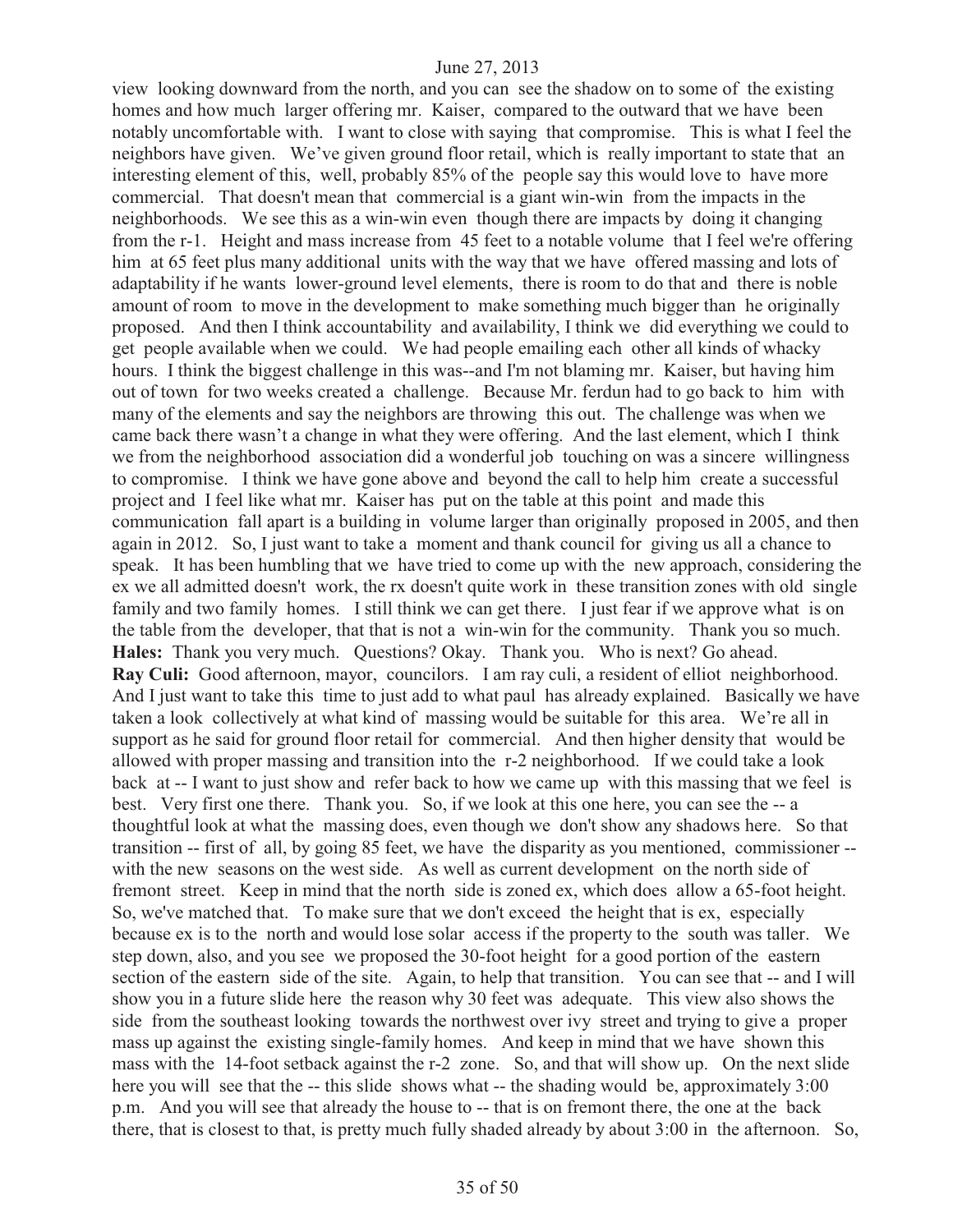we've already lost some valuable light there. You look at the next slide overhead, and this is what would show -- what we're really trying to show here is how a 65-foot height building would not impact the solar access to the homes in the east, more than it would the 45 and the 30-foot masses to the east. We went up higher than 65, it would have an impact. You can see the shadows from the 65 number and the 45-foot height that they just hit close to the edge, eastern edge of the 30 foot height. This slide here shows -- it shows a little give and take here. Even though the 45 -- if we were to have a 45-foot mass throughout the entire site, we would have shading along those houses to the north there. You can see the single-family homes at ground level there to the north of fremont. And this is showing that with a 30-foot height on the eastern section, that they would still have a little bit, mind you, it would only be a couple of hours in the morning, of sunlight that would actually hit the south face of their homes again, with the 45-foot height and 65-foot height, they essentially will not get any sunlight during six months of the year on their south face of their building. So, this proposes that we allow a little taller height here, equivalent to the ex zone, that they would have a little bit of sunlight in the morning hours hit the south face of the building for solar access. So, we just felt that after doing this study, if the height restrictions and setback restrictions are imposed as shown in this elliot massing study here, the benefits would be that we would have a building not taller than what the ex zone currently allows along the vancouver williams corridor. We will have better solar access during solar heating hours, which is what solar access ordinance is used to protect solar access to the south face of buildings, and this is defined as the hours between approximately 9:00 a.m. and 3:00 p.m. On the shortest day of the year, december 21st. We will have better transition of building mass, scale, height from williams avenue to the dwellings in the r-2 and r-2.5 zones. And we will have sufficient setback equivalent to the r-1 and ex zones which have their -- the ex has the 65-foot height limit and that setback requirement of 14 feet. Up to 14 feet. And we think it is a win-win because the owner developer will gain more building coverage than an r-1 zone, overall average height higher than the current r-1 zone, and they will have the ability to still have a maximum allowable far of 4-1, or close to 4- 1 for the rx zone, which would be far greater than in the current r-1 zone.

**Hales:** Thank you. Questions? Good afternoon.

**Alise Munson:** Hello, I am Alise Munson. And after listening to these great guys, we have a great shadow study and then paul summarized what we have been trying to negotiate for for the past two weeks. I would like to put a challenge on the table. I admire ben kaiser's work very much. His design aesthetic I discovered in dwell. So I have been a big fan of his work in our community. And I think that he is so good that he can design something within these limitations that we are asking. So, what i'm asking for is just a return to the negotiating table, really listen to us. We want the height to be kept at 65 feet. A lot of extra gives that we have given. And we want the design to be harmonious with the historic neighborhood. I know we have an unprecedented ability and avenue to talk during the design review and I applaud that, but I learned -- this is coming from a novice who just learned about ex, rx, r-1, that when you get into the design phase, you don't have much of a say when you are talking about massing. It is in the zoning phase that you really have a voice about massing, and some of the parameters that go on before the design phase. I want to take advantage of this phase. I welcome the design phase. And I think now is the time to really put the line in the sand and say can we please have 65 feet, don't go to 85 feet. That is mine, short and simple after the boys.

**Hales:** Thank you. Questions? Thanks very much.

**Fritz:** I guess I do have a question. And that is going down to 30 feet is less than the current height and also less than height in the adjacent r-2, so that strikes me as somewhat unreasonable. **Van Orden:** One of the things, open discussion item at one point of putting some of the massing on the lot that is the burned down house that mr. Kaiser now owns, and we talked about the setbacks and other elements and it was on the table at one point that we would wind up with two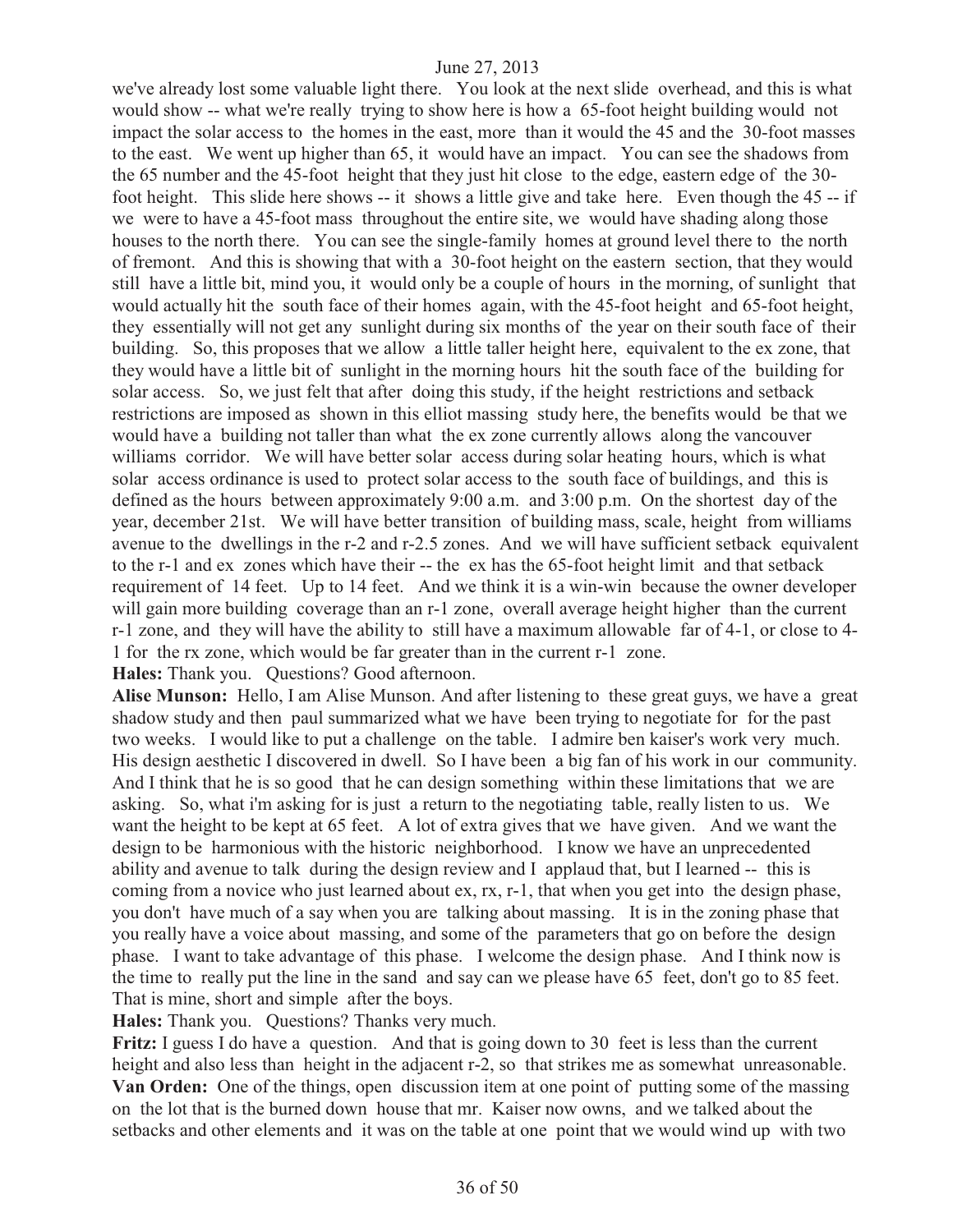setbacks. Setback at the remaining home that didn't burn down that was damaged from the fire house just north from the burned lot -- just east of the burned lot. Additional setback where we start the development on the table before us today. We have made really clear that we thought we would be entirely comfortable connecting all of it. If we had massing like we see depicted here, it would meet the needs of higher density, it would have the benefit of stepping down a bit and protecting existing homes that are not likely to change too quickly. The owners I know them are not in a rush to sell and would offer a win-win in density than the 52,000 square foot that started off the project. It was a compromise. I don't feel that we ever got our element that we put on the table looked at. We kept getting handed the same proposal from mr. Kaiser and the line would move 5 feet. Oh we will move the 65 mass over five feet. That is not where this was intended to start. It started with the 52,000 square foot building and now you are taking advantage of the goodwill of the neighborhood association and the neighbors. So that's where it came from. I don't know that anybody would be terribly upset if we went higher if we found a way to accomplish the same goals.

**Fritz:** Thank you.

**Hales:** Thank you.

**Culi:** I did want to add to what paul said, mentioned, commissioner, regarding the 30 foot that seemed odd. The 40-foot height limit that is currently in the r-2 zone, we're talking about singlefamily homes here, and when we do these homes in a conservation district, too, these all are sloped roofs and so height by definition is the average height of the -- of that sloped roof portion. **Fritz:** Right.

**Culi:** We're comparing it with something equivalent to a 30-foot mass that first of all is the full depth of the site, as well as probably will not have sloped roofs on this.

**Fritz:** That's a good point and also, the homes along ivy and along fremont are in a conservation district?

**Culi:** Yes, they are.

**Hales:** Thank you. Other questions? Thanks very much.

**\*\*\*\*\*:** Thank you.

**Hales:** Karla do you have more people signed up?

**Moore-Love:** Two more.

**Hales:** Good afternoon.

**Kevin Retalia:** Thank you council. Wow, I don't know where to really take off from that. But I guess what I could say --

**Hales:** Put your name in the record.

**Retalia:** Kevin Retalia.

**Hales:** Thank you, kevin.

**Retalia:** I live on fremont street as well. I think you've pretty much heard exactly what you need to hear. What i'm going to represent is the rest of the voices in our neighborhood that weren't able to be here today. Many of my neighbors could not get off work to come in today. I have a few neighbors who are in school still that actually do only their own homes, which is great. People who can -- have to stay home and take care of their children, they just couldn't make it here. The timing was bad. You know, there is a voice out there. And I just wanted to let you know that that still exists. We want to set a precedent for not having other neighborhoods have to go through what we're going through. We don't want this to spread. Yesterday we held a small event on the corner called red balloons for reason. We launched some balloons, red balloons, 85 feet into the air to represent the height of what this building would be. We did this between 4:00 and 7:00 p.m. During the major crunch of the rush hour. And it was amazing the support that we had from the commuters, both bike and motorized vehicle that were going by. People honking, waving, ringing their bells, stopping, asking what's going on? And the shock on some of those people's faces when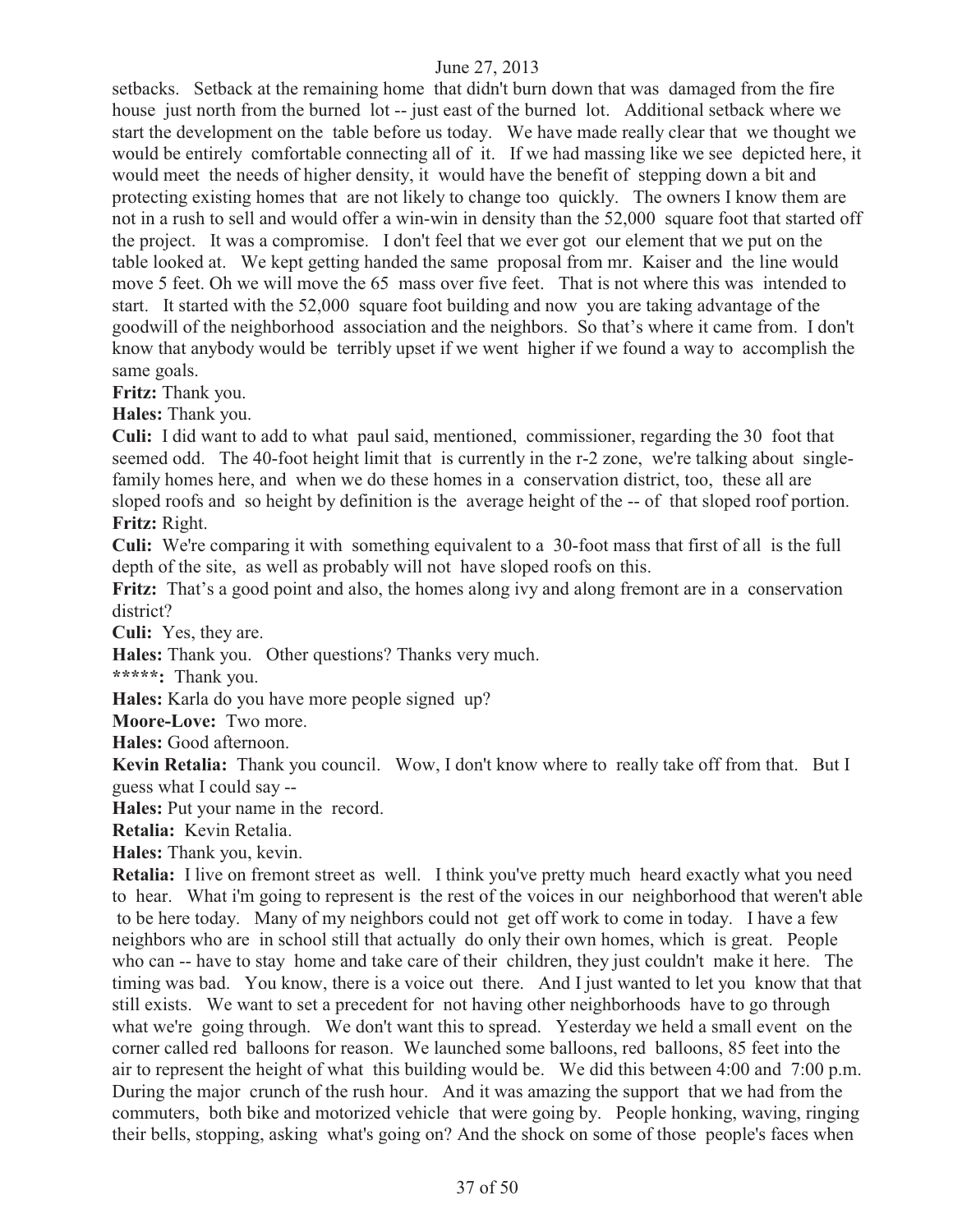they realized how tall that building really would be. And when we told them we were compromising at 65, some of them were perplexed at that. But a lot of these people are using that as a thoroughfare to get to their neighborhoods. And what I was seeing and hearing was they don't want this in their neighborhoods either. I think at this point, this is where we need to stop and set a precedent. We're not downtown. As I remember, there is a big body of water that separates us from downtown. We're not downtown. We're not high density. I would ask you to go out and stand on the corner of fremont and williams and see how bad the traffic is with bikes and cars. It's horrible. And between -- especially between those time periods. So, adding even more -- it's without better traffic control and putting limits on these, this density, it is -- it's just going to get worse. So, but, again, I just -- I think we're reasonable. I think we're being very sensitive. And I hope that, you know, mr. Kaiser can be the same. We are -- we are looking forward to working with that and coming up to a good compromise. But, again, there is a lot of people that couldn't be here today and, you know, I hope to represent them for that reason.

**Hales:** Thank you very much. Appreciate it. Good afternoon.

**Allen Rudwick:** Hi, my name is allen rudwick, chairman of the elliot neighborhood association but i'm here representing myself today. Basically you have heard everything you need to hear, that we haven't had time to really negotiate over the height map, but it is a decision needs to be made today. I think that something a lot closer to what the -- if you need to pick one of those two, I think it makes more sense to pick what the residents are proposing than what ben is proposing. Much greater density than what is currently allowed and I think could be a great addition to our neighborhood. Thank you.

**Hales:** Thank you all. Anyone else?

**Moore-Love:** That's all who signed up.

**Hales:** So, mr. Kaiser, do you want an opportunity to respond or rebut any of what you have heard here? We will give you a chance to do that. And then council discussion. We may have discussions for the applicant as well.

**Kaiser:** Okay. Again, as I -- as we discussed last time, the neighborhood's concerns are all valid. I think we did make an honest attempt and outreach to kind of come to a compromise. And in mr. Van orden's testimony, when he quoted me as saying the odd demands of neighbors. I don't want that taken out of context. What I was speaking to is exactly what you brought up, commissioner Fritz, and these came through in a lot of meetings asking for less than their own properties allow when they are asking for a 30-foot corridor next to a 40-foot allowance. All of the homes that we're speaking about, can in my opinion, 50 to 100 years will be torn down and will be 40 foot structures. So all the massing examples that we've seen today, I hope that we can all imagine that those aren't just single family homes. But that does fill in to the aspirations of us as a city. If you imagine the massing models that we saw, with 40-foot structures next to them, they become a lot less imposing than they do today with a story and a half house next to them. When I mention about downtown being one-time houses, it was one-time houses. And when I talk about odd demands, i'm glad that we as the downtown did not have to abide by step-down requirements from every single family house in the downtown core. When we have these regions spreading out from the core, kind of in a radial plan, trying to fulfill these aspirations of a city of these 20-minute neighborhoods and dense corridors, work, live environments close to shopping and recreation spots, those can't all be achieved with step-down requirements on every single -- stepping away from every single family residence. I think it would be an odd outcome, pretty prescriptive, that would have a deleterious effect on the city landscape. And also in regard to mr. Warwick, please remember that he was a proponent last time we all met and is -- has testimony supporting the project and he was actually the one who originally required that I seek an rx zone for this site. And we never discussed height. And he acknowledged that today that we did not discuss height. It wasn't until well into the zoning process, which, as you know, is a long, public, expensive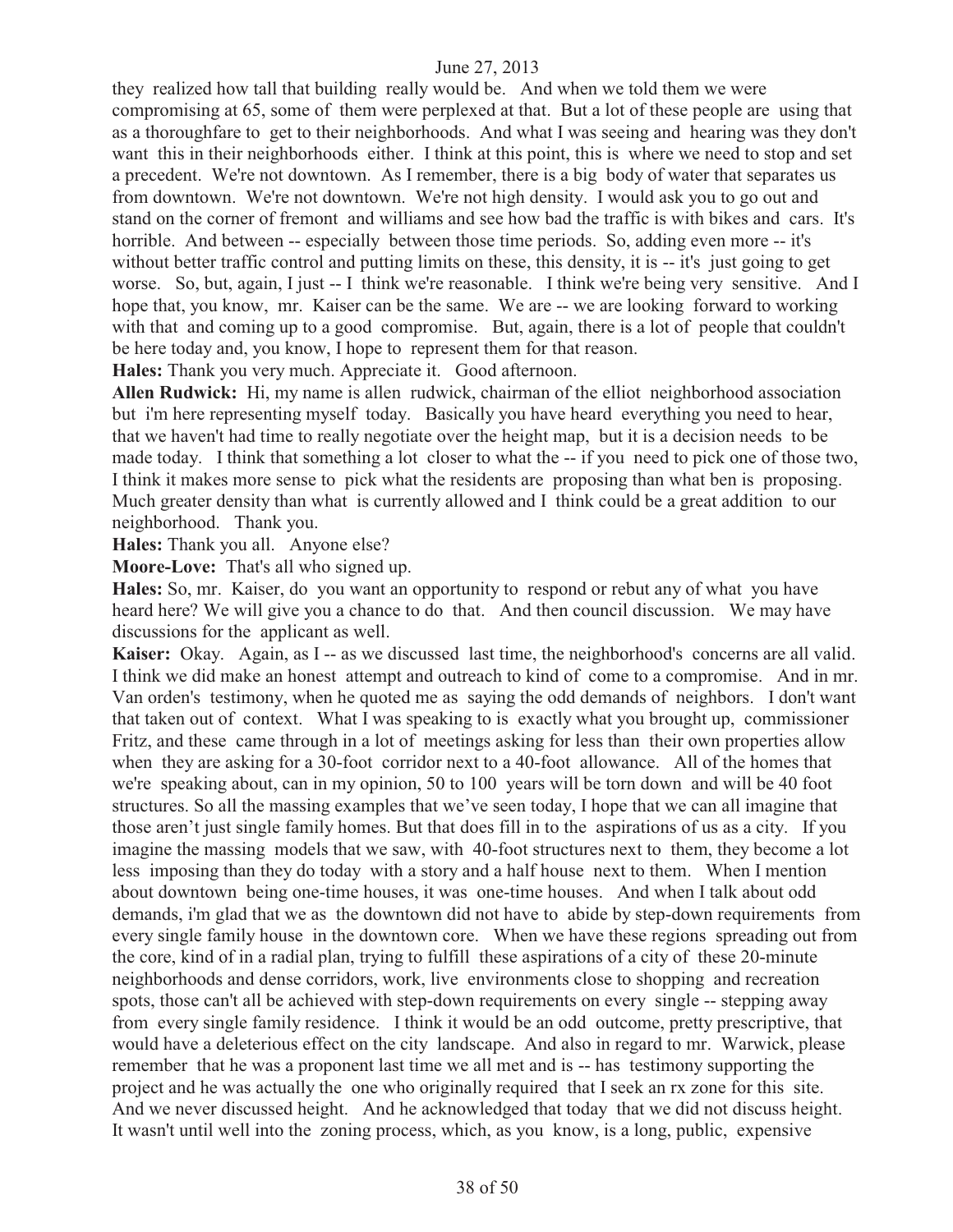process that we realized the potential of an rx site as opposed to an ex site. That was not part of the original discussions. I also want to say that we're talking about kind of public policy going forward. And what we're seeing here, commissioner Fritz, this is now your bureau, so what we had was the best people kind of reviewing this zone change application from hearings officer to the planner, and they all came to realize that the rx is a good designation for this zone and does abide by the large majority of the comprehensive plan aspirations. If we undermine that and undermine that process and that policy and that public discussion moving forward, we're under mining quite a bit. Let's look at the compromises that we have put in place beyond the rx. I would debate a bit with mr. Van orden that we have not compromised. If you look at what rx is, zero setbacks, 100 foot site limits. That is not at all what we are asking for today. We have quite a few restrictions. What I have heard from date from staff, it's the most restrictive project to date that they have seen. We are taking zoning and putting more restrictions than anybody has placed on a zoning approval yet. It is compromise in my opinion. It is good compromise, and I think that we left the last meeting very positive because we did make great strides even before that point and I think we have made more since that point. So, and all this is to say that -- and never have I stated that I am going to build an 85-foot-tall structure there, as we discussed last time. When you go to those heights, the whole project changes. All I'm saying is we are speaking about not only policy going forward, but also ability and flexibility for the project to the best and most successful for the neighborhood that is here with us today. Whether it ends up at 65 feet or 85 feet, we won't know until we do the massing what is appropriate for the area. And that is a long process, as we all agreed that is a design review process. We talked a lot about the public interaction that will be through that process. I just ask, I guess, to let the structure in place in our city, which is renowned the world around for its urban planning and acknowledgment of these exact topics to work its way out and to, like I said, not be dismantled each time a particular homeowner or two or number feels that they're being taken advantage of, because that is not at all the case here or in the majority of the situations I have heard. Thank you.

**Destin Ferdun:** We had basically two different diagrams that were presented to us from the neighborhood. One of them by paul, I believe, about a week ago. Which had a 30-foot wide zone that was 65-foot high along williams and which is frankly unbuildable. The second one that you saw today was presented I believe tuesday of this week. It was after we had already four meetings, and other information. I would also like to point out that I think you can see from how this aligns with my written testimony, but, again, people's positions have changed over the two weeks, specifically mike warwick and the land use that came in support. They had every option to recommend a condition when they came to you last time and they did not. They were in support of the full rx zone. They have changed their position over that period of time. People had talked about the 85-feet height in meetings and said that under certain conditions it would be acceptable. The conditions in which it could be acceptable were never clear in the discussion. I would like to finalize by again pointing out the -- the discussion that was kind of a confutation of design aspects and the zoning aspects of this. What they have shown you here is shadow studies the maximum building potential area. Maximum building potential area is in no way the building unless you shrink that maximum buildable potential down to the elements of far. It is largely been discredited, the kind of ziggurat or the layer cake design standards. A lot of the large cities -- it creates really bad design. Really the best design is providing an envelope from which you can push and pull the building in order to make sure that those shadows work out for the best advantage. Make sure that the massing works with the neighborhood's best advantage, 30-foot high massing obviously does not allow a lot of flexibility on things like pitched roofs and, you know, back adu's and things of that nature that would be allowed in a 40 or 45-foot. That height allows the flexibility. Again, our position that -- that we have got serious process here with the design advice request and design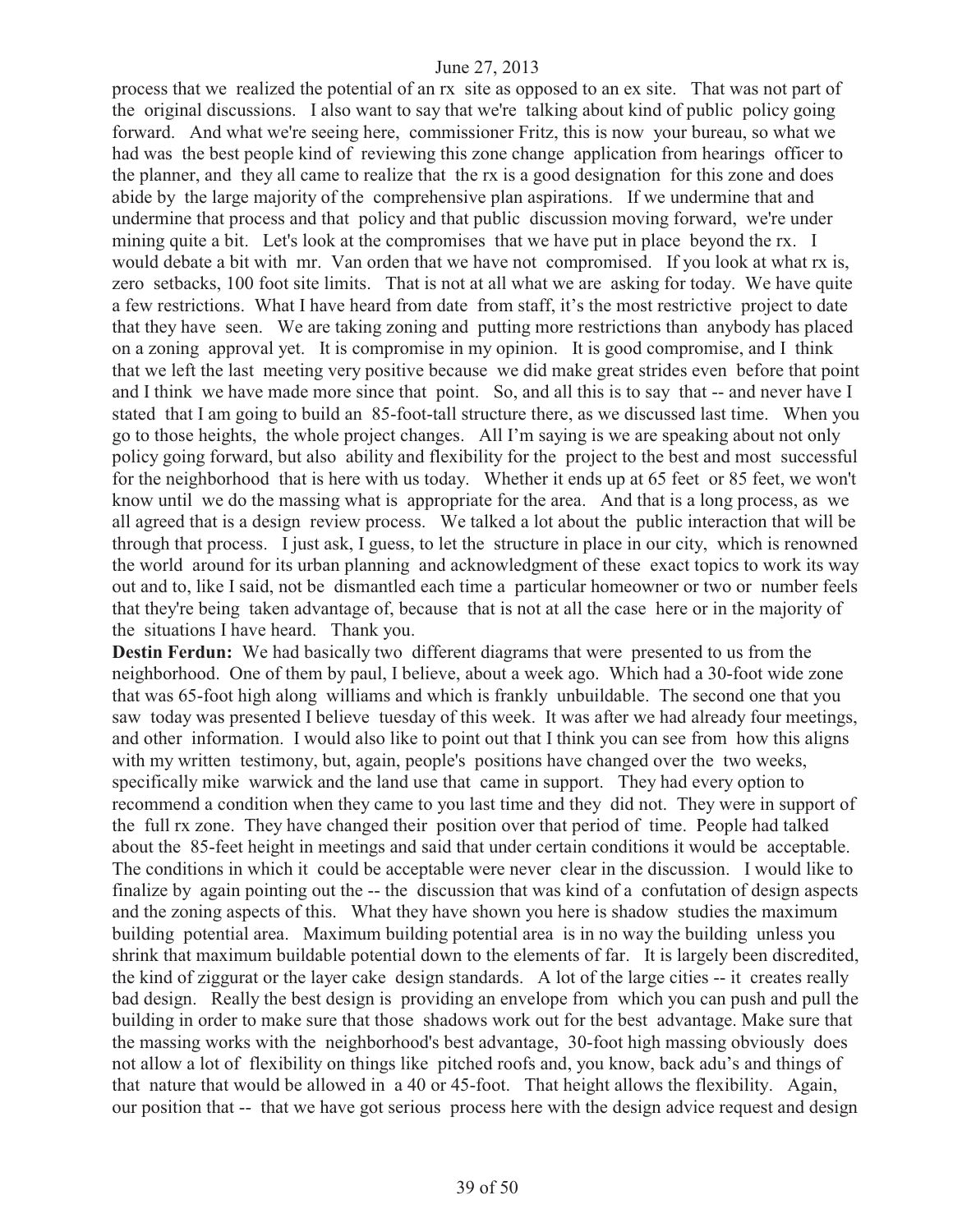review to do what alise said was to carry on that conversation and with more appropriate detail at that time. With people that are experienced and those aspects of the process.

**Hales:** Thank you questions of the applicant? Okay. Thank you very much.

**Kaiser:** Thank you.

**Hales:** I will close the hearing and open it for council discussion. Staff questions for staff? Come on up.

**Hardy:** Could I just add a couple of comments just briefly? In response to the power point primarily. I guess -- I would redirect council back to what the approval criteria are for the review. The approval criteria require council to look at the -- all of the comprehensive plan goals and policies and indicated in the hearing officer's recommendation, there were 75 goals and policies that were evaluated for -- for this proposal. The hearings officer found that all but two of the 75 goals and policies were equally or better met with the proposed rx zoning. And I think what some of the -- the 3-d pictorial that we saw that it may be misleading. I think the applicant addressed it to some degree. But what we have to look at, or what the council needs to look at is the broader context of this particular proposal. We are not solely looking at the r-2 zone. That is important. We are looking at this very urban corridor of the williams, I think, hoover corridor. What the 3-d pictorial didn't identify, it did show the full build out of the applicant site. It did not show the full build out of all of the other zones around it. It didn't identify the 65-foot allowed around the entire corridor. It didn't show the allowed 40 foot height in the r-2 multidwelling zone. And I think it is important to, again, just look at this proposal in the broader context of how does this fit into the - the broader context of the neighborhood, the urban williams vancouver corridor. Also, in terms of the -- one of the pictorials, 3-d pictorials, what we're talking about in terms of the height, those are solely looking at the absolute heights. What the applicant would still need to meet is the maximum 4-to-1 floor area ratio on this property. So, it is not likely, for example, that you could do the full 65 feet all of the way across the williams avenue frontage as was identified then stepping down to the 45 and then to the 30. It is not likely that you could get all of those heights and still meet the 4 to 1 far. I have not done the calculations. But by looking at it looks like it exceeds the 4 to 1 far. I felt it was important to put this into the broader context of what the city is trying to do through the comprehensive plan.

**Saltzman:** So, Ms Munson made a statement that massing isn't considered by the design review commission? I think of design review of having quite a bit of sway over a project. What it looks like. It may not be the massing blocks it deals with directly, but they do have a way to certainly control how the building or development interacts with all of the other elements.

Hardy: Right. Because this would be required if you would -- if you approve the condition of the type two design review, the proposal would have to meet what are called the community design guidelines. One of the specific guidelines is termed blending into the neighborhood. One of the factors that is looked it in terms of addressing that particular design guideline is exactly what has been discussed. We have this higher density, higher heights allowed in the rx. We have the 40 foot height allowed in the abutting zone. How do you best blend those two? And still meet that required design guideline of again blending into the neighborhood.

**Saltzman:** This does have to go to the design review commission.

Hardy: Well, no, for the -- sort of two-fold, for the conditions of approval. Number one, it would go to the design commission for the design advice request. That is an important point in that it allows the full design commission to review the proposal, at least in concept. And to help inform the design review that would follow. It also -- there is public testimony taken at the design advice request and the intent is to allow the design condition to very early in the process inform the applicant, and the bds, design statute ultimately the type two review in terms of here are some red flags we need to look at. Once it passes the design advice request, it would go through a type two design review. That is a staff review. But there is an appeal to the design commission for that.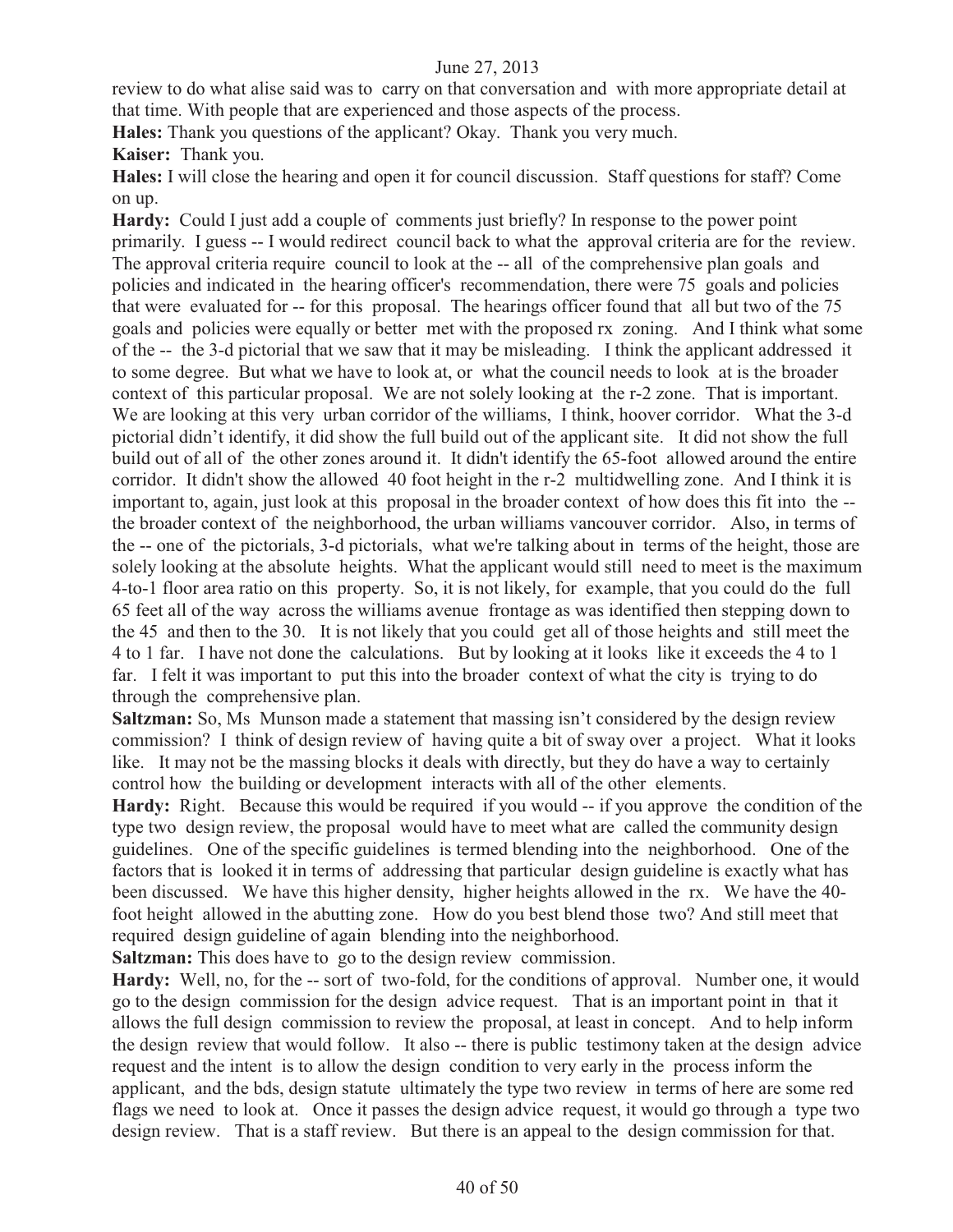**Hales:** Neighborhood association has access, too, right?

Hardy: Right, the neighborhood association would have a free appeal to the design commission on appeal.

**Saltzman:** My second question was about solar access. Does our solar access ordinance, is it about access for solar energy or is it about just access for sunlight purposes?

Hardy: Well, that is an interesting point. Currently in the zoning code, there is no solar access requirements for developments. It's at one point in time, probably 10, 15 years ago, we had a solar access requirement. It was taken out of the zoning code.

**Fritz:** Over my strenuous objections.

Hardy: For what reasons, I can't speak to. Today there is no solar access requirement.

**Saltzman:** Okay. That was my question.

**Hales:** Any other questions?

**Novick:** I want to say thank you very much.

**Hales:** Is anyone ready to make a motion?

**Fritz:** I am. And I -- I appreciate the dialogue that has gone on. Mr. Kaiser, you mentioned that we should honor the work that the staff has done and indeed, I do, however it is also our job as elected officials to listen to all sides at this hearing, and a comprehensive plan zone change isn't by right. It is something that we need to look at and as we discussed in the last hearing, it seems we don't have a zone that actually does what we want it to do on this one, and so we're cobbling together, at least I'm proposing that we cobble together the best or most appropriate of the ex and r1 zones -- or rh zones for this site. The policy that I find compelling in the albina community plan is policy, land use policy objective 3 which says review new infill development to ensure that it reinforces the neighborhood's positive characteristics and also there is a lot of talk about owner/occupied units which these aren't. Objective three of the housing policy ownership says provide opportunities for home ownership for Albina residents, emphasize infill development that accommodates owner occupancy and is compatible with the surrounding neighborhood. I believe the proposal is good in terms of the ground floor retail and added density, however I believe the height of 85 is too high in the northwest corner. So my motion is to approve the zone change with the revised conditions, with the exception of amending commission -- condition five, which says the maximum height of development on the site shall be limited to that identified in exhibit i-1, adding except that the height limit shall be 65 feet in the northwest corner.

**Hales:** The remainder of exhibit i-1, would be attached but you would remove the -- **Fritz:** Remove the 85 feet.

**Hales:** And impose a 65 foot limit overall. Is there a second to that motion? If not --

**Fritz:** Anybody else willing to propose one?

**Saltzman:** I'll move adoption of the hearing officers recommendations with the conditions that were submitted to us in the june 27th memo. Conditions on the maps.

**Hales:** Is there a second to that motion?

**Novick:** Yes, second.

**Hales:** Further discussion? And then let's take a roll call on that motion.

**Saltzman:** I appreciate both sides. It is a tough decision. But I do feel that I think we have a -you know, a good developer at the table, diligent neighborhood and the fact that this is subject to further review by both the bureau of development services and ultimately appealable to the design commission itself, to me ensures that this is going to be a quality project that will ultimately blend in to the neighborhood, and as to whether something that goes 85 feet is too high for the east side of the river, I -- I just -- I guess I just don't buy that. This is part of a -- I think as mr. Kaiser pointed out, we have to look towards the future. Williams avenue, vancouver avenue, both corridors slated for density. And I think this is the type of project that suits the bill here and I think that the testimony about how this may help with the rental market is something that is not lost on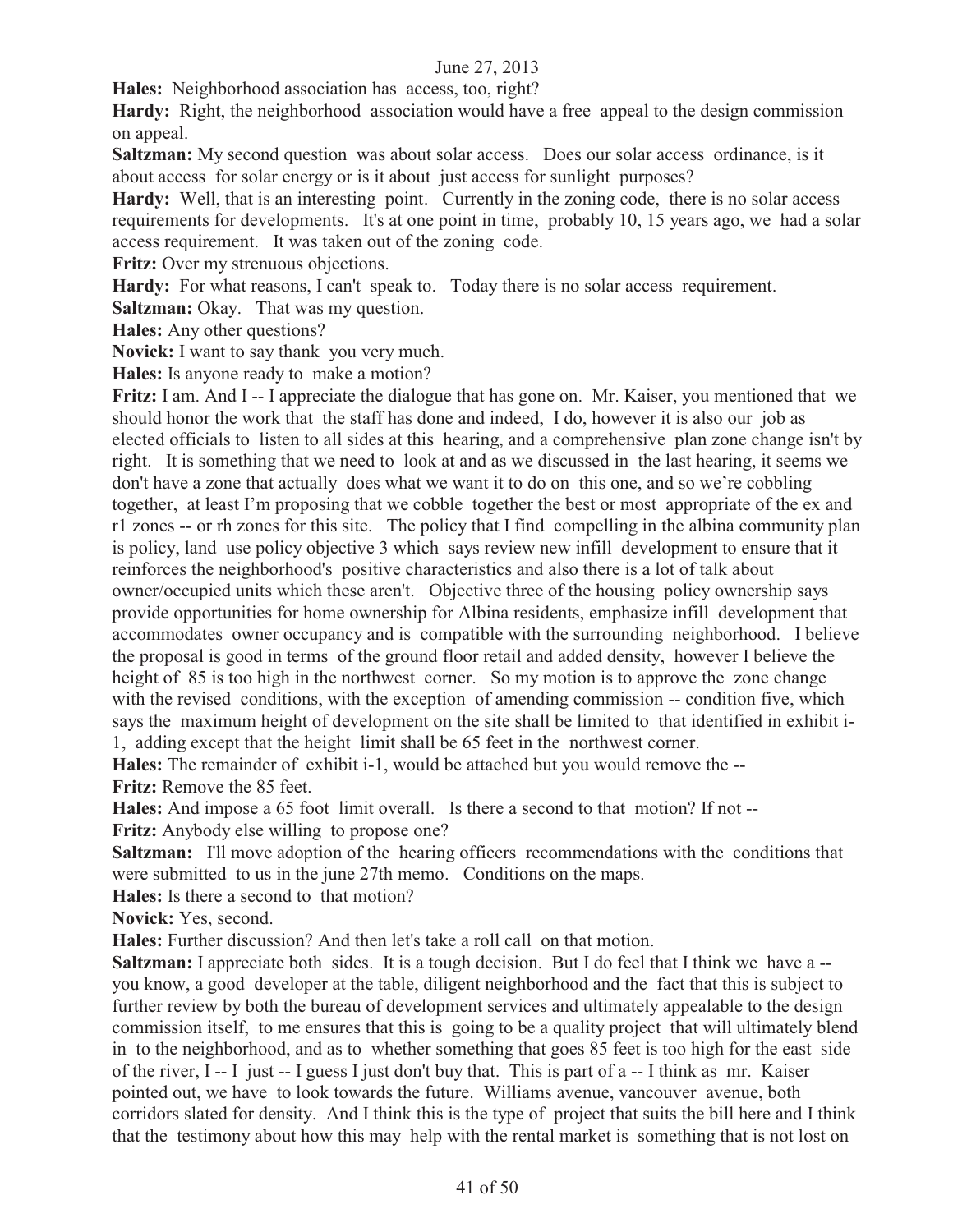me either. It's important to have affordable rental housing in our city. Those are the reasons that i'm voting aye.

**Novick:** This is a tough issue. I appreciate the hard work and advocacy on all sides. My inclination is to defer to staff's hard work and thought and recommendation and also to generally err in the direction of density, largely because we are in the process of frying our planet like a grilled cheese sandwich, and greater density is part of the solution to that problem. Solar power is a fine thing, but one of the major ways we are going to reduce our energy use is to have greater density. And I think in this context, and the difference between 65 and 85 feet in part of this project, to me, is not as compelling as the need to err in favor of greater density where that seems reasonable. Aye.

**Fritz:** Fremont is no where near downtown. It is way north. And the 44 bus that goes up williams is not a frequent bus service which I know because it also goes deep southwest to where I live and woe betide you if you miss the one that is coming home late at night or you don't have a job that allows you to work downtown coming in and out during rush hour. So I am disappointed with this outcome. I think this is not the in the scale that is compatible with the Albina community plan. I appreciate the work that has been done and the allowance for commercial on the ground floor, however, I cannot support the height of 85 feet. No.

**Hales:** Well, i'm sad because I thought we were very close to agreement at the last hearing and yet I think we still are even though there is this difference of opinion about the 85 feet at the corner. I think what is really going on here a couple of things. One, we have a lot of work to do in our plan and in our code to make sure that we accomplish this uncomfortable thing of adding density in places where it makes sense in a way that it fits into the neighborhood context. And that is what those plan provisions that commissioner Fritz just cited are supposed to do. We're not there yet in terms of how the underlying zoning and code works on a day-to-day basis. Actually in this case, with these extra conditions, requiring the design advice stage sending this to type two design review, we're putting more belts and suspenders on this particular development than are in place for virtually anything else that happens in the city. And it just shows how one, we're all nervous about this change, and, two, that we need better tools than we have. I think in this case, with this particular applicant and this particular sophisticated neighborhood that understands the plan and code and the design review process, that I will be very surprised if we don't get to a good outcome in terms of a project that actually meets all of these objectives quite well. Maybe not to everyone's satisfaction, but quite well. This isn't the pearl district. Don't get nervous when I use this example. But after a while in the development of the pearl district, neighborhood came to the city council, not when I was here, but said raise the height limit. All we're getting is 65-foot buildings. So the point of that story is not that we want to make elliot into the pearl district. Please know that I am not saying that. But design matters. We're sending, directing this particular project into the design review process and that's probably where these details can better be sanded to smooth than we can here at the front end without even a design in front of the council. I am going to support the staff recommendation. And, again, hope and expect that this applicant will bend over backwards to meet the concerns of the neighborhood in the design process and that the design review process will make sure that they do. Aye. [gavel pounded] **Hales:** And then we also have to act on the second item which is the map designation. Do we have a single motion for both?

**Beaumont:** I think procedurally where we are is by approving the staff's proposed conditions, you have effectively directed that those be added to the ordinance before you. I think the staff is going to need to modify the hearings officers report to reflect the procedural history that has happened since the hearings officer ruled on this and add the conditions. So my recommendation is to continue the report and continue the ordinance to next week. Hales: For a second reading?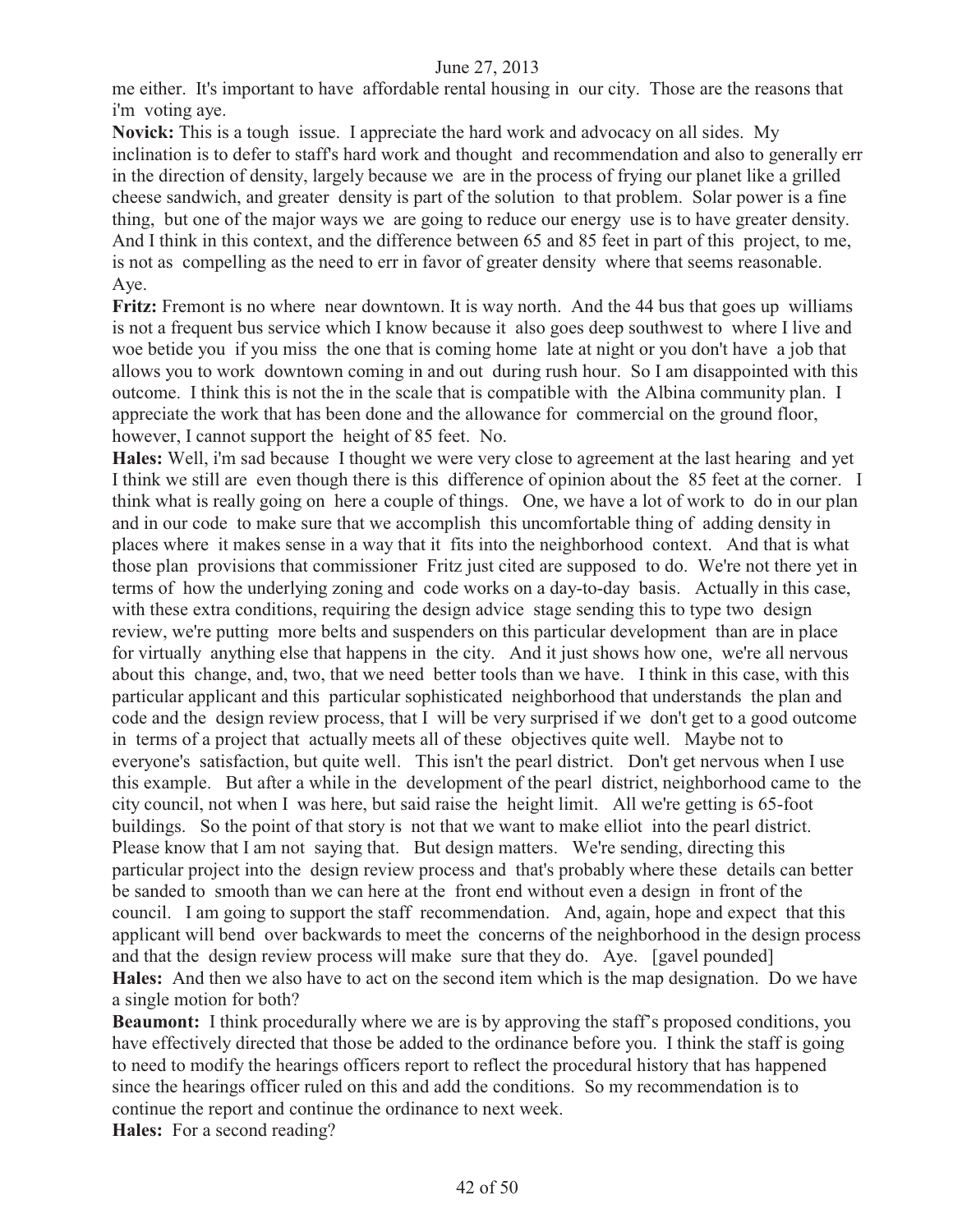**Beaumont:** For a second reading and vote on both.

**Hales:** So this will come back, not for a continuation of the hearing, but for a second reading. **Beaumont:** Correct.

**Hales:** So motion is adopted and we're back for second reading. In a week?

**Moore-Love:** That's July 4<sup>th</sup>.

**Hales:** In two weeks.

**Fritz:** How about in the second one, for the map amendment, do we vote separately on that? **Beaumont:** One item is the hearings officer's report. The second item is the ordinance that actually makes the map amendment. The report should just travel along with the ordinance, so you are voting on both in two weeks.

**Hales:** So you can return on July 3 with both of this, I assume. There's not a lot of --- **Hardy:** That's next Wednesday.

**Hales:** OK, let's do it next Wednesday. Thank you all. Now, we have few more items this afternoon. We have item 646.

#### **Item 646.**

**Hales:** I don't know if we have a presentation on this or not. But, nor anyone signed up to testify? Is that correct?

**Moore-Love:** No one signed up.

**Hales:** Ok. Then, unless there is any further council questions we'll have roll call on the emergency ordinance.

**Saltzman:** Aye. **Novick:** Aye. **Fritz:** Aye.

**Hales:** Aye. 647.

# **Item 647.**

**Hales:** Welcome.

**Jonas Biery, Debt Manager, Office of Finance and Administration:** Good afternoon, mr. Mayor, and commissioners. Jonas biery, the debt manager. This ordinance authorizes up to 28 million in short-term tax anticipation notes to fund an annual cash flow deficit of the fire and police disability and retirement fund. Approval of this ordinance being requested on an emergency basis so we can complete the transaction as soon as practical and achieve the best possible outcomes. This is an administrative financing action that the city has completed every year for Many, many years, but let me, for the benefit of the council, provide context. The fpd&r fund receivers cash from voter-approved property tax levy each november, receipts of that levy can be spent throughout the fiscal year. Obviously, fiscal year ends june 30 so that creates a situation where we have this window july 1 until the next levy is received in november. So, for example, in fiscal 13-14, we'll receive a levy this november. It will cover the period november to june 30th, 2014, we have expenditures between now and receipt of the levy in november. The notes being proposed will, will fund that gap. The notes are secured by and will be repaid from receipts of the november levy, and the, to mature june 30, 2014, so paid off prior to the next year, we suspect we will sell these via a bidding process within the first few weeks of the fiscal year. Be happy to answer questions if there are any.

**Hales:** Questions? No one signed up to testify on this, I assume?

**Moore-Love:** No one signed up.

**Hales:** All right, thanks, jonas, appreciate it. Roll call, then.

**Saltzman:** Aye. **Novick:** Aye. **Fritz:** Aye.

**Hales:** Aye. Thank you. [gavel pounded]

**Hales:** 648.

**Item 648.** 

**Hales:** Good afternoon, andrew.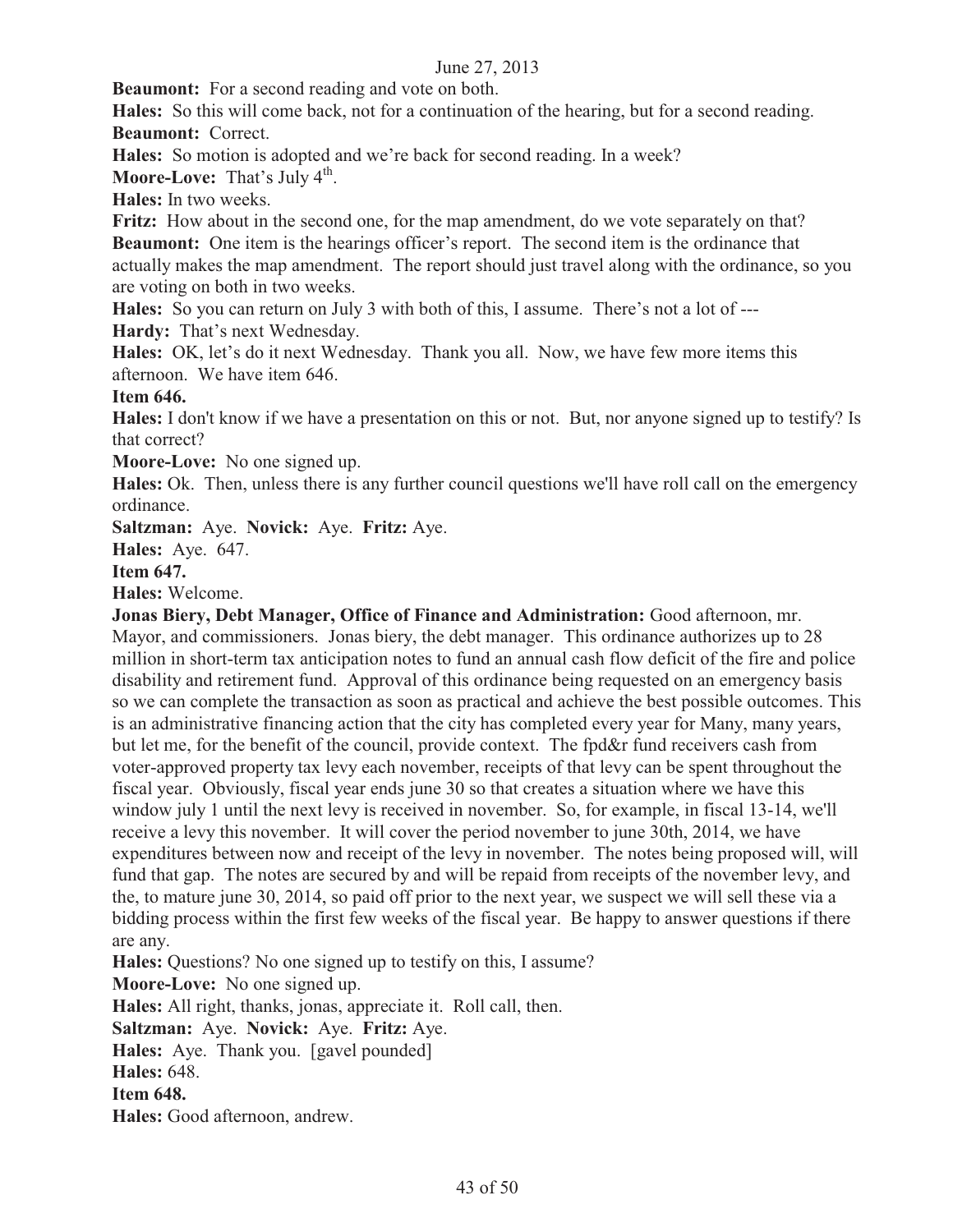**Andrew Aebi, Local Improvement District Administrator, Bureau of Transportation:** Good afternoon, mayor hales, and city commissioners. You would think I would know it by now but I think, I need Karla's help in switching over to the presentation. While she's doing that -- **Novick:** State your name for the record.

**Hales:** Oh, sorry, I introduced him for himself. Andrew Aebi.

**Aebi:** The geek squad, I am not, for sure. The ordinance before you, you have two items in the ordinance title. The first one is an opt-in agreement -- thank you, Karla. An opt-in agreement where we are proposing under section 17.08.080, city code, to have council approve a major scope change to the lid, and I will walk you through the presentation. This will be a bit of a refresher for those who are on the prior council when this lid was approved last year. Northeast 112th avenue and marx street is in the park rose neighborhood, and in the groundwater protection area. So, this is a map of the lid in terms of what it looked like when we formed the lid. And there is a couple unique characteristics about this lid, which we tailored the scope of the improvement to where we had petition support for the lids. So in the case of marx street, we built a -- we were planning to build a narrower street on the north side of the right-of-way of northeast marx street, and then allow properties along the south side to widen the road in the future when they redevelop. And we're joined today by cindy and david, who are planning to redevelop, and we want to go ahead and be able to widen the frontage along their property. So this next map here shows, you could see the little indentation there, of the property at 110, 40, northeast marx where we would widen out the right-of-way, or widen out the planned improvement to take care of their frontage. Before I go to the next slide I want to point out that circle there that you see at the north end of northeast 112th avenue. This is also an, that is also an element of the project that was not incorporated into the original lid formation ordinance. The ordinance before you would not only approve the opt-in from david and cindy at 1040 northeast marx but also delegated from council to the lid administrator, myself, the ability to execute work agreements with property owners whose frontages are not being improved to go ahead and get their frontage improved as part of the lid, and if they do, they will bear the cost of that and there will be no impact on the other property owners, and I might also add that under the section 17.08.080, city code, we notified the property owners of this hearing. The ordinance before you had the remonstrance deadline of june 26 because this item got bounced from wednesday to thursday. And we informally extended the deadline by another day and we did not receive any remonstrances against the scope change either by the original deadline or the informal extended deadline. The other item that's addressed in the ordinance title, we had a lot of consolidation occur at 10930 and 10940, northeast marx street on the left there. Used to be three properties there with a pending lien. That has been consolidated into a single property with a pending lien. We are not proposing to change the combined assessment but want to take, take two pending lien amounts and consolidate it into a combined pending lien amount, and I received no correspondence back from the property owner. So, this is what the street looks like today. On northeast marx street. So, what you are looking at here is that we had existing sumps in the area, but the problem is that once the water leaves the pavement, the shoulder, even if graded by the property owners, will not channel the water to the existing inlet. So the combination of widening the pavement and installing new curb will ensure the water gets to a disposal point and is conveyed away so the problem, if we have streets like this, with inlets but not an effective way to channel the water to the inlets, they are, basically, useless as you could see in this picture here. So, what we're going to do, is we have already planned the scope of this improvement to install a very large storm sewer, marx street, but when we do that, we are going to remove the inlets, which are non compliant uics and replace Them with new green storm water facility that will either be at or adjacent to 11040, northeast marx street which will street the water prior to conveyance, there is just a few more pictures. You could see the standing water on the street. This is a picture of 109th avenue lid that we completed about, two years ago. Right around the corner from these planned improvements. It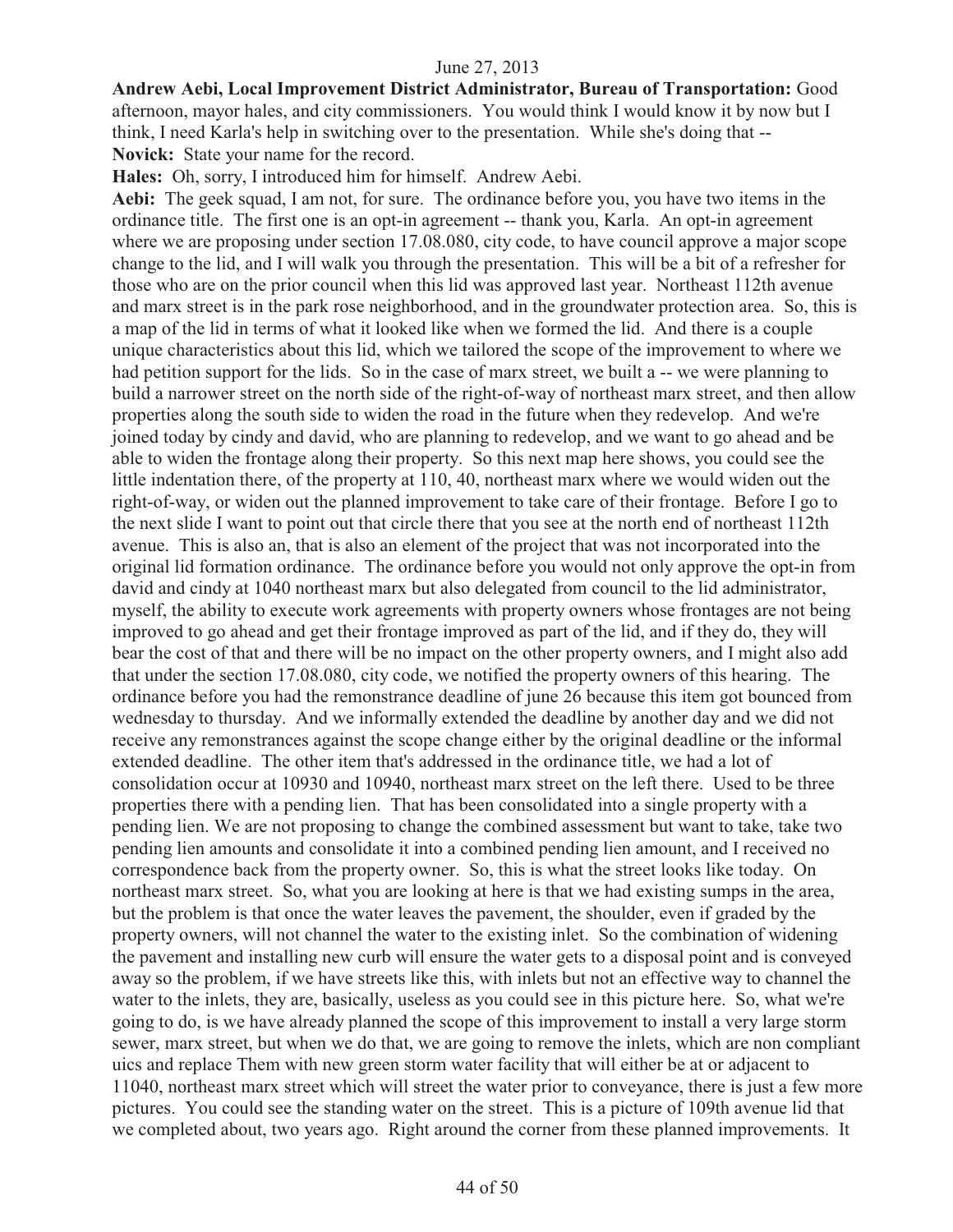gives you a flavor for what the street might look like when we're all done. So, that's the extent of the presentation that I wanted to do for you today. There is just a couple of items that I wanted to call out to council's attention. I thought the ordinance title was long enough and I didn't think that we wanted to make it any longer, but there are a few other things in the ordinance. One is the directive that allows us to construct the interim asphalt pass. This was really targeted for locations where we have buildings that have setback requirements, and it would take an undue amount of engineering to construct new sidewalk in front of a house that doesn't even conform to the current zoning, and in a few years we would expect that house to redevelop and we would have spent a lot of money trying to engineer sidewalk that could have been built more cheaply later when the property redevelops, and of course, when the properties redevelop, the property owners will be required to do that. And I mentioned, I give the authority to negotiate the work agreements, and the third thing, is there is a directive that when we form the lid, there was \$100,000 contribution from the bureau of environmental services that deal with the storm water that you saw there, and they had a program to retrofit the uics that were non compliant, instead of retrofitting the uic's, we're going to construct more sustainable, long-term solution. So, last but not least, the property -- the scope change will not only afford benefit to david and cindy, but we also are going to increase the fire suppression capability in the area with the insulation of another fire hydrant. So, we benefit all the way around. I am happy to answer any questions you might have. And david and cindy, I believe, are here for their first city council hearing, so I hope you will give them a warm welcome. **Hales:** Thank you for your presentation. Questions?

**Novick:** I just wanted to note, in the interest of time, the next item is an emergency and I think the commissioner, the commissioner Fritz has to leave at 4:30, so Karla, is there anybody else signed up to testify on this?

**Moore-Love:** Not on this one. We do have one on the next.

**Hales:** Mr. Bakke or miss conley. So thank you, andrew. Welcome.

**David Bakke:** David bakke. Property owner at 11020 Northeast marx. And we support the proposition to do the improvement in the front of our property at 11040 northeast marx. We own both the properties. One is fully developed. The other is the proposed one, and it would offer us the opportunity to do phase 2 our small business center development. Our phase 1 is on the 11020, where our exists office, and other tenant rental spaces, so, the phase 2 would offer us the opportunity to put up 4,000, to 5,000 square foot buildings, a total of 22,000 square feet. And open up more opportunities for a small business lease space warehouse and small office.

**Hales:** Great. Thank you. Thank you very much. Anyone else?

**Moore-Love:** No one else.

**Hales:** Let's take a roll call.

**Saltzman:** Good work. Always good when we can help business expand its capacity. Aye. **Novick:** Aye.

**Fritz:** Thank you for coming in, aye.

**Hales:** Great project, nice partnership. Thank you. Aye. [gavel pounded]

**Hales:** Ok. Item 649.

**Item 649.** 

**Hales:** Good afternoon.

**Dan Layden, Capital Program Manager, Bureau of Transportation:** Mayor hales and members of council, I am dan layden, the captain program manager for Portland transportation. I am going to be very brief, and I also have couple of folks from odot here to answer questions about this project. Essentially, the ordinance before you does one very simple thing, it transfers a very small piece of property that is currently in the city right-of-way, on southwest coronado street to the Oregon department of transportation for maintenance as part of their safety project on i-5, and highway 99w. So that's, essentially, what the ordinance does. The property is a bit smaller than the buildings we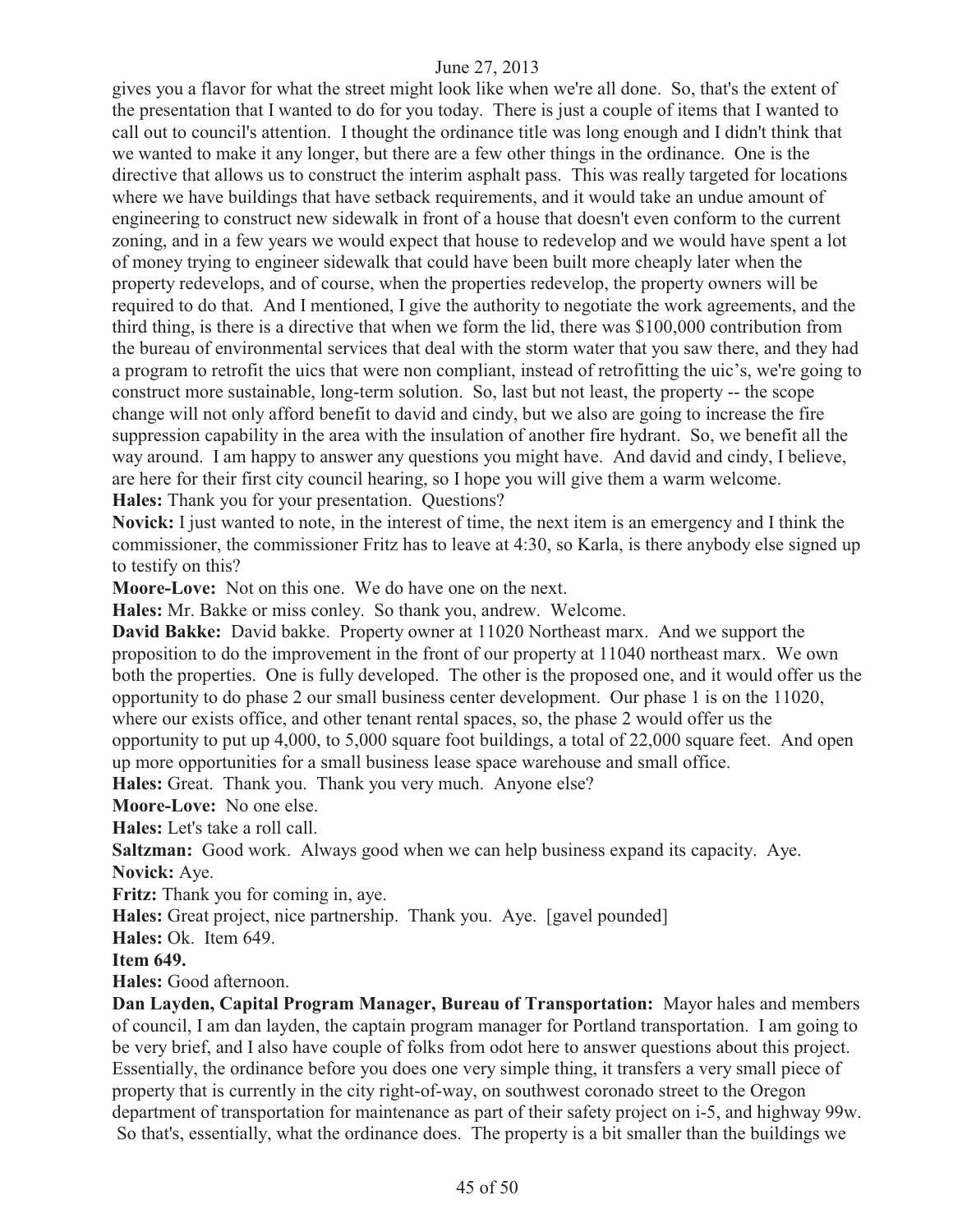were discussing earlier. So, with that, I am going to turn it over to shelli romero and ana Jovanovic from the Oregon department of transportation to discuss in a little more detail, the project. **Shelli Romero, Public & Policies Affair Manager, Oregon Department of Transportation:**  Good afternoon, commissioners, I am shelli romero, with odot region 1, the public policies and communities affair manager. The Oregon 99w, i-5 ramp project located on the tip of the ash creek neighborhood, and the city of tigard. It's a safety project. Through this project odot will design and implement safety improvements targeting all modes of transportation, including pedestrians, transit users, and vehicular traffic and bicyclists. As dan said the iga that you are considering today will allow odot to construct ramp improvements to the northbound ramps of i-5, adjacent to coronado street, establish jurisdiction and control of that portion, the southwest coronado Street and the maintenance responsibility of this parcel. The iga allows odot to make improvements to the parcel and to conduct maintenance work upon completion of construction. The property is noted in the iga parcel a in the packets. Odot seeks approval of this agreement to construct a new portion of sidewalk, add a bicycle lane, build a retaining wall and add landscaping along 99w going east. **Ana Jovanovic, Senior Project Manager, Oregon Department of Transportation:** Thanks, shelli. I am ana, the senior project leader at odot. And I guess that i'm in charge of the engineering and design team for this project. I would like to go over the three-page handout we just gave out. First a summary of odot's public involvement efforts has been provided. Throughout the public involvement efforts, two of the major stakeholders have been the ash creek neighborhood association, as well as the southwest neighborhoods, inc. And odot staff has participated in number of meetings and walking tours with the members of the neighborhood association and swni. And in order to understand our concerns and suggestions related to safety improvements for the bicyclists and pedestrians. And throughout the project, ash creek neighborhood association and swni have proposed nine suggested improvements outside the original project scope. And these are, actually, outlined on the second page as a table. The -- as a result, of ash creek Neighborhood association and swni advocacy and good work, odot staff has been able to explore the nine suggestions and able to fully incorporate seven of them. And those are also outlined in the chart. And as a result, our project is, is much better because of their input. And in order to visualize not only these improvements, but the project as a whole, you can look at the map that is on the, the third page. The bike and ped improvements are specifically highlighted in the yellow areas and in the yellow callout boxes. We understand the members of the ash creek neighborhood association and swni are disappointed that odot cannot accommodate bike lanes on the bridge structured. In a sense, we are disappointed, too. That's why odot has worked diligently to partially accommodate their request, and will strike a 4-foot shoulder on the southbound direction on the bridge structure. We know there is not a perfect solution. But that said, there are a number of bench points in this area that make the continuous bike lane difficult without widening the bridge, it, and bridge widening is outside of the scope of this particular project. And odot recognizes that, there is future work to be done outside of the scope of this project. And going forward we would like to continue to monitor the performance of this specific Bike and ped improvements that we are going to be incorporating, and also, make adjustments as needed. And odot and the city of Portland, other regional partners like the city of tigard, sherwood, tualatin, Washington county and the community members are all working together on what you probably know is the southwest corridor plan to identify the best high capacity transit option as well as key improvements for all users, including the bike and the ped communities.

**Romero:** And I will wrap this up by saying that odot is committed to working with swni and the ash creek neighborhood association and stakeholders to make this the best project that we can to improve safety. We recognize that this means ongoing communication with our stakeholders, and we're committed to that. And our projects are better because of our stake holders, and adoption of today's agreement represents a small but important piece of the overall safety improvement project.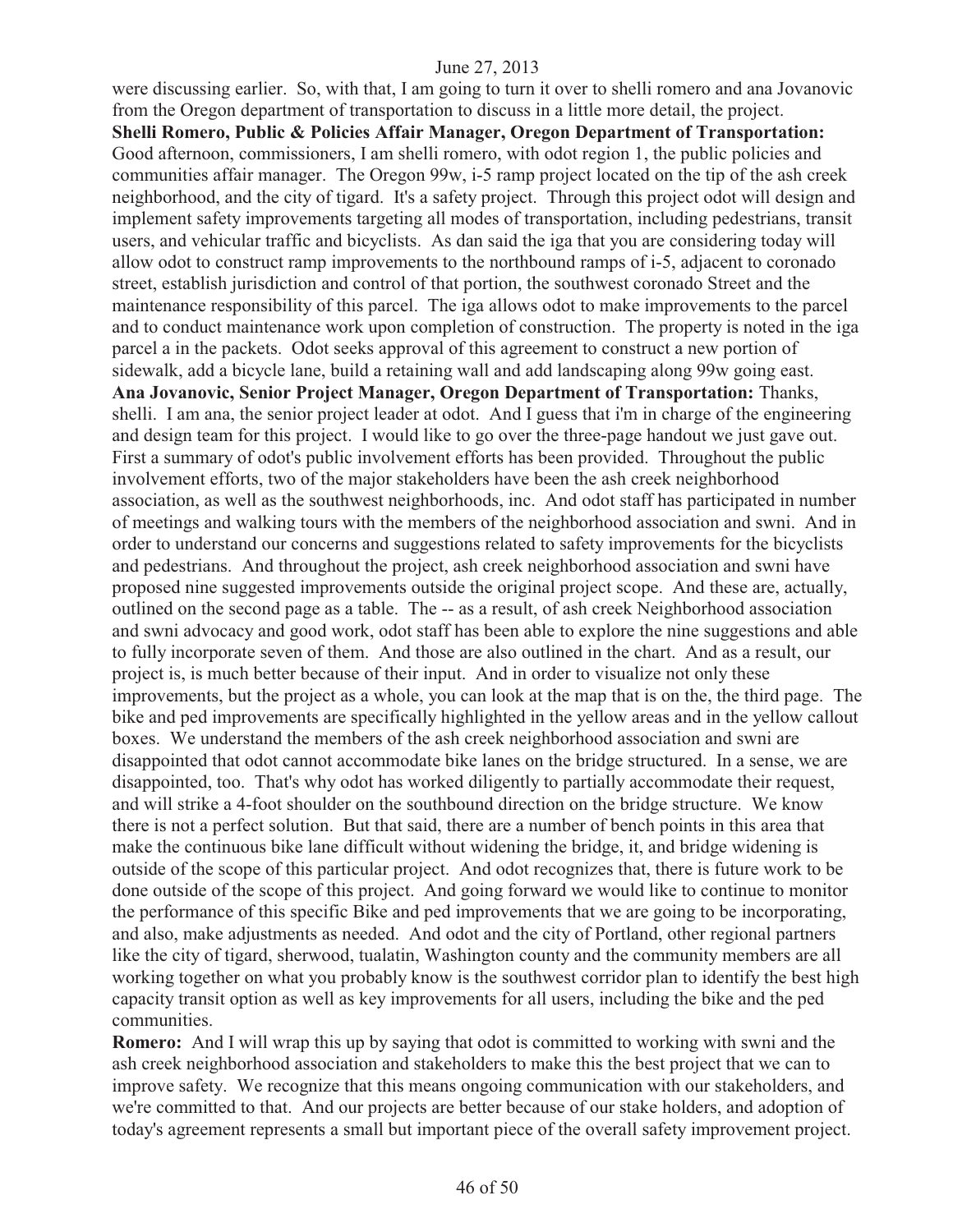Odot has a desire to get the project moving forward due to the federal funding obligation requirement, which has this, which dictates that we need to bid the project in the fall, winter of this year, and therefore, we urge your support of the ordinance and thank you for your consideration. **Hales:** Thank you all. Questions?

**Fritz:** Have you given the table to swni? Have they had it ahead of time?

**Jovanovic:** page 2?

**Fritz:** Yeah.

**Jovanovic:**No, I am not sure if mary anne, the representative from swni has been able to look at this, but I have gone over them, over these nine, and the two that we have, and not only a phone call but also at a meeting that we just had yesterday.

**Fritz:** Has the far southwest neighborhood been involved in these discussions?

**Jovanovic:** I believe the neighborhood is getting it through the ashwood neighborhood and the swni, as well. I think that mary anne maybe expand on that, but I understand, basically, they represent the transportation needs, that the far side west neighborhood.

**Novick:** One question I had, is the work that you are propose proposing to do, when it's done, will it make it any more difficult to add the additional bike ped improvement that is swni is asking for? **Jovanovic:** The one, the two that, that we could accommodate and the one that, the first one, the biggest one is, is, would require the widening of the bridge structures. So, everything that we're doing outside of the bridge structured would improve, our flow, traffic flow for all modes, including the bike and pedestrian and probably would not preclude any future improvements. And the widening of the bridge structure and introduction of the bike lane or wider sidewalks is probably different matter. Does that answer your question?

**Novick:** I think it does but I want to clarify. The work you are doing won't make it any more difficult than it is today to add the bike ped improvements.

**Jovanovic:** Yes, as long as they are off the bridge structure.

**Romero:** In other words, on the bridge structure, you know, unless there is a replacement, you really cannot add widening or capacity to that structure. So, we have got funding for this project, the safety project, we're just barely touching the bridge, and there is no space to accommodate additional capacity, whether that means widening lanes for, for vehicular are looking at bike lanes, but as we have mentioned, we are able to, through our work with swni and ash creek neighborhood association, to do additional stripings so that bikes can use that extra spot, but no, there is not anything, the answer to the question is no.

**Novick:** Thank you.

**Fritz:** Is the on-ramp, the pedestrian walking on 99w off barbur, is there a signal to allow the pedestrian to cross the on-ramp?

**Jovanovic:** No. The improvements, specifically, on the one that's called, labeled as new ped refuge. Is that the one you are referring to?

**Fritz:** West, right by coronado.

**Jovanovic:** Southwest 64th. I believe the, there is a transit stop, and the pedestrians would use the intersection over the existing, is that the one?

**Fritz:** No, if you are walking --

**Hales:** You would be walking where the dark green arrow is, not along the on-ramp. All right. **Fritz:** There isn't, I believe, a --

**Jovanovic:** So actually, there is a sidewalk missing, and because of that yellow highlighting, you can't see the initial proposal is kind of red arrow, introducing a new sidewalk right there. And the pedestrians to get across would use the signal-sized intersection at the corner.

**Fritz:** How do the pedestrians get across the on-ramp?

**Jovanovic:** I believe they go to the end of the corner of coronado and 64th and use the existing signal.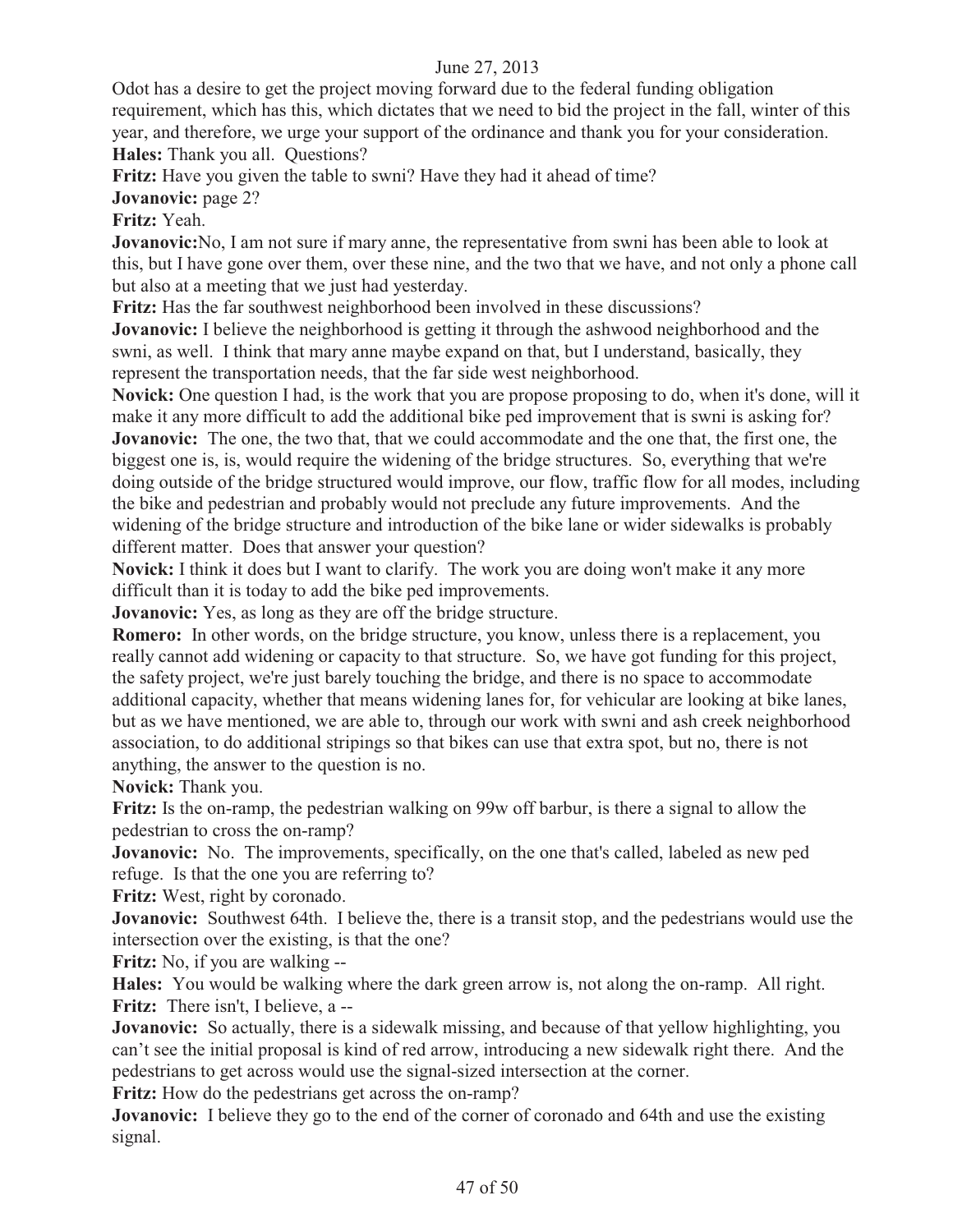**Hales:** That's signalized.

**Jovanovic:** Yes. You could see the stripe if you get a magnifying glass. It's hard for me too. **Hales:** The signal here.

**Fritz:** If i'm walking up here how do I cross this? This is the on-ramp. How do I cross it? **Hales:** Walking along the south side.

**Fritz:** You don't. You are not going across that way, you are going up.

**Hales:** I think the pedestrians should be on the sidewalk.

**Jovanovic:** Right. We're choosing a new sidewalk, if you wish to cross further west, there is no sidewalk. I believe that the next signal-sized intersection is down here where the tigard label is. **Fritz:** Maybe we should take the testimony.

**Jovanovic:** Our project limits are, basically, from where these are drawn on. **Fritz:** Thank you.

**Hales:** Thank you. Marianne, I know that you are signed up, and I am not sure if anyone else is. **Moore-Love:** That's all, just marianne fitzgerald.

**Hales:** Come on up.

**Marianne Fitzgerald:** Thank you. My name is marianne fitzgerald, and I did bring copies of my testimony. I live at 10537 southwest 64th drive. I've been a member of ash creek and resident of southwest neighborhoods, and living within a half mile of this project for 34 years. So I do have a personal interest in it. In 1985, when this bridge was built, and I saw the substandard sidewalks, and no bike lanes, I thought this is it. And it's irritated me for 28 years. But so fast forward to 2008 when this project showed up on the list, swni wrote letter to jason asking for bike and ped improvements in this project. Specifically. And we thought we were getting in early, in the process when we requested the bike and pedestrian improvements in 2008. Over the last five years, I have periodically contacted odot for the project status, and when we learned that finally a project manager had been assigned, we arranged the first site visit on august 5th, 2011, but then we heard nothing. And then, the next I heard about It was when odot staff presented the draft project design to the swni transportation committee in november of 2012. And we noted that at the time the proposal to widen the lanes made it more dangerous for the pedestrians and bicyclists. And then, ash creek and far southwest invited odot so I have a letter from ash creek dated february 4th noting our concerns, and then we did a second site visit on march 19. And yes, there were two representatives from far southwest, on both of these site visits. So, the two neighborhoods are working close together. But again, nothing happened. So when this item appeared, I was really concerned, but, our concerns had not beem addressed. So that's why I sent the email. I have had two meetings with odot, hence the checklist in front of. And i, just hold ana, I talked with odot more about this project on the last three days and, than the last three years. So it's just interesting how things like there can happen. So, I do want to thank odot that they have modified the design to add the short bike lane at coronado and add signage to make it safer for bicyclists to travel northbound, and although, i've included a picture of the bridge, and everybody says that it's ok for bicyclists to use this sidewalk because that's what will happen in, and generally does happen today. Sharing with pedestrians, and in the southbound lane, they added the striped shoulder to the design, which is 3 feet wide and 4 feet wide at best. It is better than what there is today which is nothing. But still, three feet. And the third thing, a different one that we thought you were talking about they added this pedestrian ramp on the right side of the graphic, which is at that apartment complex called west view terrace. There is a gentleman in a wheelchair that uses that transit stop, 40 boardings a day at that stop. And we have asked for a crosswalk to go along with the refuge, and we've been told it's unsafe. And a false sense of security, yada-yada. So we continue to wish for better crossing improvements, particularly because this is within the southwest corridor area, and we do expect more growth than density so put some, some electricity in here, and so we could install a rapid beacon in the future, something. But, you know, what we're getting is a bit of concrete and metal for the wheelchair, and stroller people to hide in.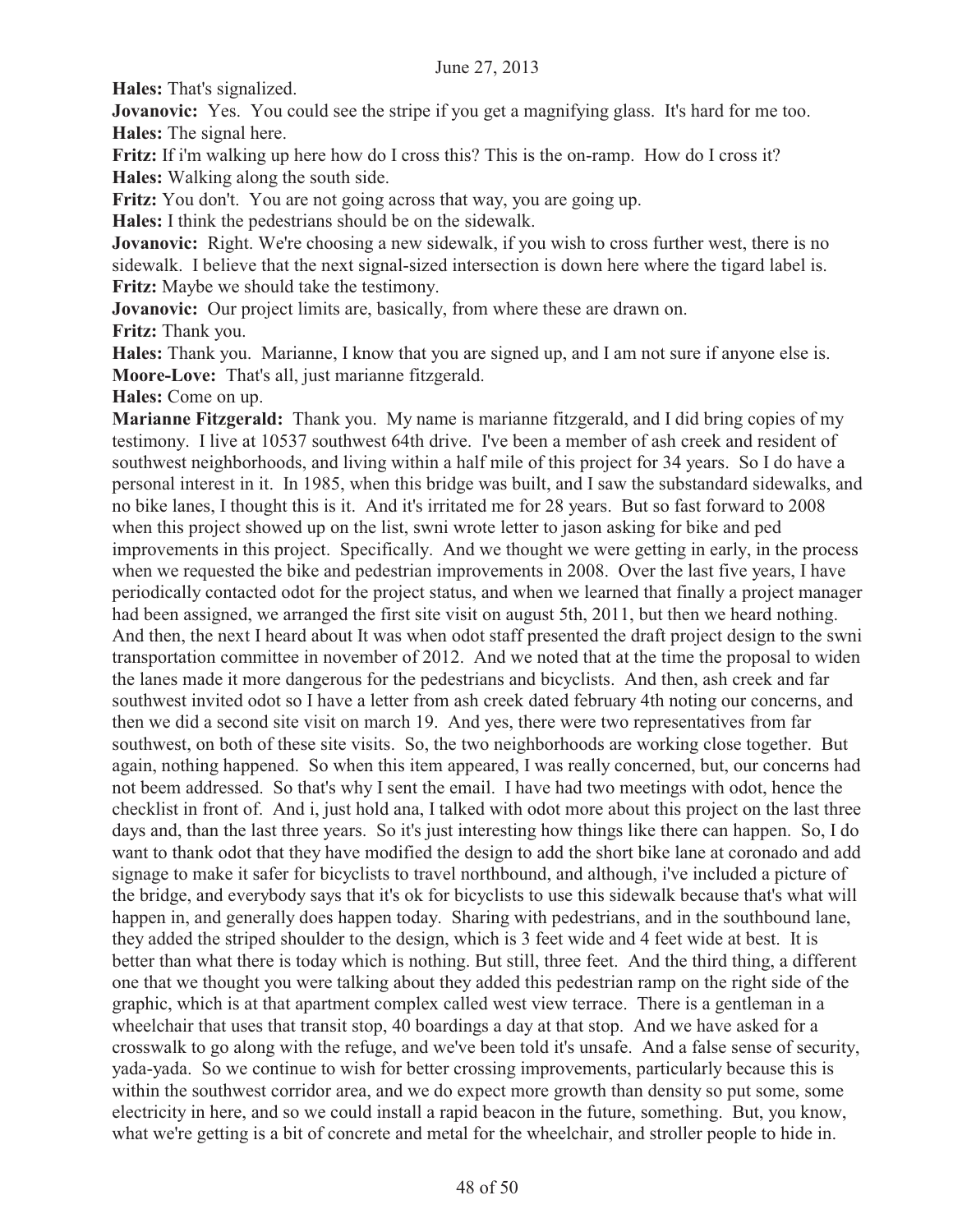As they try to cross the street. So, these improvements, you know, we really thank odot for listening to us and doing what they could in the last six months. Could odot do more? Sure they could. Particularly, if they had taken us seriously back in august 2011. We are hoping still that there is an unused median in the Center that's not mentioned in the checklist. And that, as of yesterday, odot says no, no, no, we cannot do this, blah, blah, blah, and from a practical standpoint I don't understand why the answer is no. And then the second thing is the crossing, always unsafe, the freeway ramp. So, it's still a disappointment that that's the best that they could do. Could p-dot do more? Of course they could. They were invited to the site visits but did not attend. They are mentioned in the staff report but when I asked who they are working with, none of the five people in the room could answer that question. And the staff response to the public investment involvement question number nine, that the community is happy, tells me that whoever was doing this, didn't know what they were doing. So I wanted to remind you the barber concept plan and the southwest corridor plan envision growth along this corridor, and I really hate to lose this opportunity to make things better, and yes, i'm going to have to wait another 25 years for something else to happen to get the improvements that we need, and so the lesson is learned. Whenever projects are proposed to be constructed in areas that lack multi-modal infrastructure, p-dot and odot staff need to put pedestrian and bicycle safety needs front and center. And see how bike and safety improvements can be incorporated along with motor vehicle safety improvements. Whether it's the barbur demo project that I hope gets funded this year. Whether it's powell, woodstock, cully, east Portland, I don't care where it is. As soon as these projects are proposed, in areas that don't have the infrastructure, we need to ask how we incorporate the infrastructure that we need into these projects. And then about the agenda item, I find it ironic that this parcel is the only place where odot is constructing a sidewalk and a bike path, and it was not noted in the staff report, and I do thank them for that. So, as I say here, we are disappointed. We are excited, and we were hopeful, and we want to try, and we work together, and we know the bridge is a bridge and we only have so much width, and we tried, and it's really much better than it was six months ago. But lesson learned, let's think creatively and innovatively, and don't say, they won't let me when you have got to think about what we need to accommodate the growth and provide more safety for pedestrians and bicyclists in the future. **Hales:** Thank you very much. Questions for marianne?

**Novick:** May I ask, and I take your words to heart. But, just, assuming that this is take it or leave it, will we be better off next year than we are today? About this project was --

**Fitzgerald:** Yes, it's better than it is today. Yes. Take it or leave it, we're fine. It's much better than it was. It's ok. It's not good, just ok.

**Fritz:** I don't think that should be the standards, though.

**Fitzgerald:** That's my point. I feel like i'm accepting crumbs, we did what we could, sorry, we tried. And so, you know, I feel sometimes in southwest Portland that's what we get over and over again. And I keep pushing for real sidewalks, real bike paths, real crossings, especially on barbur, so, maybe we have to say, ok, this is as good as we can do for now. But, you know, that's why I said, let's not do this again in the future. Let's try harder.

**Novick:** I hope it's not 25 years before we get to implement the aspects of the plan.

**Hales:** Thank you very much. For all that you do on this subject.

**Fritz:** I am not prepared to vote for this as an emergency ordinance today given that, if we could set it over for a week and see if we could have some more conversations. I am concerned about that onramp and the bus stop will be putting people up, by building the new sidewalk to the north, you are encouraging people to use the sidewalk, walking south, which then they get to the end, and there is no segue to across cross the on-ramp, so I would like to have some, some more time to look at that, myself. And perhaps, involving the far southwest neighbors who are to the south of this, and I would like, I believe with a little more discussion we could, perhaps, get to something better, but i'm not prepared to vote for this as an emergency ordinance today.